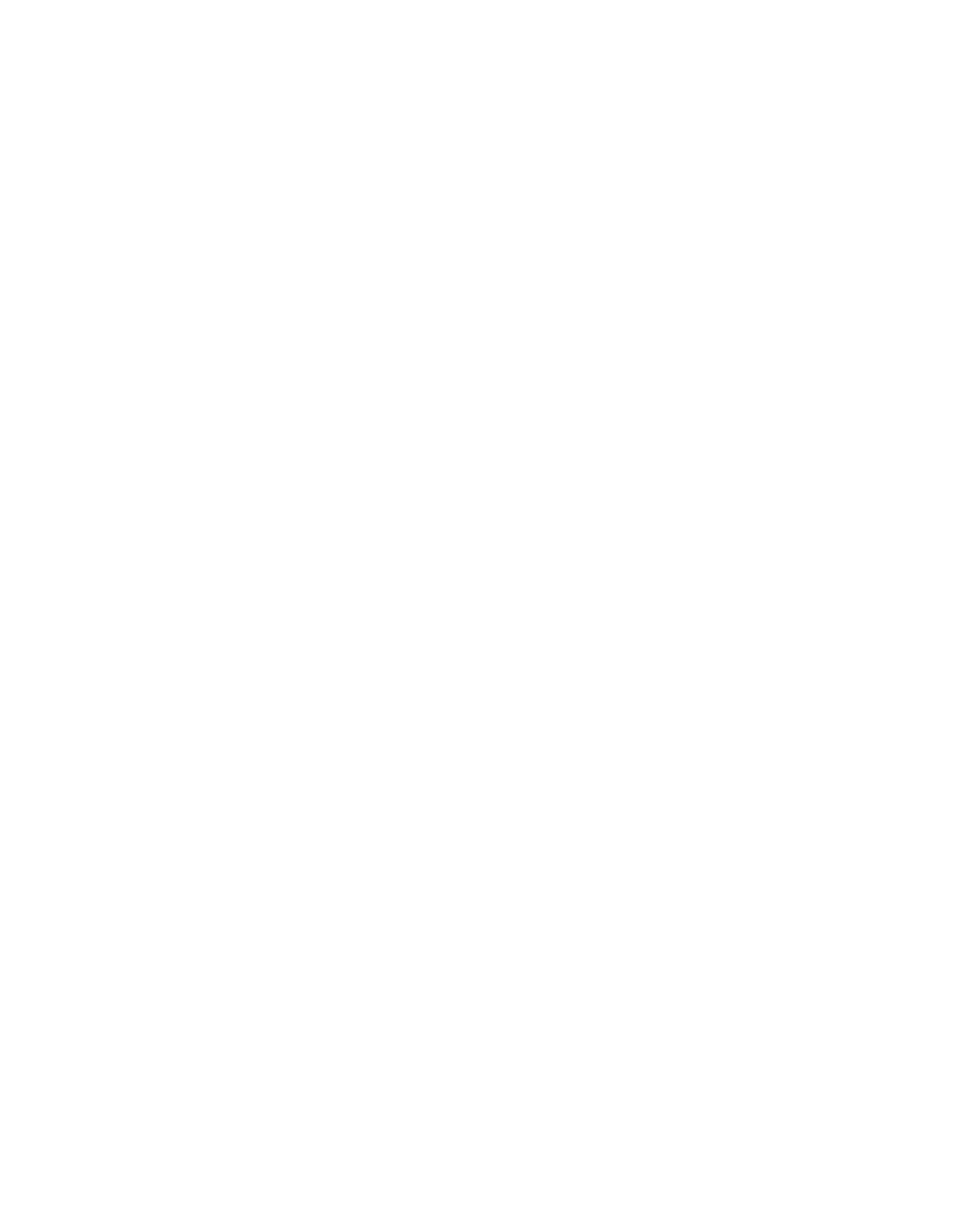# advancing learning

## Champions of Access to Knowledge



All digital forms of access to our highquality open texts are entirely FREE! All content is reviewed for excellence and is wholly adaptable; custom editions are produced by Lyryx for those adopting Lyryx assessment. Access to the original source files is also open to anyone!

#### OPEN TEXT ONLINE ASSESSMENT

We have been developing superior online formative assessment for more than 15 years. Our questions are continuously adapted with the content and reviewed for quality and sound pedagogy. To enhance learning, students receive immediate personalized feedback. Student grade reports and performance statistics are also provided.



Access to our in-house support team is available 7 days/week to provide prompt resolution to both student and instructor inquiries. In addition, we work one-on-one with instructors to provide a comprehensive system, customized for their course. This can include adapting the text, managing multiple sections, and more!



Additional instructor resources are also freely accessible. Product dependent, these supplements include: full sets of adaptable slides and lecture notes, solutions manuals, and multiple choice question banks with an exam building tool.

Contact Lyryx Today! info@lyryx.com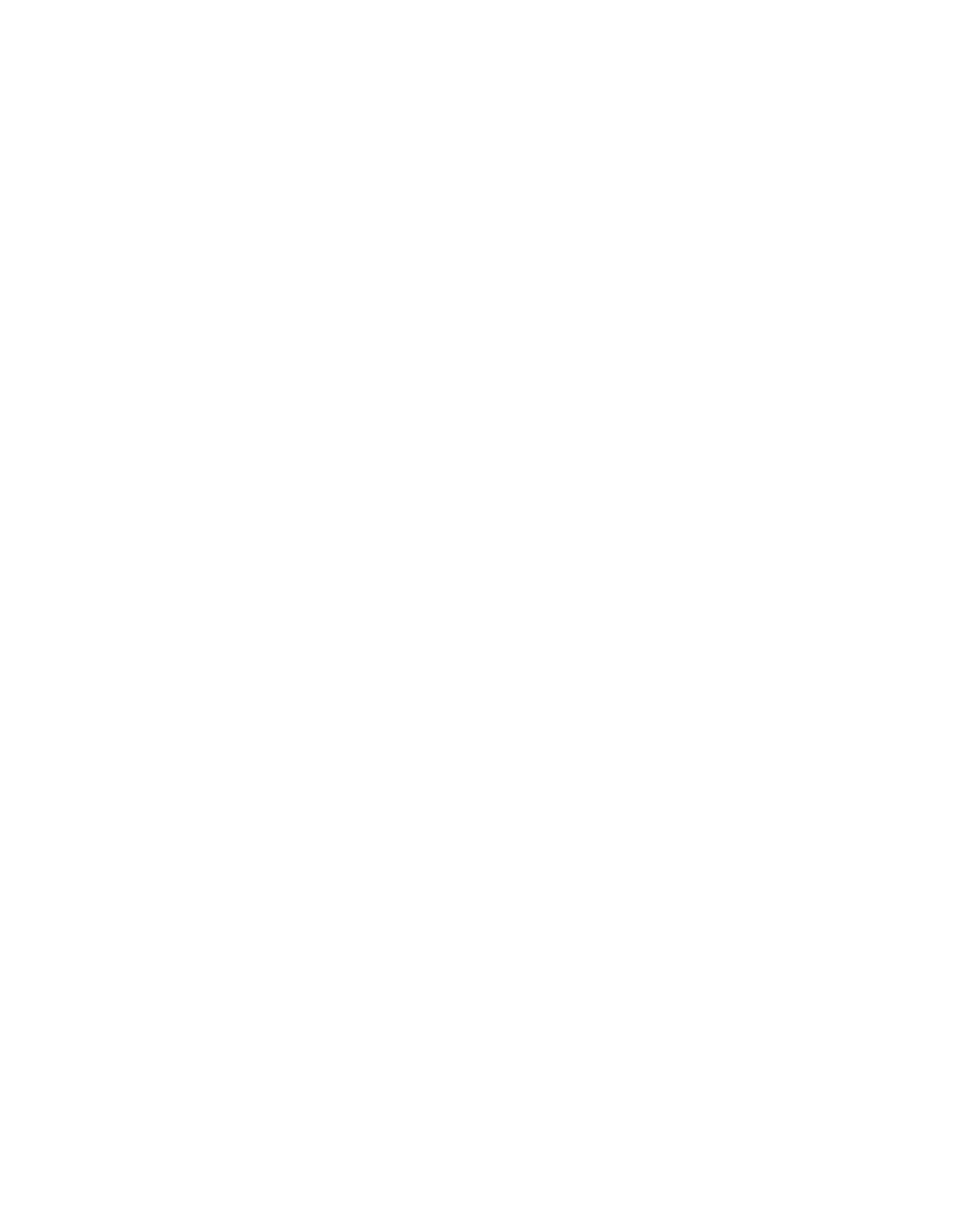

### Macroeconomics an Open Text by Douglas Curtis and Ian Irvine

#### Version 2017 — Revision A

Version 2017 – Revision A: Updates include new cover and back pages, new front matter.

Version 2015 – Revision A: The content of this edition has been revised in several respects. Chapter 5 has been modified to provide a more concise AD/AS model and a framework for the material covered in later chapters. The development of the  $AD\pi/AS\pi$  model in Chapter 12 is now presented using diagrams comparable to those used in the development of the AD/AS in Chapter 11. Empirical examples and illustrations of economic performance have been updated in all chapters along with some additional discussions of economic performance and policy.

#### BE A CHAMPION OF OER!

Contribute suggestions for improvements, new content, or errata: A new topic A new example An interesting new question Any other suggestions to improve the material

Contact Lyryx at info@lyryx.com with your ideas.

#### Lyryx Learning Team

Bruce Bauslaugh Peter Chow Nathan Friess Stephanie Keyowski Claude Laflamme Martha Laflamme

Jennifer MacKenzie Tamsyn Murnaghan Bogdan Sava Larissa Stone Ryan Yee Ehsun Zahedi



Creative Commons License (CC BY-NC-SA): This text, including the art and illustrations, are available under the Creative Commons license (CC BY-NC-SA), allowing anyone to reuse, revise, remix and redistribute the text.

To view a copy of this license, visit <http://creativecommons.org/licenses/by-nc-sa/3.0/>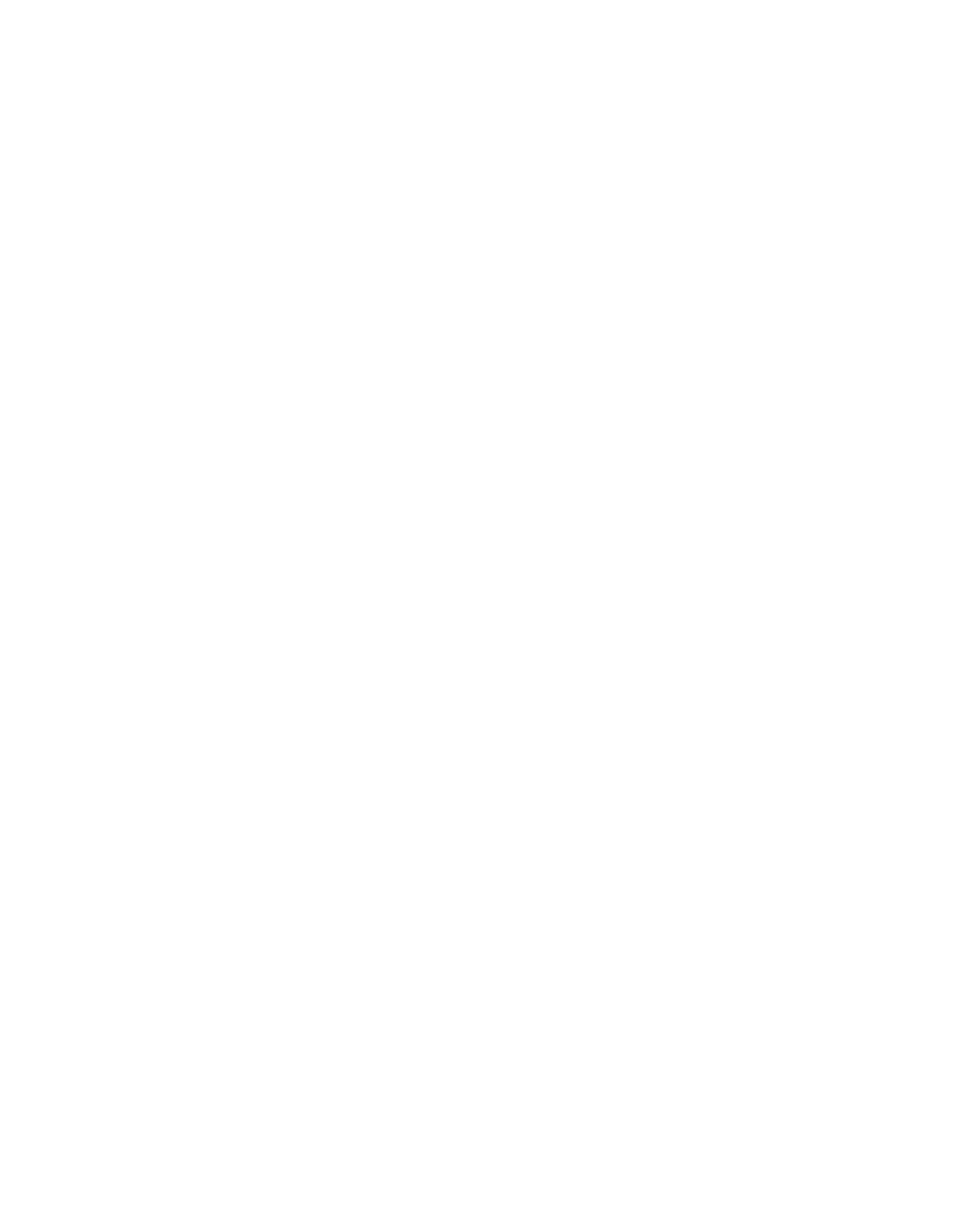### Table of Contents

<span id="page-6-0"></span>[Table of Contents](#page-6-0) iii

[Solutions to exercises](#page-8-0) 1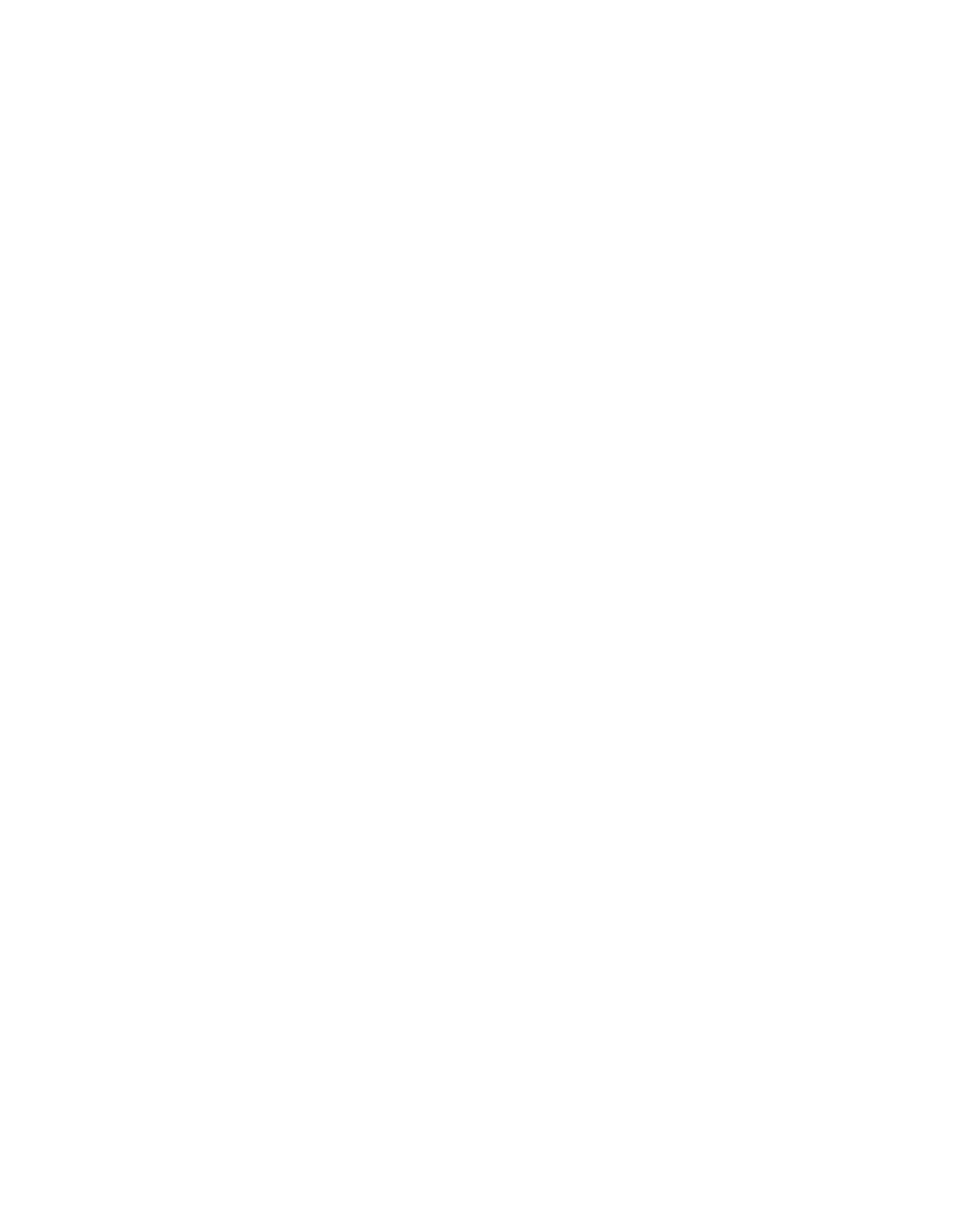<span id="page-8-0"></span>1.1 1. If all 100 workers make cakes their output is  $100 \times 4 = 400$ .

- 2. If all workers make shirts their output is  $100 \times 3 = 300$ .
- 3. The diagram shows the *PPF* for this economy.
- 4. As illustrated in the diagram.



- 1.2 1. The *PPF* is curved outwards with intercepts of 1000 on the Thinkpod axis and 6000 on the iPad axis. Each point on the *PPF* shows one combination of outputs.
	- 2. Different.
	- 3. 400 *X*.
	- 4. The new *PPF* in the diagram has the same Thinkpod intercept, 1000, but a new iPad intercept of 7200.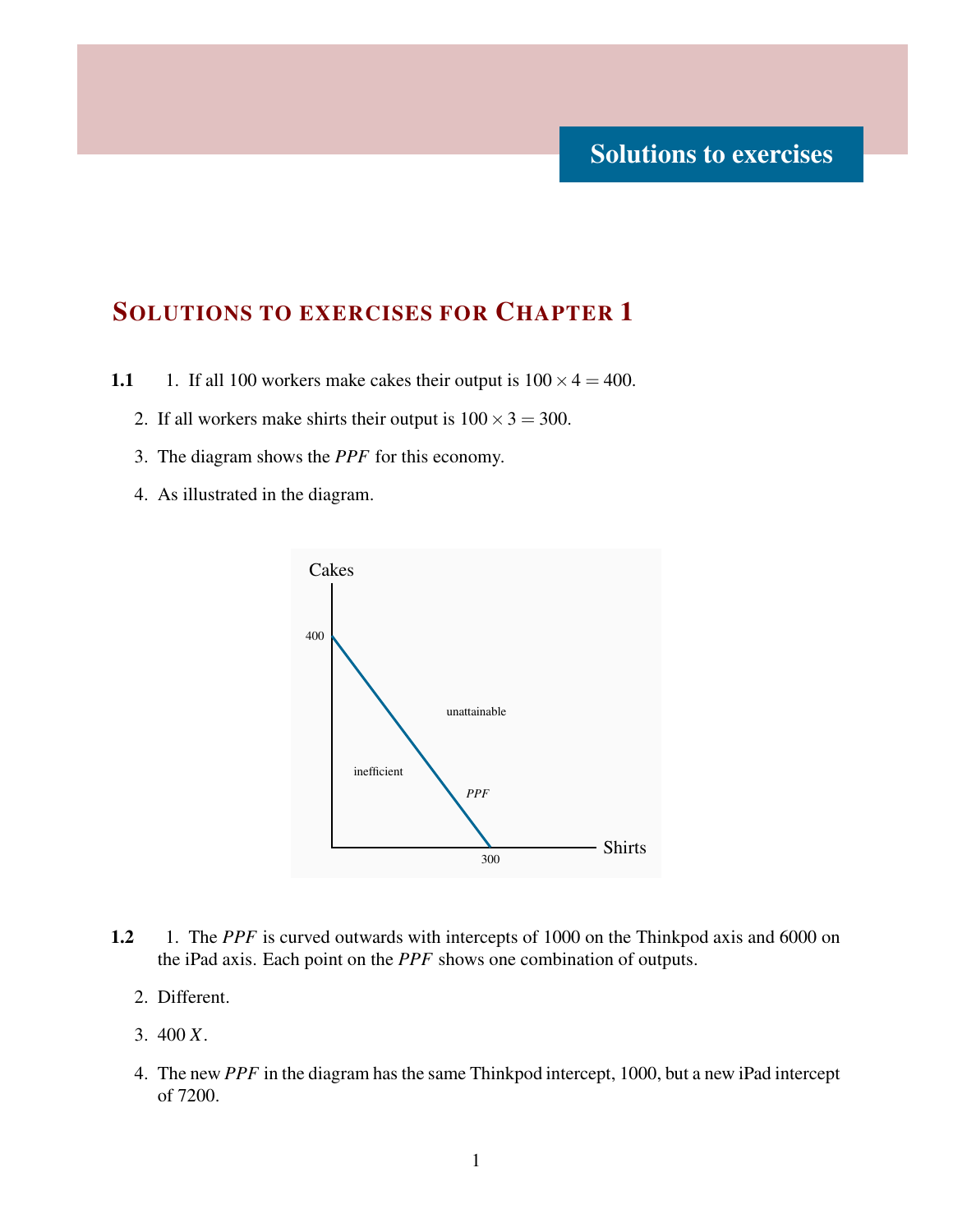#### $2 \equiv$  Solutions to exercises for Chapter 1



1.3 By examining the opportunity cost in the region where the combinations are defined, and by assuming a linear trade-off between each set of combinations, it can be seen that the first combination in the table is feasible, but not the second combination.



- 2. \$60.
- 3. See diagram.
- 4. See diagram.
- 5. The person with the lower wage.

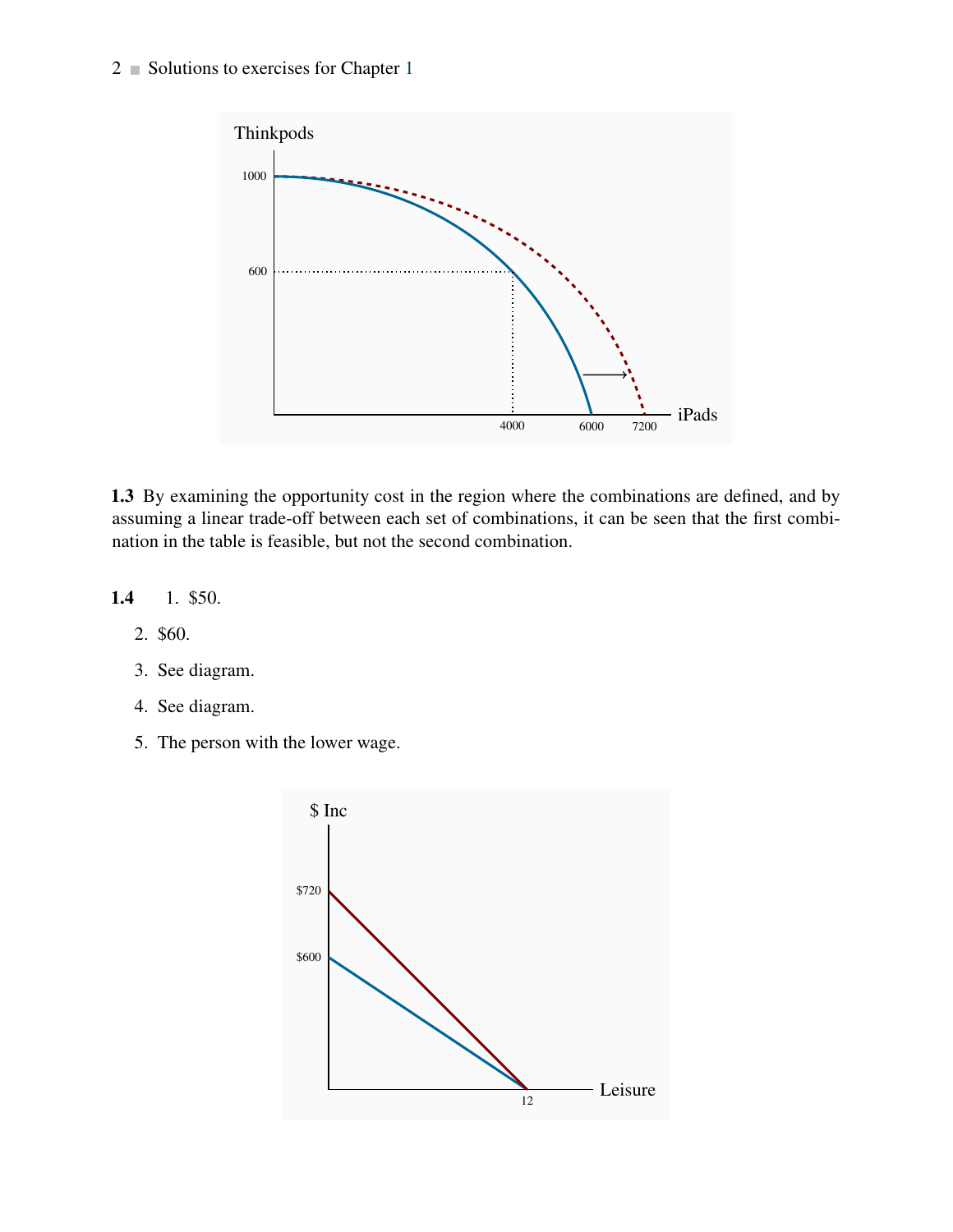- 1.5 1. Louis has an advantage in cutting the grass while Carrie Anne should wash cars.
	- 2. If they each work a twelve-hour day, between them they can cut 12 lawns and wash 24 cars.





- 1.7 1. Carrie Anne's lawn intercept is now 12 rather than 8.
	- 2. Yes, specialization still matters because C.A. is more efficient at cars.
	- 3. The new coordinates will be 39 on the vertical axis, 24 on the horizontal axis and the kink point is the same.

1.8 C.A.'s intercepts are now 30 cars and 15 lawns; Louis' intercepts are 18.75 cars and 15 lawns; the economy-wide *PPF* car coordinate is thus 48.75, the lawn coordinate is 30, and the kink point is 15 lawns and 30 cars.

- 1.9 1. 220 cakes requires 55 workers, the remaining 45 workers can produce 135 shirts. Hence this combination lies inside the *PPF* described in Exercise 1.1.
	- 2. 98 workers.
	- 3. 2%.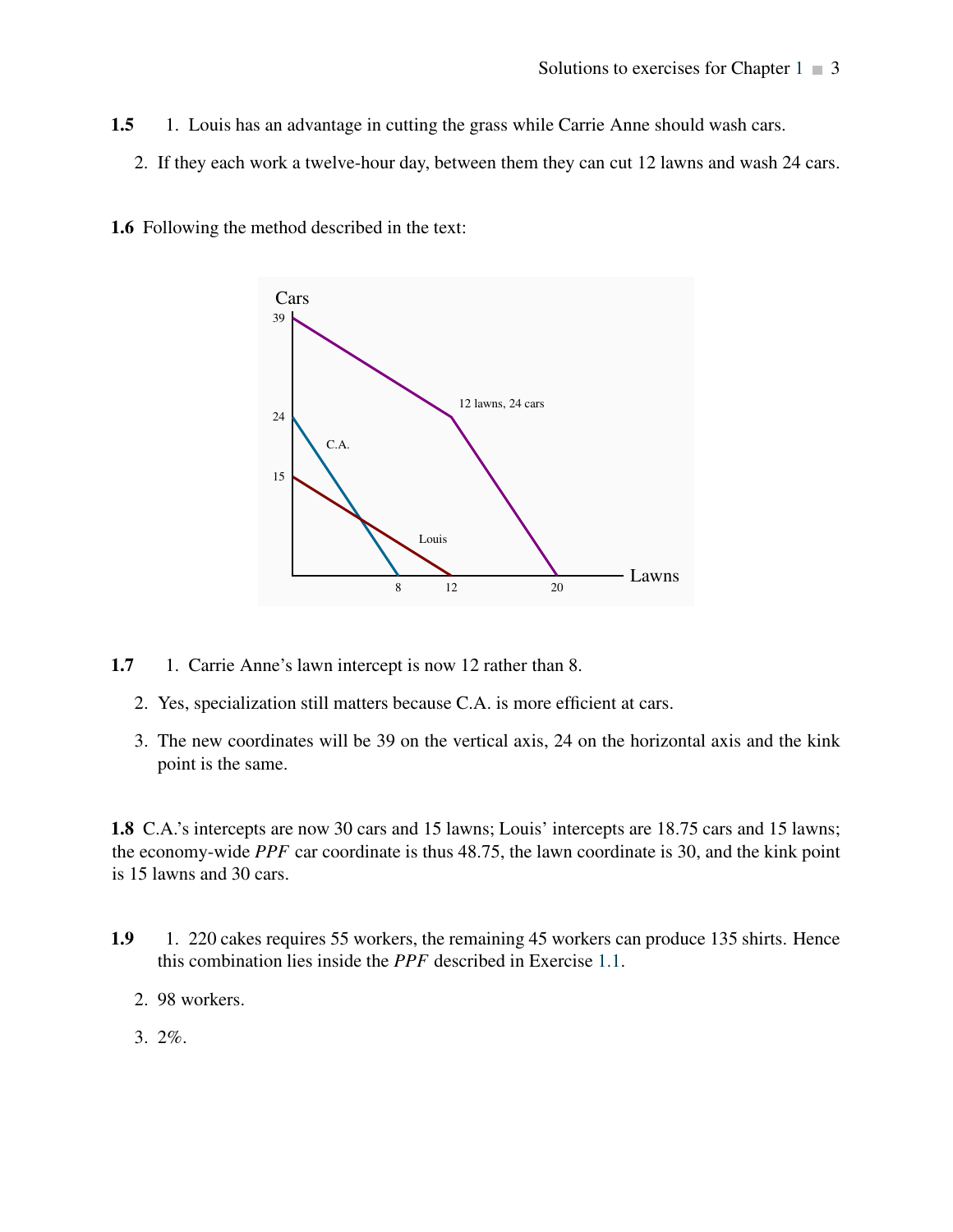

2.1 These variables are positively related.

2.2 For (b) the answer is  $32\%$ , and for (c) the answer is  $5.26\%$ .

| <b>Year</b> 2005 2006 2007 2008 2009 2010 2011 2012 2013 2014  |  |  |  |  |  |
|----------------------------------------------------------------|--|--|--|--|--|
| <b>Index</b> 0.95 1.00 1.04 1.09 1.14 1.14 1.21 1.23 1.32 1.35 |  |  |  |  |  |

2.3 To find the national unemployment rate for each year you take a weighted average of the unemployment rate in the big cities and that in other areas. The weights used are the shares of population living in each area. In 2007, for example, the national unemployment rate would be: Big city rate  $\times$  0.67 + other rate  $\times$  0.33 = 5 $\times$  0.67 + 7 $\times$  0.33 = 5.67. Hence:

| <b>Year</b>  | 2007 | 2008 | 2009 | 2010  | 2011 |
|--------------|------|------|------|-------|------|
| <b>Index</b> | 5.67 | 7.99 | 8.33 | 10.67 | 9.67 |

2.4 For years 1 through 5 the index values for transport, rent and food are:

|                      | Yr1 | Yr2 | Yr3 | Yr4 | Yr5 | Weight in total expenditure |
|----------------------|-----|-----|-----|-----|-----|-----------------------------|
| <b>Transport</b> 100 |     | 100 | 107 | 107 | 107 | $10\%$                      |
| Rent                 | 100 | 100 | 110 | 112 | 115 | 55%                         |
| Food                 | 100 | 103 | 102 | 107 | 110 | 35%                         |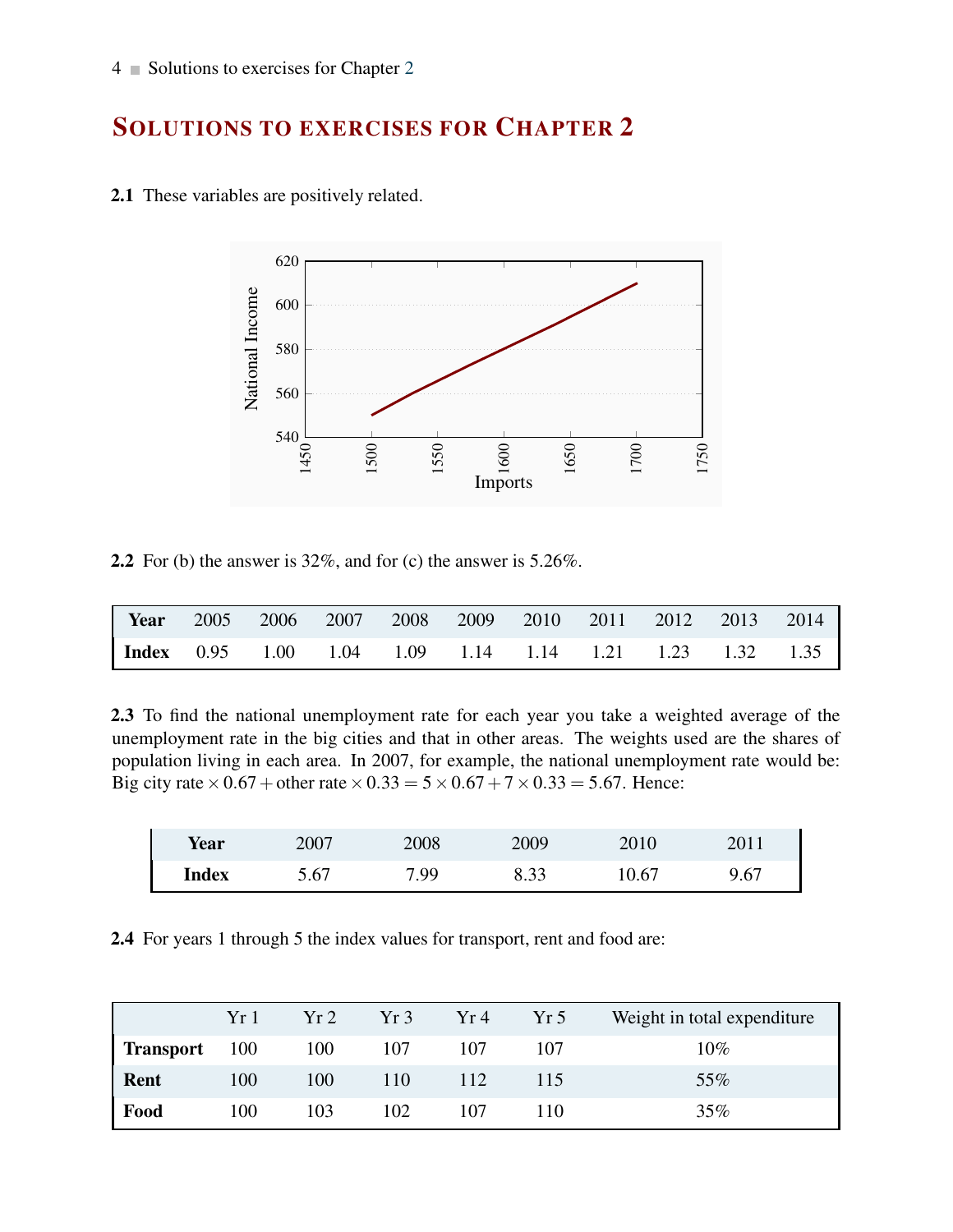The aggregate price index is the weighted average of the component price indexes with weights equal to shares in total expenditure. For Year 1 the aggregate index is  $(100 \times 0.10 + 100 \times 0.55 +$  $100 \times 0.35$  = 100. For years 2 through 5 this methodology gives aggregate price indexes of 101, 108, 110, 114.

|                          | 2.5  |        |        |        |        |        |  |  |
|--------------------------|------|--------|--------|--------|--------|--------|--|--|
|                          | 2000 | 2002   | 2004   | 2006   | 2008   | 2010   |  |  |
| <b>Nominal</b>           | 100  | 111.54 | 126.92 | 126.92 | 119.23 | 115.38 |  |  |
| Carrot price \$          | 2.6  | 2.9    | 3.3    | 3.3    | 3.1    | 3      |  |  |
| <b>CPI</b>               | 110  | 112    | 115    | 117    | 120    | 124    |  |  |
| <b>CPI</b> new base      | 100  | 101.82 | 104.55 | 106.36 | 109.09 | 112.73 |  |  |
| <b>Real carrot index</b> | 100  | 109.55 | 121.40 | 119.33 | 109.29 | 102.36 |  |  |

2.6 The scatter diagram plots observed combinations of income and consumption as follows. For parts (c) and (d): the variables are positively related and the causation runs from income to consumption.



2.7 The percentage changes in income are:

| <b>Pct Inc</b> 1.3 2.7 2.0 4.0 2.7 2.0 3.1 |  |  |  |  |
|--------------------------------------------|--|--|--|--|
| <b>Pct Con</b> 3.0 1.6 3.7 3.8 4.1 4.1 3.4 |  |  |  |  |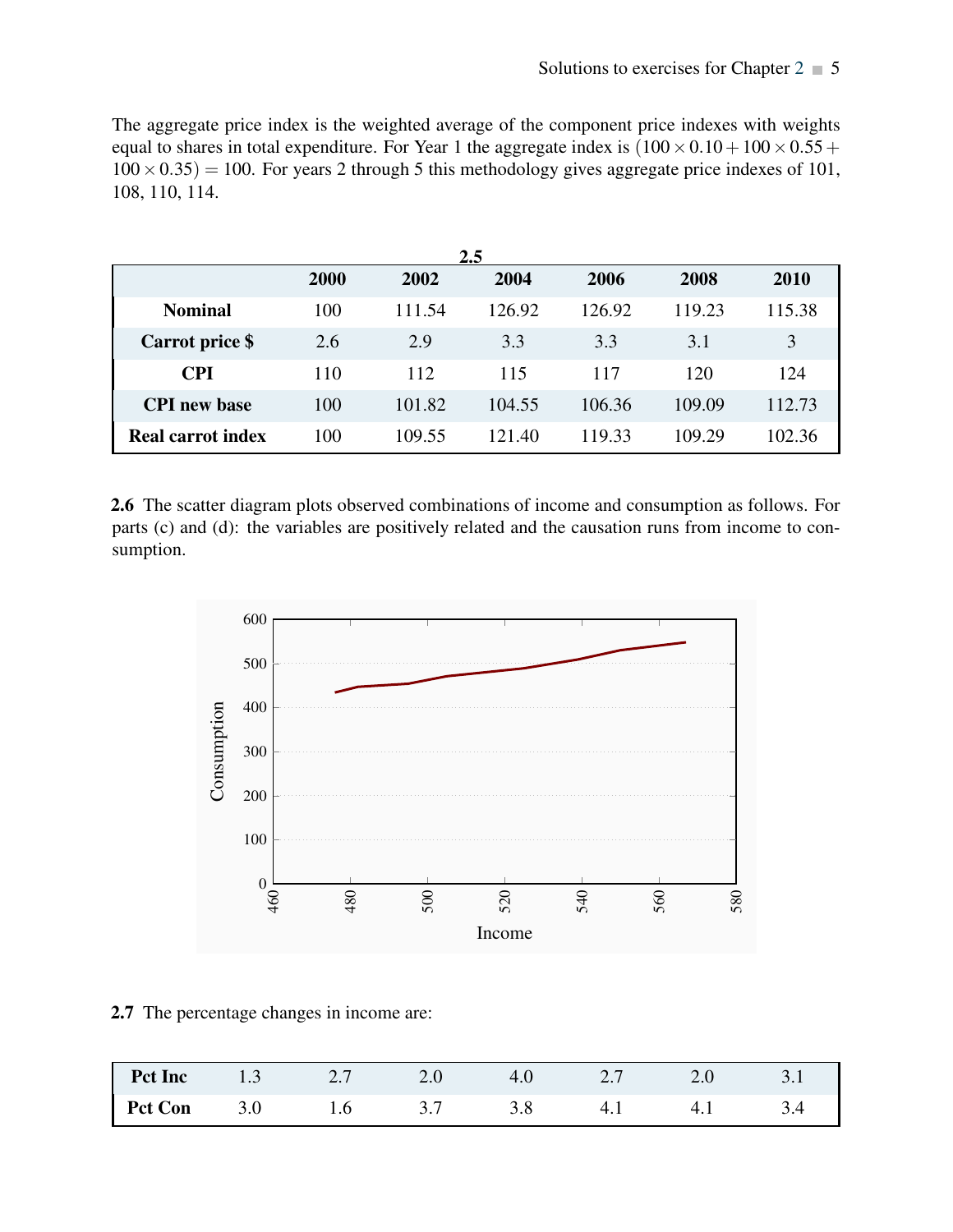#### $6 \equiv$  Solutions to exercises for Chapter 2

**2.8** The relationship given by the equation  $Y = 10 + 2X$  when plotted has an intercept on the vertical  $(Y)$  axis of 10 and the slope of the line is 2. The maximum value of  $Y$  (where  $X$  is 12) is 34.



2.9 The relationship  $Y = 10 - 0.5X$  has a *Y* intercept of 10 but there is now a negative slope equal to one half (−0.5). When *X* has a value of 12, *Y* has a value of 4. If you plot this in the diagram for Exercise 2.8 it is the dashed line sloping downward from 10 to 4 at  $X = 12$ .

- 2.10 1. The relationship is negative.
	- 2. The relationship is non-linear.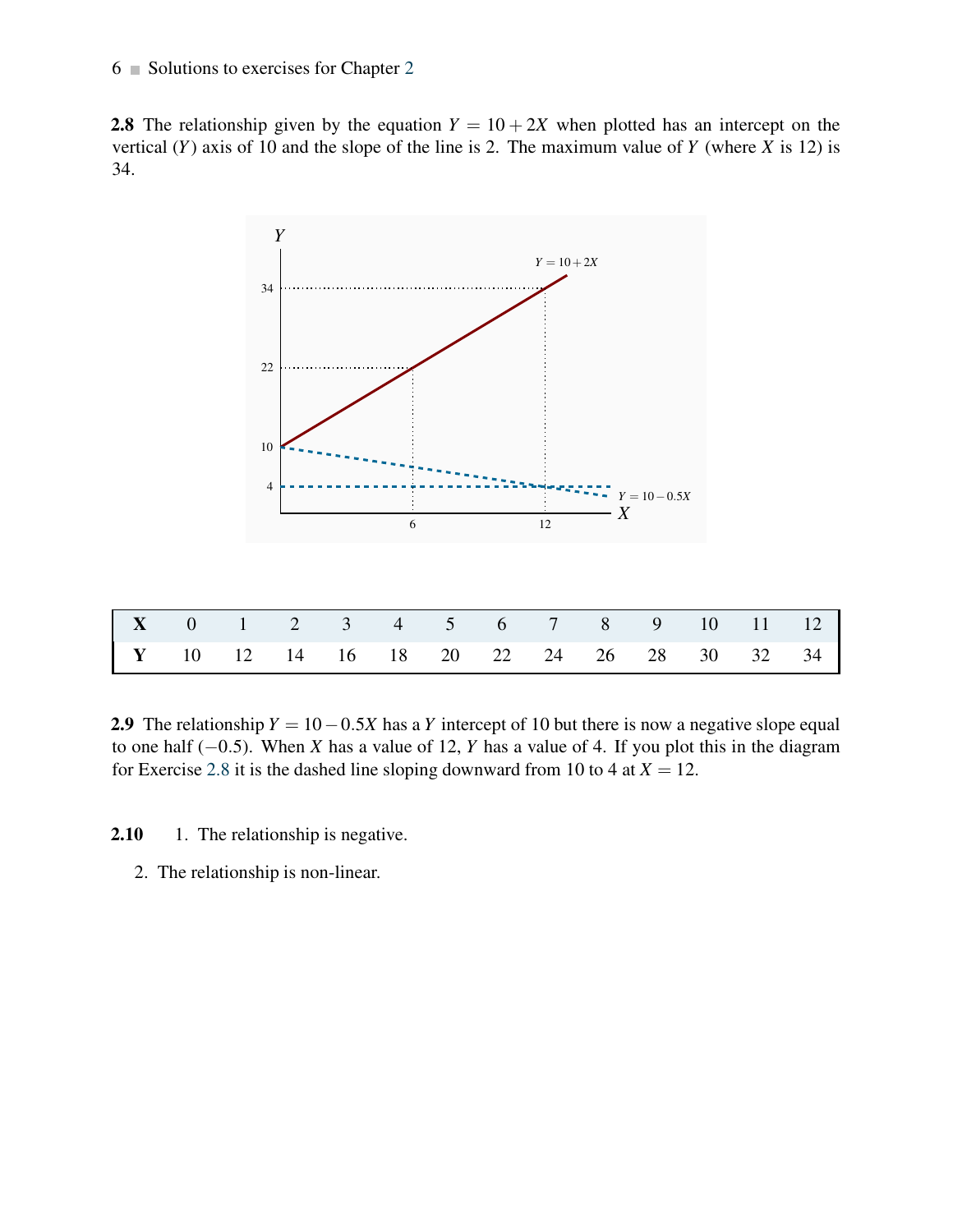- 3.1 1. The diagram shows the supply and demand curves from the data in the table. These curves intersect at the equilibrium price \$32 and the equilibrium quantity 7.
	- 2. Excess demand is 6 and excess supply is 3.
	- 3. With excess demand the price is bid up, with excess supply the price is pushed down.
	- 4. Equate supply *P* to demand:  $18+2Q = 60-4Q$ , implying  $6Q = 42$ , which is  $Q = 7$ . Hence  $P = 32$ .



- 3.2 1. Demand curve facing *Air Canada* shifts left and down. The price of the substitute *Via Rail* has fallen and reduced the quantity of air transport services demanded at any price.
	- 2. Demand curve facing *Air Canada* shifts left and down. The substitute car travel has improved in quality and perhaps declined in cost.
	- 3. Demand curve facing *Air Canada* shifts left and down. A new budget air carrier is another substitute for *Air Canada* that will divide the market for air transport.

3.3 The market diagrams are drawn on the assumption that each product can be purchased for a given price, the supply curve in each market segment is horizontal. A downward sloping demand should characterize each market. If the cigarette market is 'quashed' the demand in the market for chewing tobacco, a substitute, should shift outward, leading to higher consumption at the same price.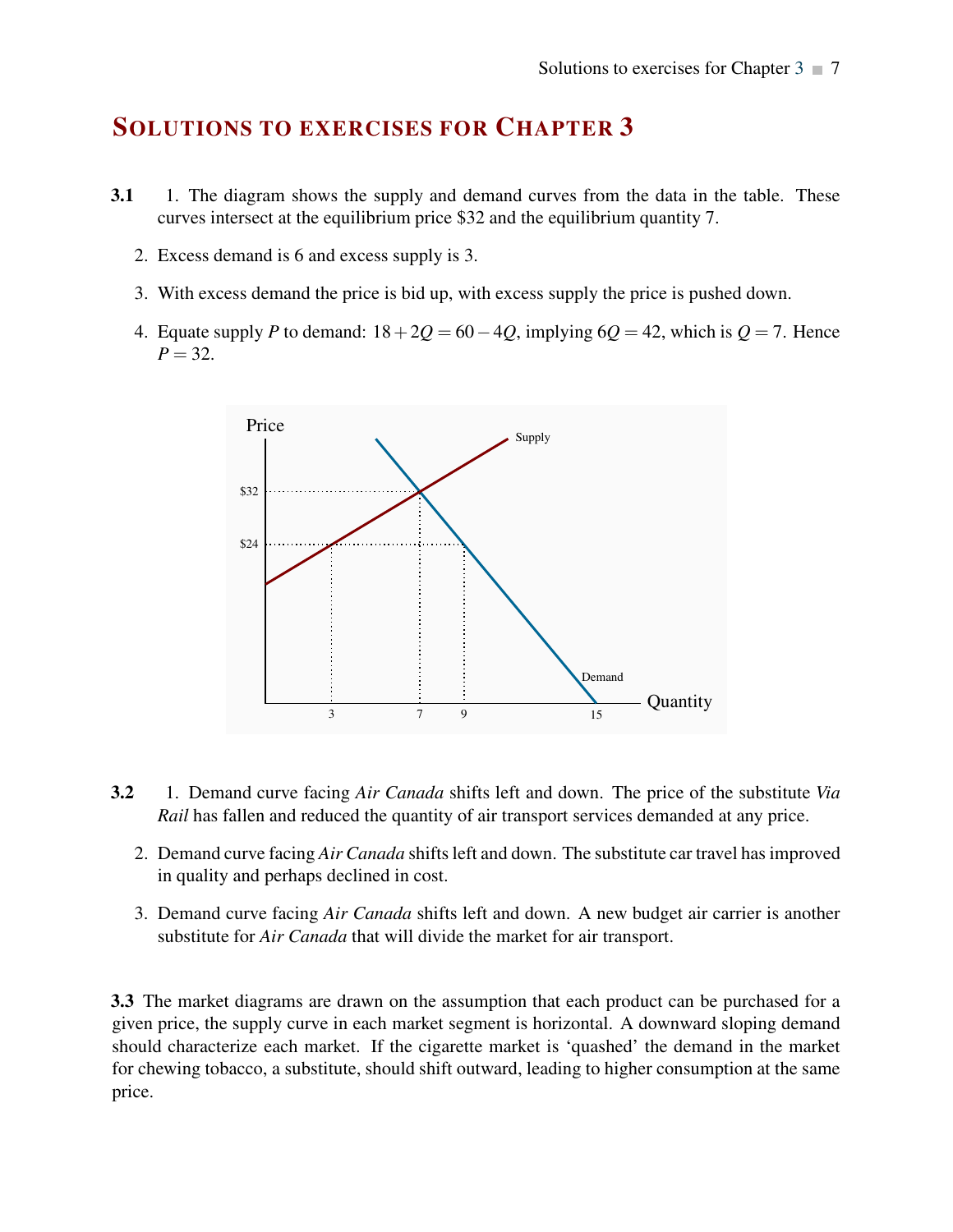8 Solutions to exercises for Chapter 3



3.4 The supply curve shifts down and parallel, the demand curve shifts up and parallel.

1. Setting the new supply equal to the new demand:  $10+2Q = 76-4Q$  implies  $6Q = 66$  and therefore  $Q = 11, P = 32$ .

3.5 The diagram shows that equilibrium quantity is 240, equilibrium price is \$130, which are the values obtained from equating supply and demand. At a price of \$120 the quantity demanded is 300 and the quantity supplied 210. Excess demand is therefore 90.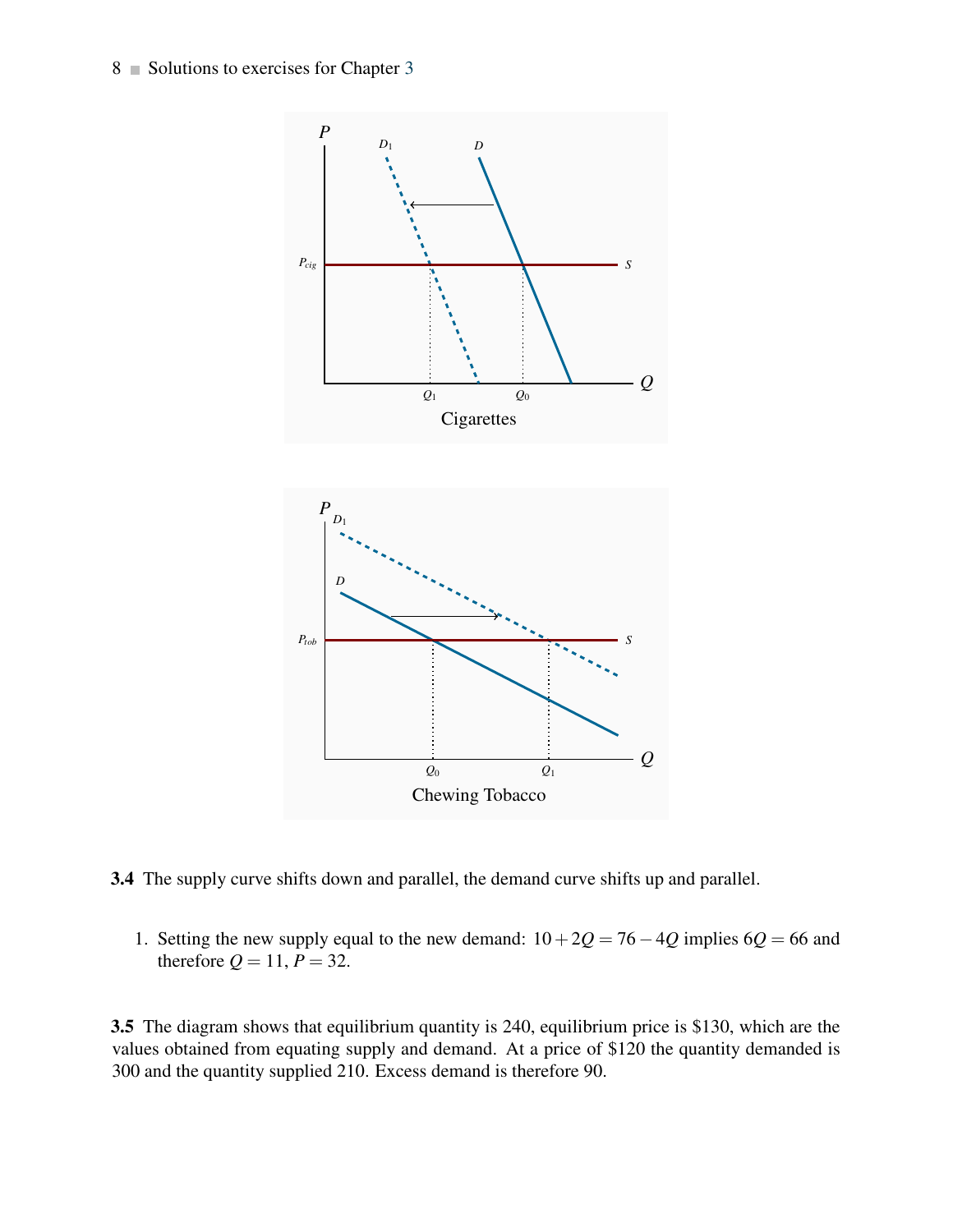

- 3.6 1. At a price of \$140 quantity demanded is 180 and quantity supplied is 270; excess supply is therefore 90.
	- 2. Total quotas of 180 will maintain a price of \$140. This is obtained by substituting the price of \$140 into the demand curve and solving for *Q*.

3.7 It must buy 90 units at a cost of \$140 each. Hence it incurs a loss on each unit of \$60, making for a total loss of \$5,400.

- 3.8 1. The quantity axis intercepts are 84 and 126.
	- 2. The quantities demanded are 160, 110 and 60 respectively, on the market demand curve in the diagram. These values are obtained by solving the quantity demanded in each demand equation for a given price and summing the quantities.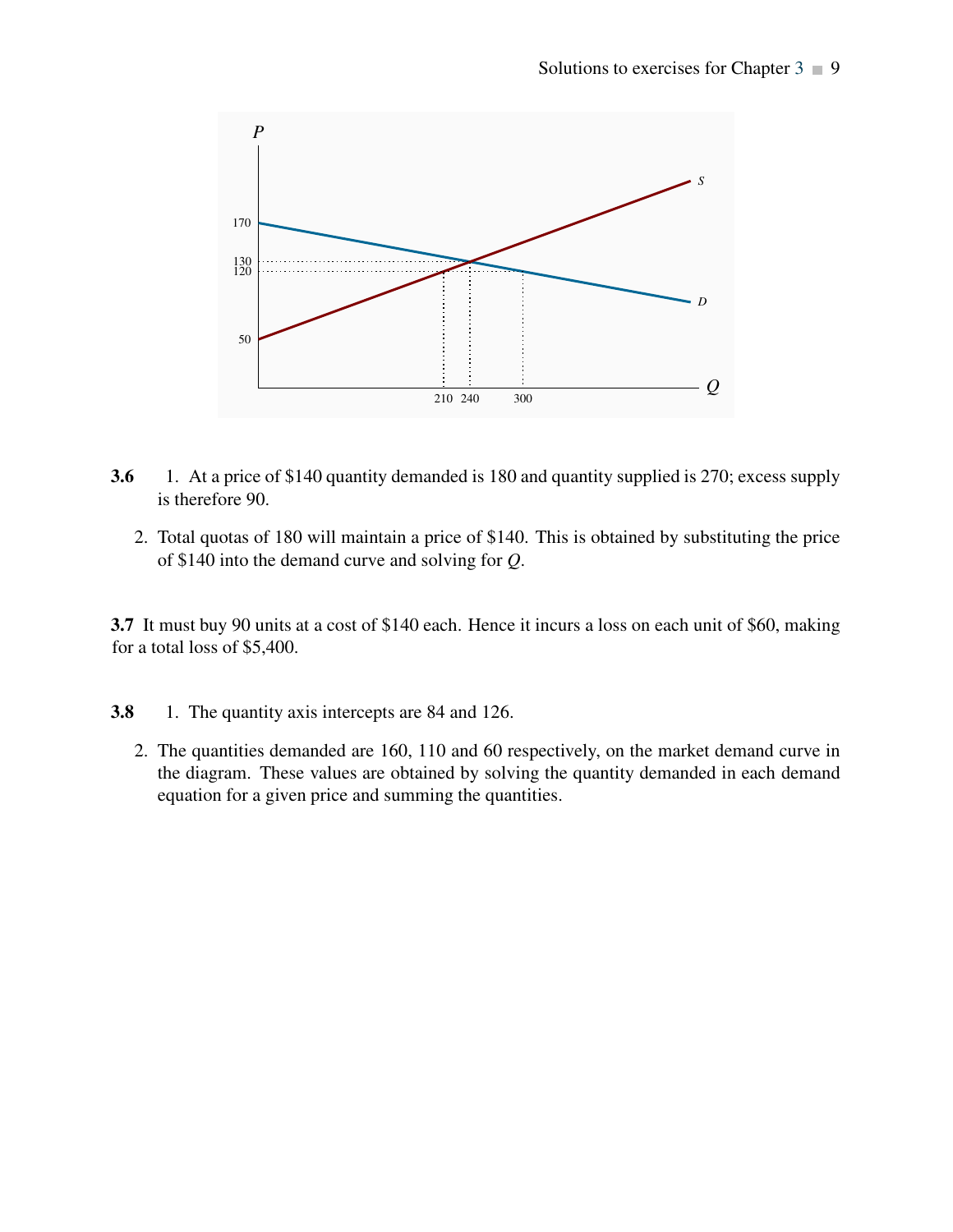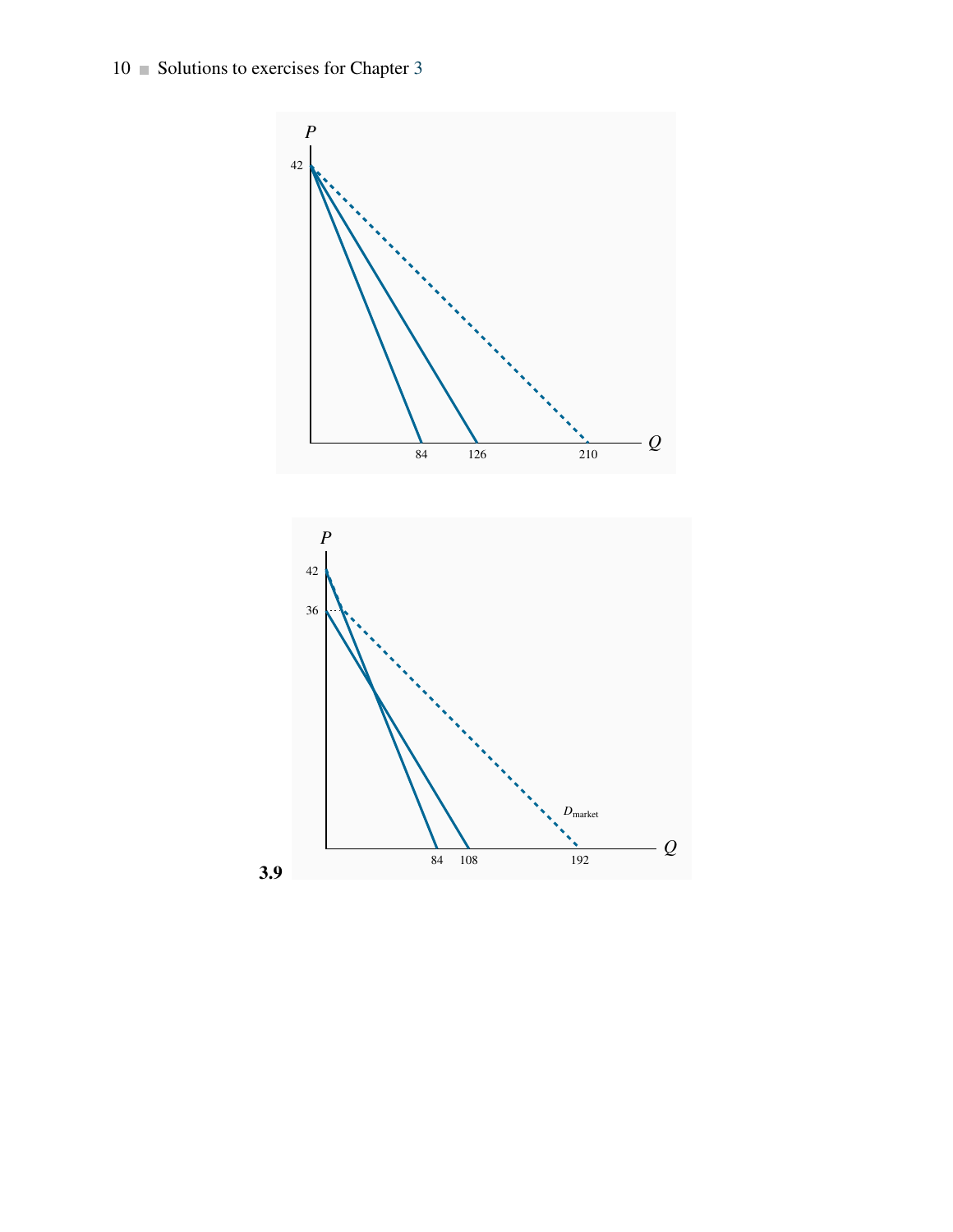

3.11 1. The equilibrium admission price is  $P = $21, TR = $630$ .

- 2. The equilibrium price would now become \$18 and  $TR = $648$ . Yes.
- 3. The answer is no, because total revenue falls.

3.12 Wages are a cost of bringing lettuce to market. In the market diagram the supply curve for lettuce shifts upwards to reflect the increased costs. If demand is unchanged the price of lettuce rises from  $P_0$  to  $P_1$  and the quantity demanded falls from  $Q_0$  to  $Q_1$ .

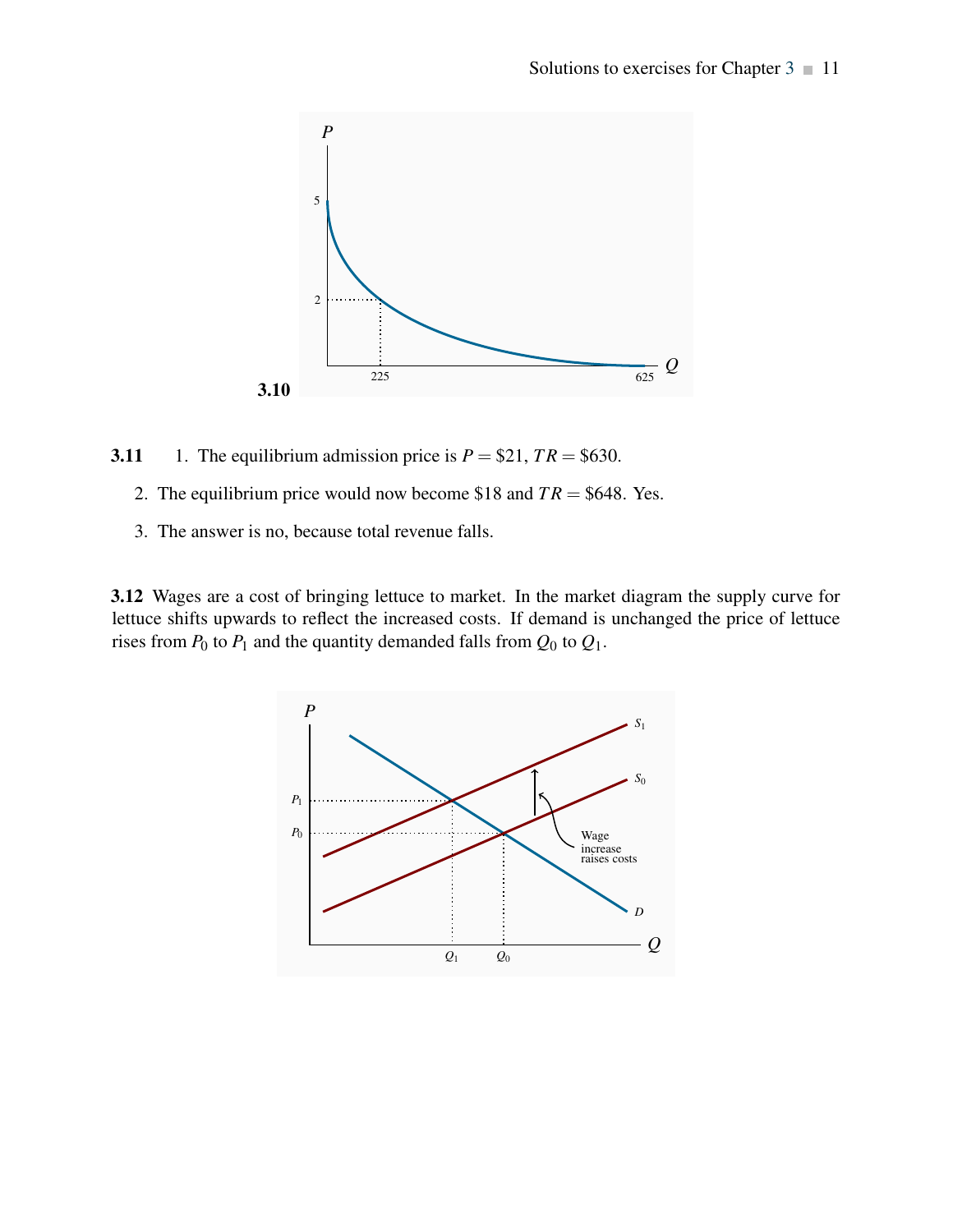4.1 1. Rates of growth of real GDP:

2010-11: 
$$
\left(\frac{1307}{1282} - 1\right) \times 100\% = 1.95\%
$$
, 2011-12: -1.45%

2. Rates of inflation:

2011: 
$$
\left(\frac{111.9}{109.1} - 1\right) \times 100\% = 2.7\%
$$
, 2012: 24.1%

3. Rates of growth of labour force and employment:

2010-2011:  
\nLabour: 
$$
\left(\frac{17.857}{17.593} - 1\right) \times 100\% = 1.5\%
$$
, Empty:  $\left(\frac{16.696}{16.573} - 1\right) \times 100\% = 0.95\%$   
\n2011-2012:  
\nLabour: 1.5%, Empty: 0.96%

4. Unemployment rates 2010-2012:

2010: 
$$
\left(\frac{17.593 - 16.537}{17.593}\right) \times 100\% = 6.0\%
$$
  
2011: 6.5%  
2012: 7.0%

Unemployment increased in 2011 and 2012 because the growth in employment was less than the growth in the labour force.

4.2 1. The participation and employment rates in 2012 were:

$$
\left(\frac{18.125}{27.885}\right) \times 100\% = 65\%
$$
 and  $\left(\frac{16.856}{27.885}\right) \times 100\% = 60.4\%$ 

2. The labour force would decline to  $(0.645 \times 27.885) = 17.986$  without any change in employment. As a result the unemployment rate in 2012 would fall to 6.3% but the employment rate would be unchanged. The fall in the participation rate lowers the size of the labour force. The population and employment, and the employment rate are unchanged.

4.3 Value added is the difference between the market value of final output and the costs of intermediate inputs to production. In this case the market value of final output is \$1,000, the cost of inputs is  $$625$ , i.e.  $($350 + $125 + $150)$ , and value added is \$375 (\$1,000 – \$625). If brewers wholesale some of their output it is an intermediate input to the service provided by pubs and is not counted in GDP.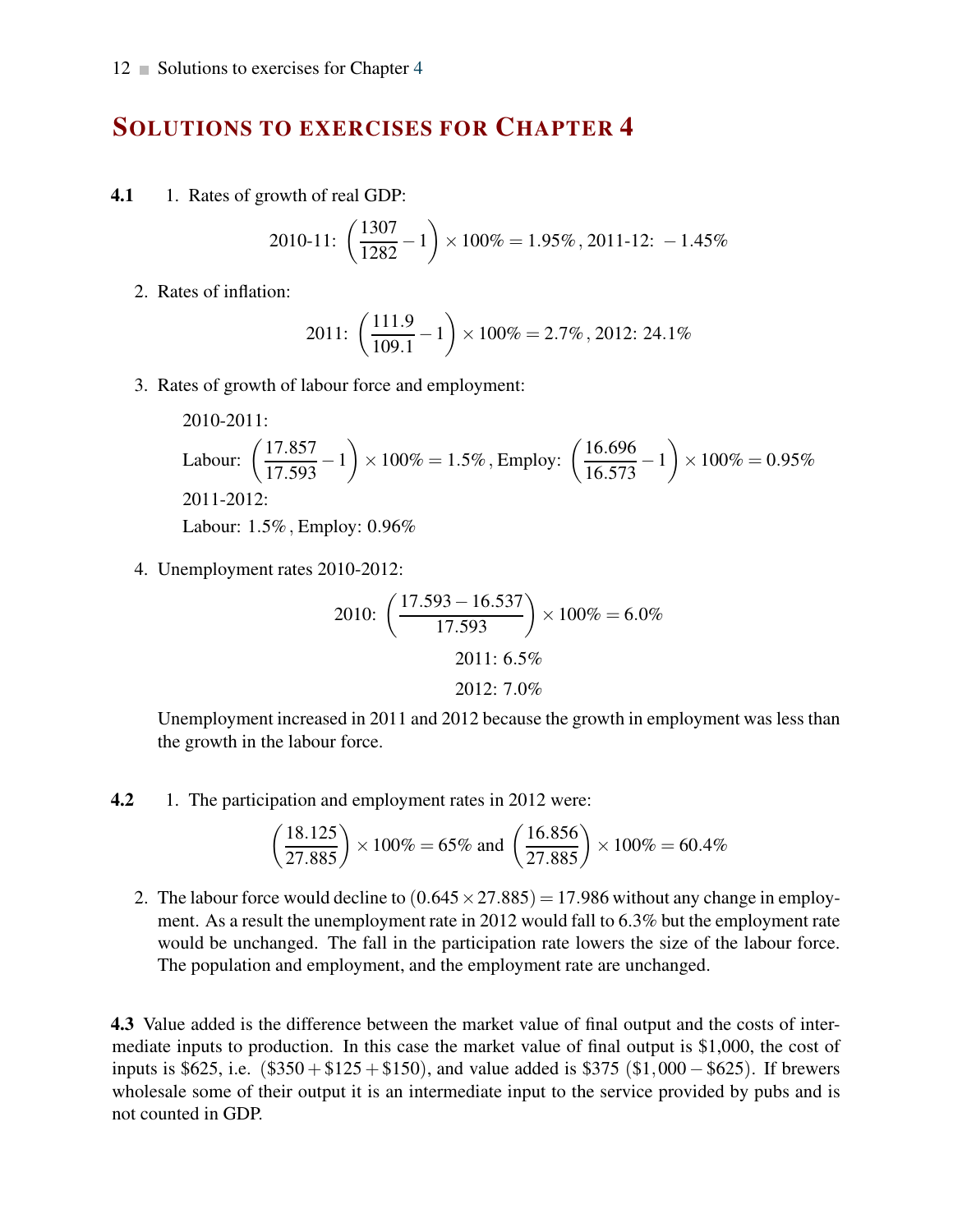4.4 Nominal GDP is the market value of final goods and services produced in the economy. The value of final goods produced by the goods industry is \$4,000, \$5,000−\$1000 sold as intermediate inputs to the service industries. The value of final services produced by the service industries is \$9,000, \$10,000−\$1,000 sold as intermediate inputs to the goods producing industries. Nominal GDP is  $$13,000$ , i.e.  $$4,000 + $9,000$ .

The value of output is the sum of value added in the goods and service industries, namely

- i. Value added in services=  $$10,000 $1,000$  intermediate inputs of computers, paper etc.= \$9000.
- ii. Value added in goods=  $$5,000 $1,000$  intermediate financial and other services=  $$4,000$ .
- iii. Value of aggregate output=  $$13,000$ .
- 4.5 1. Nominal GDP by expenditures=  $C + I + G + X IM = 4,000$ .
	- 2. Net domestic income=Employ income+Business income+invest income= 3650.
	- 3. Nominal GDP by income=Net domestic income+capital consumption allowance+net indirect taxes  $= 4,000$ .
- 4.6 1. Investment expenditure is  $Y (C + G + NX) = $2,000 ($1,700 + $50 + $40) = $210$ .
	- 2. If exports are \$350 and net exports are \$40 imports are \$310.
	- 3. Net domestic income is GDP−(*CCA*+*Tin*) = \$1,770.
	- 4. Yes. Net exports would be negative if imports exceed exports.
- **4.7** 1. Growth in nominal GDP from 2012 to 2013 is 10%.
	- 2. Real GDP in 2012 was \$721.15. Real GDP in 2013 was \$736.60. Real GDP grew by 2.14%.
	- 3. Per capita real GDP was \$28.8 thousand in 2012 and \$24.5 thousand in 2013.
	- 4. The standard of living declined because population grew faster than real GDP.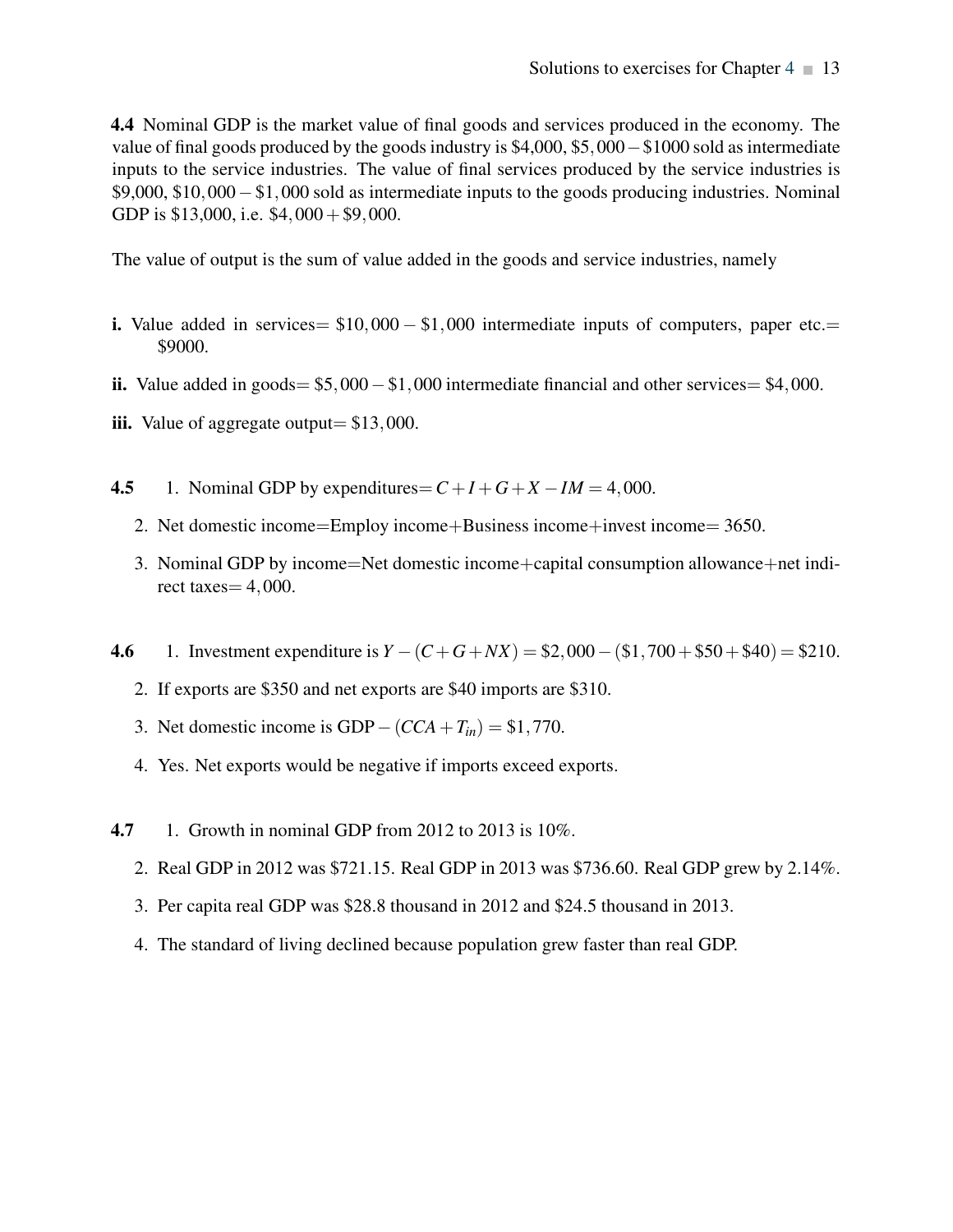

5.1 1. The AD and AS curves are as shown below.

- 2. The short run equilibrium values are  $P = 110$ ,  $Y = 450$ , where the AD and AS curves intersect.
- 5.2 1. The diagram shows potential output of  $Y_P = 500$  added to the diagram.



- 2. The diagram shows an output gap. Equilibrium  $Y \neq Y_P$ .
- 3. The output gap is  $Y Y_P = (450 500) = -50$ .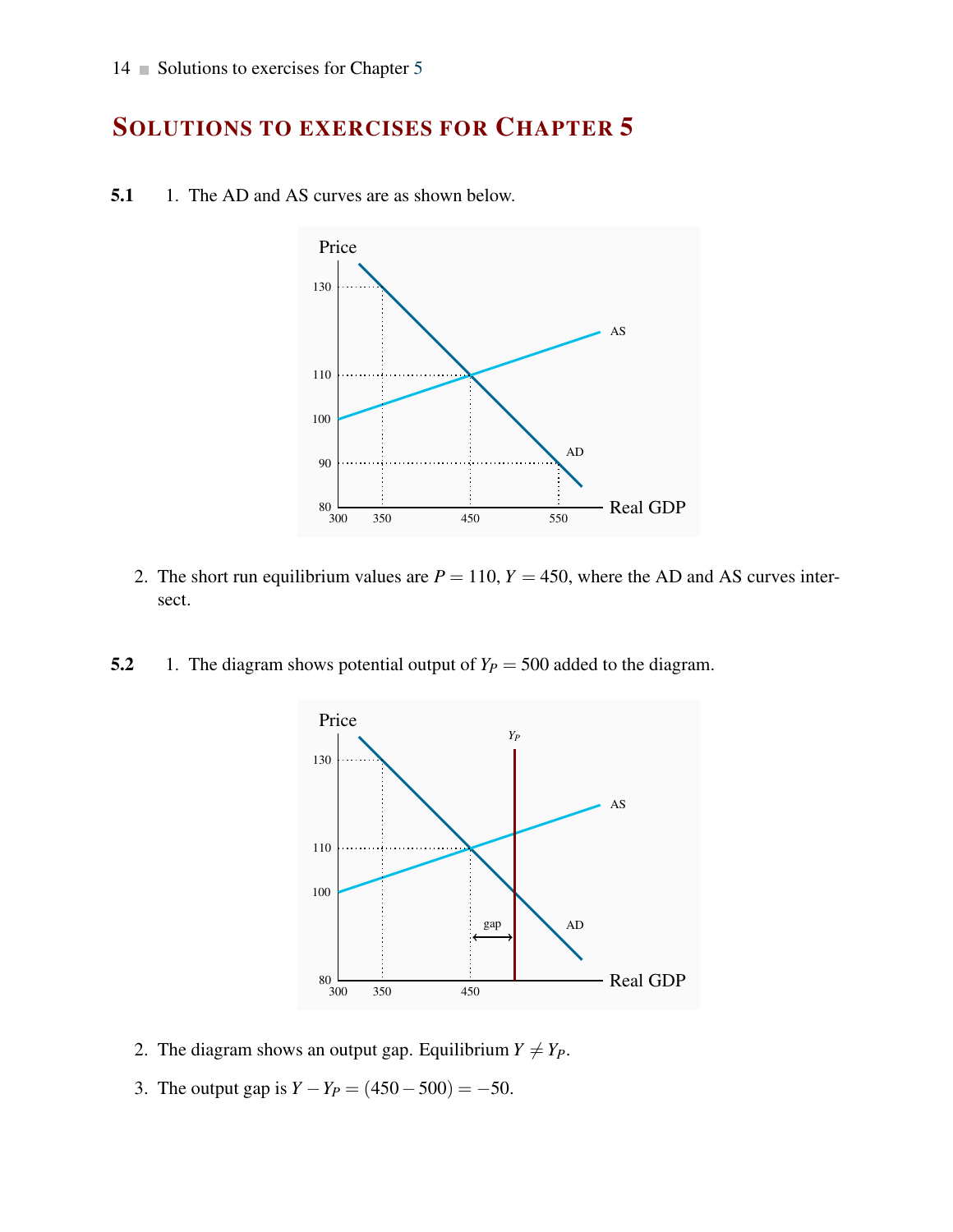5.3 Growth in labour force, or the stock of capital, or improvements in technology that increased the productivity of labour and capital would increase the economy's capacity to produce goods and services and increase potential GDP. As shown in the diagram below, the vertical line measuring potential output would shift to the right. Without an increase in AD a recessionary gap opens. The economy could produce more output at any price level without putting upward pressure on the price level beyond the initial level *P*0.



5.4 1. Short run equilibrium means  $AD=AS$ . For the aggregate demand and supply functions given:

$$
Y = 2250 - 10 \times (125 + 0.1Y)
$$
  
2Y = 2250 - 1250  

$$
Y = 500
$$

When *Y* = 500, AS gives *P* =  $125 + 0.1 \times 500 = 175$ .

- 2. In the diagram, the intercepts of the AD curve are  $Y = 2250$ ,  $P = 225$ . The vertical intercept of the AS curve is  $P = 125$ .
- 3. The new AS' curve as shown by the dotted line would be  $P = 130 + 0.1Y$ , and the AD curve would be *Y* = 2250−10*P*. The new equilibrium value of *Y* would be lower and *P* would be higher, namely  $Y' = 475$  and  $P = 177.5$ .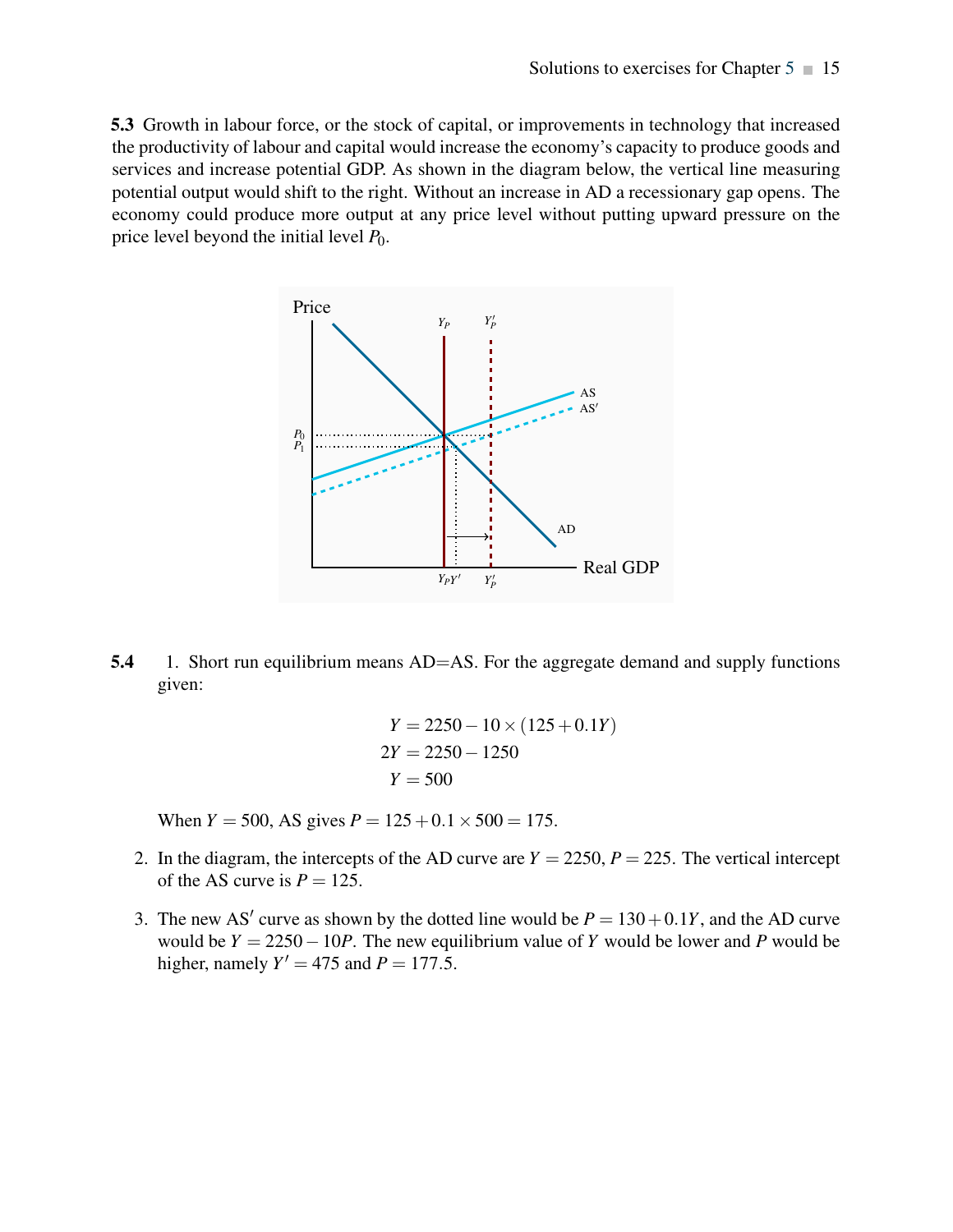#### $16$  Solutions to exercises for Chapter 5



- 4. The new AS′ curve is shown as a dotted line in the diagram. There is a recessionary gap of 25.
- 5.5 1. A simple approximation of the annual growth in potential output is the sum of the growth in labour force and labour productivity, namely  $1.5\% + 1.0\% = 2.5\%$ . However it is more accurate to recognize the compounding effect and multiply  $1.015 \times 1.01 = 1.0252$ , which gives an annual rate of growth of potential output as 2.52%.
	- 2. The growth in potential output is illustrated by a rightward shift in the *Y<sup>P</sup>* and AS curves as shown below.



5.6 Output gaps in a growing economy are calculated as:  $\frac{Y-Y_P}{Y_P} \times 100\%$ . The data give the following annual gaps: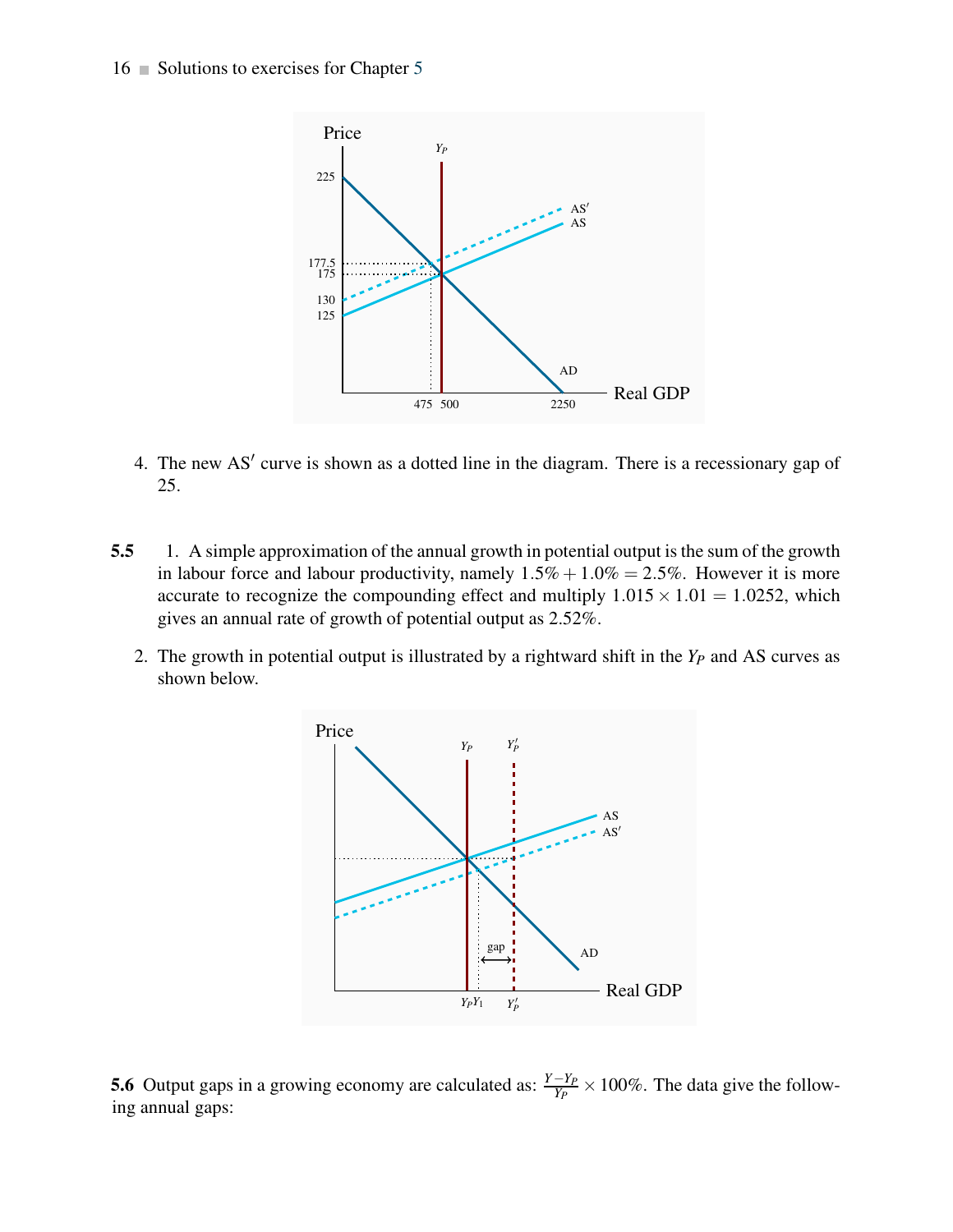|  |  |  | <b>Year</b> 2006 2007 2008 2009 2010 2011 2012 2013           |  |
|--|--|--|---------------------------------------------------------------|--|
|  |  |  | <b>Gap</b> $-2.0$ $-3.6$ 0 $+2.3$ $-2.5$ $-6.1$ $-4.2$ $-8.9$ |  |



The plot of the output gaps shows the economy in recession in 2006-07, followed by recovery and boom from 2008-09, followed by recession starting in 2010, running into 2011 and then moderating in 2012 before deepening in 2013.

5.7 With the output function  $Y = 100N$ , employment is proportional to output. A 1.0 percent reduction in output (*Y*) would reduce employment by 1.0 percent.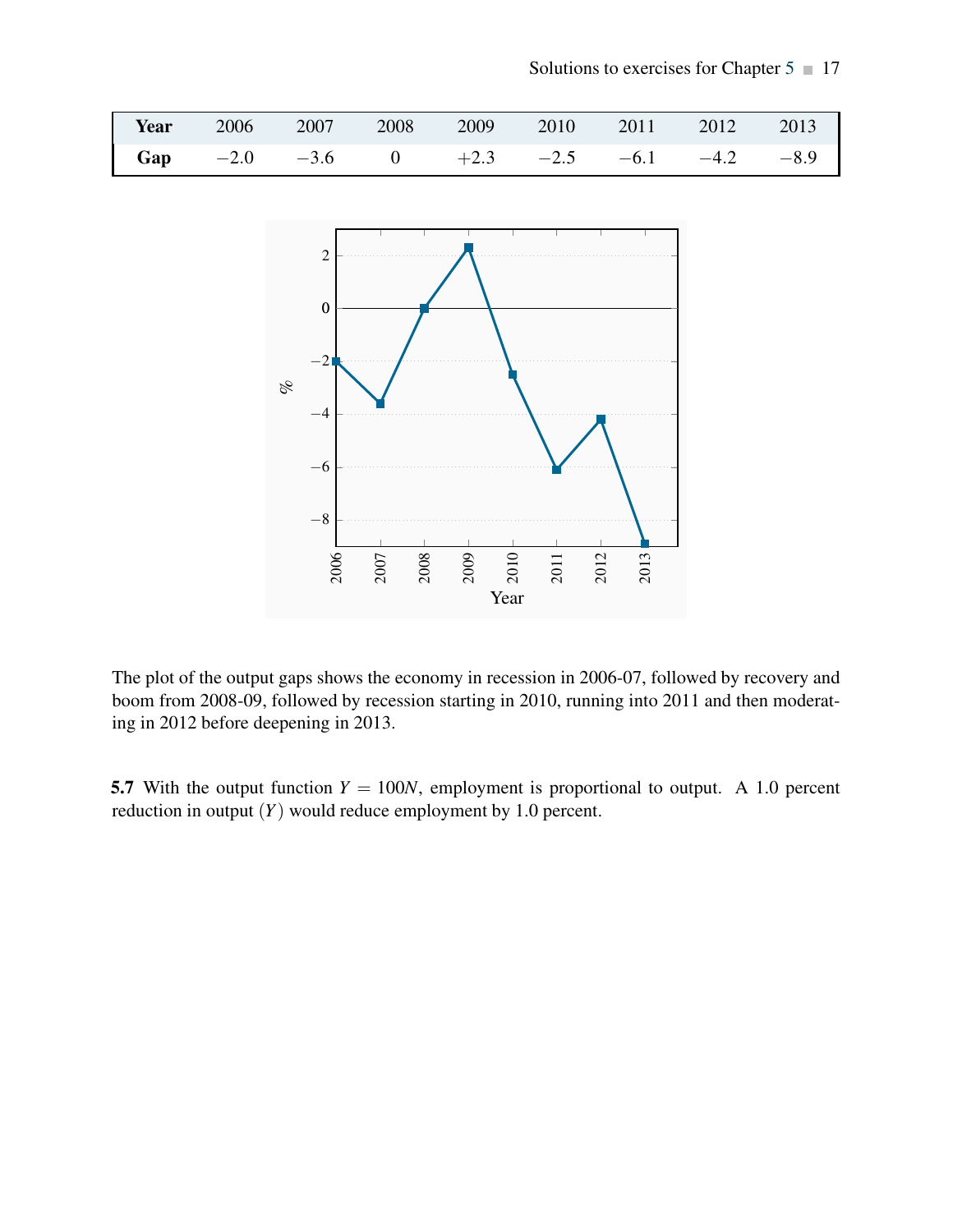

- 1. When  $Y = 150$ ,  $C = 50 + 0.75 \times 150 = 162.5$ .
- 2. When  $Y = 200$ ,  $C = 50 + 0.75 \times 200 = 200$ . The change in consumption caused by the change in income of  $50 = \Delta C = 0.75 \times \Delta Y = 37.5$ .
- 3. If  $C = 50 + 0.75Y$ , then  $S = Y C = -50 + 0.25Y$ .



4. In the diagram in part (c),  $S = 0$  when  $Y = 200$ . If *Y* increased to 250, saving would increase by:  $\Delta S = 0.25 \times 50 = 12.5$ .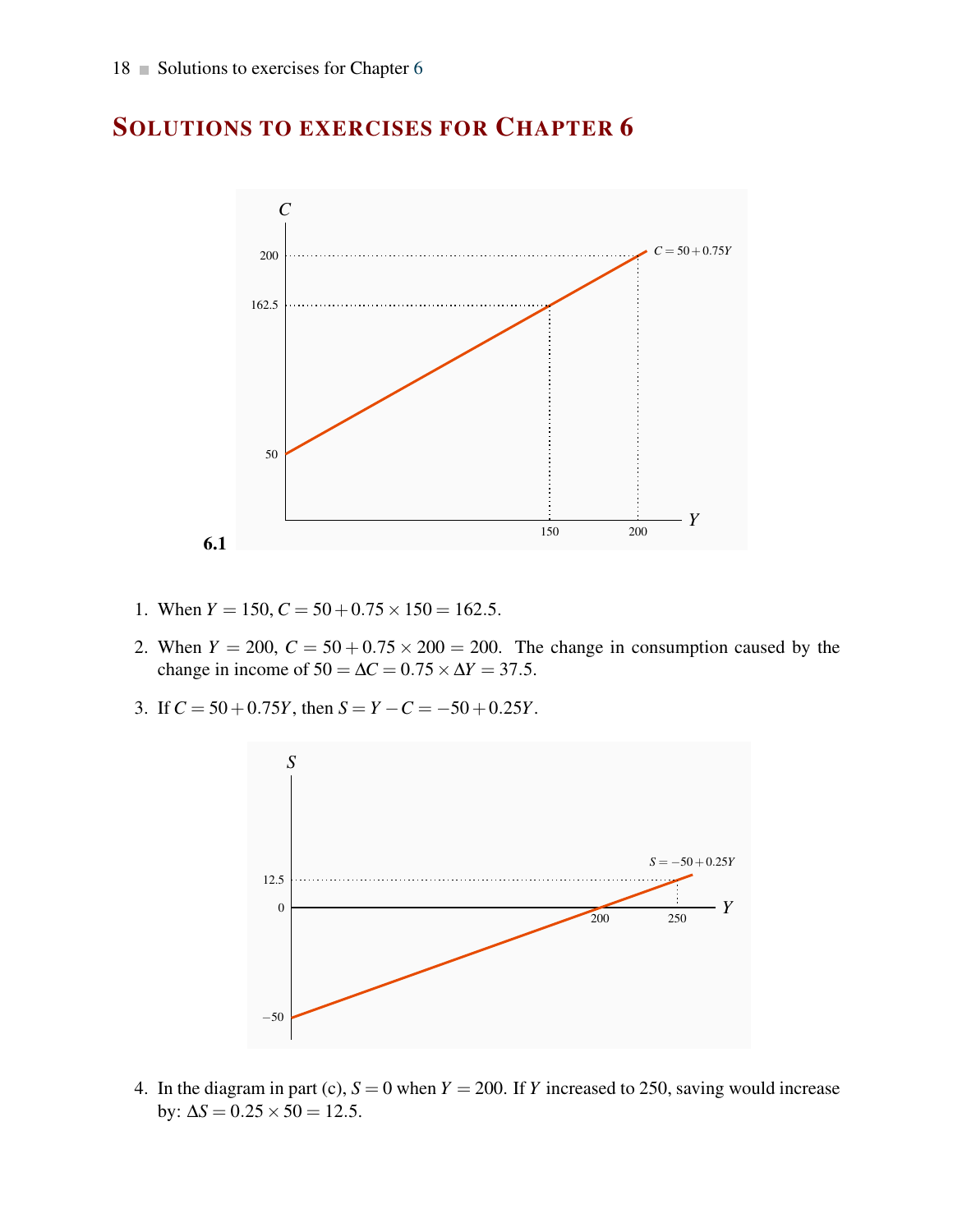- 6.2 1. A reduction in autonomous expenditure from 50 to 30 would cause a parallel downward shift in the consumption function, and a parallel upward shift in the savings function. The new intercepts with the vertical axes would be 30 and −30 respectively. The slopes are not changed.
	- 2. The marginal propensity to consume would be lower and the marginal propensity to save higher. The slope of the consumption function would be reduced and that of the saving function increased.
- 6.3 1. The AE function is  $AE = 105 + 0.5Y$ . In the diagram the intercept on the vertical axis is 105 and the slope of AE is 0.5.
	- 2. The aggregate expenditure function  $AE = 105 + 0.5Y$  has an intercept on the vertical axis of 105. This measures autonomous expenditure.



- 3. The slope of the AE function is 0.5. It measures the change in AE caused by a change in national income.
- 6.4 1. The aggregate expenditure function is  $AE = C + I + X IM$ . In this example: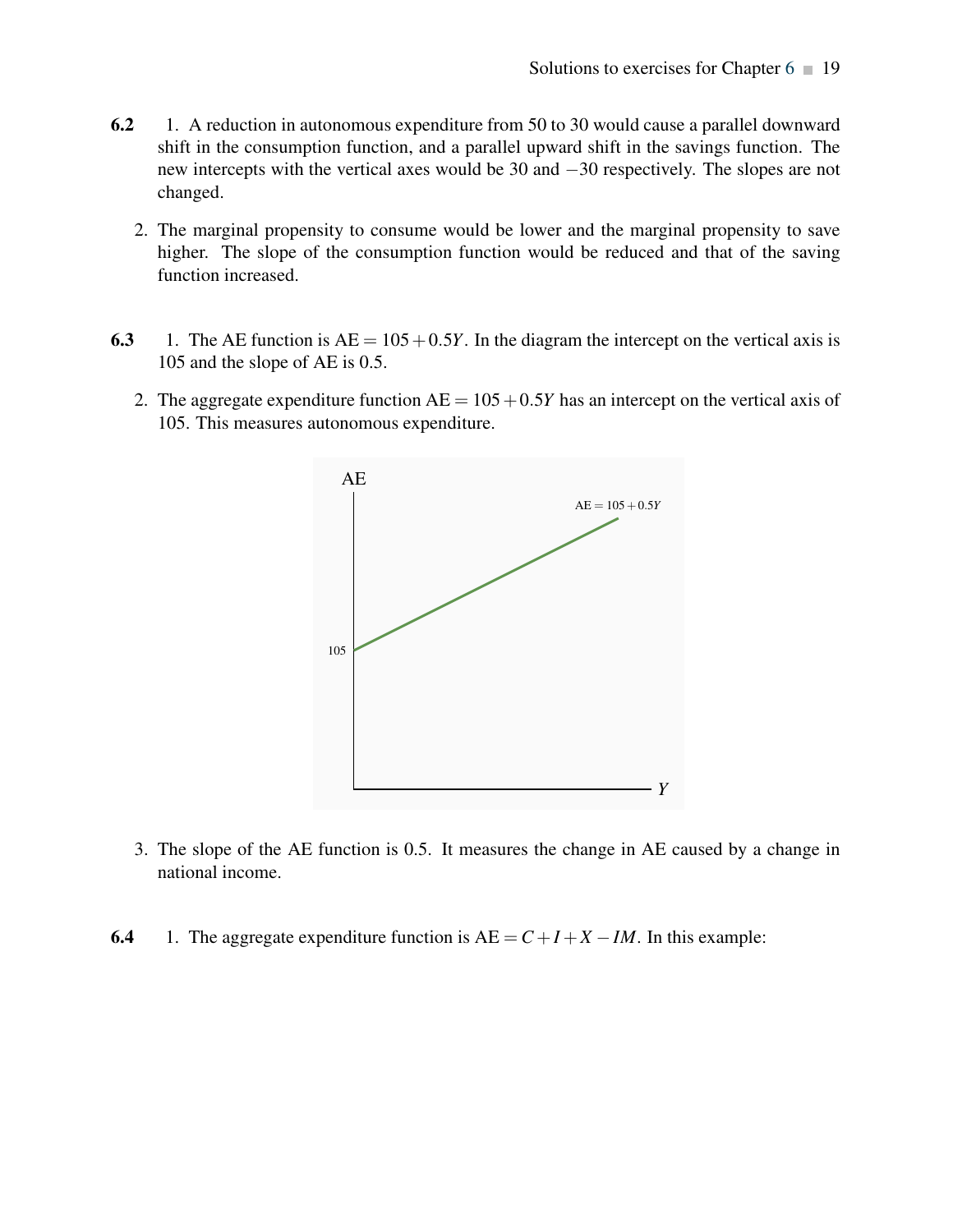

- 2. The  $45^\circ$  line is shown in the diagram.
- 3. Algebraically, in equilibrium:

$$
Y = AE
$$
  
\n
$$
Y = 145 + 0.75Y
$$
  
\n
$$
Y - 0.75Y = 145
$$
  
\n
$$
0.25Y = 145
$$
  
\n
$$
Y = 580
$$

- 6.5 1. If output is OG, planned expenditure would be OB. Planned expenditure would be greater than current output.
	- 2. At output OG the *unplanned decrease* in inventories is AB.
	- 3. Business firms will respond by increasing output to meet the strong demand for output.
	- 4. The equilibrium level of output and expenditure is OH=OD.
	- 5. If output where at OJ, there would be an *unplanned increase* in inventories in the amount EF.
- **6.6** 1. The initial equilibrium would be at  $Y = OG$ .
	- 2. If the marginal propensity to import, *m*, were to increase the slope of the AE function, which is *MPC* minus the marginal propensity to import(*c*−*m*), would decrease by a corresponding amount and the new AE function would be AJ.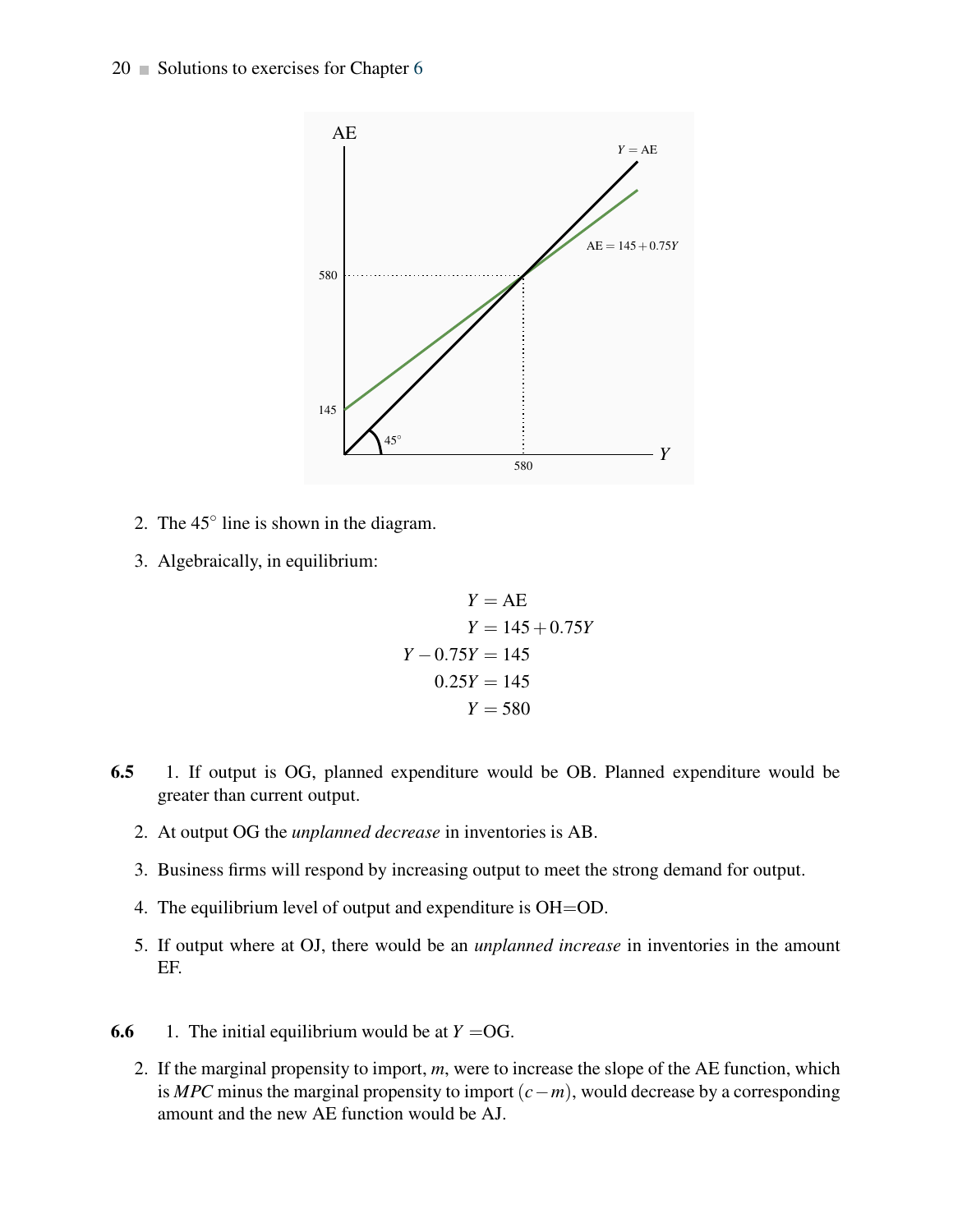- 3. The new equilibrium, based on the AE function AJ, would be  $Y = \text{OF}$ .
- 4. If the *MPC* increased the new AE function would be AL and the new equilibrium would be  $Y = OH$ .
- 6.7 1. When autonomous expenditure  $A = 0$ ,  $MPC = 0.8$  and  $MPM = 0.1$ . The AE function is:

$$
AE = (MPC - MPM)Y
$$
  
AE = 0.7Y

2. A diagram to illustrate this AE.



- 3. The equilibrium level of real GDP is  $Y = 0$ .
- 4. The equilibrium  $Y = 0$  because expenditure is not sufficient to cover the costs of production at any positive level of real GDP.
- 6.8 1. The  $AE = 105 + 0.5Y$  with  $MPC = 0.75$  and  $MPM = 0.25$ . An increase in investment by 10 with a slope of AE = 0.5, increases equilibrium real GDP by:  $\Delta I \times$  multiplier = 20.
	- 2. An increase in real GDP by 20 means consumption has increased by 15 and imports have increased by 5 for a net change in induced expenditure by 10.
	- 3. If the *MPC* was 0.85 the slope of AE would be (*MPC* − *MPM* = 0.85 − 0.25 = 0.6) the increase in investment by 10 would increase equilibrium real GDP by 25, consumption by 21.25 and imports by 6.25 for a net change in induced expenditure of 15. The higher *MPC* gives a higher slope to AE and a larger multiplier.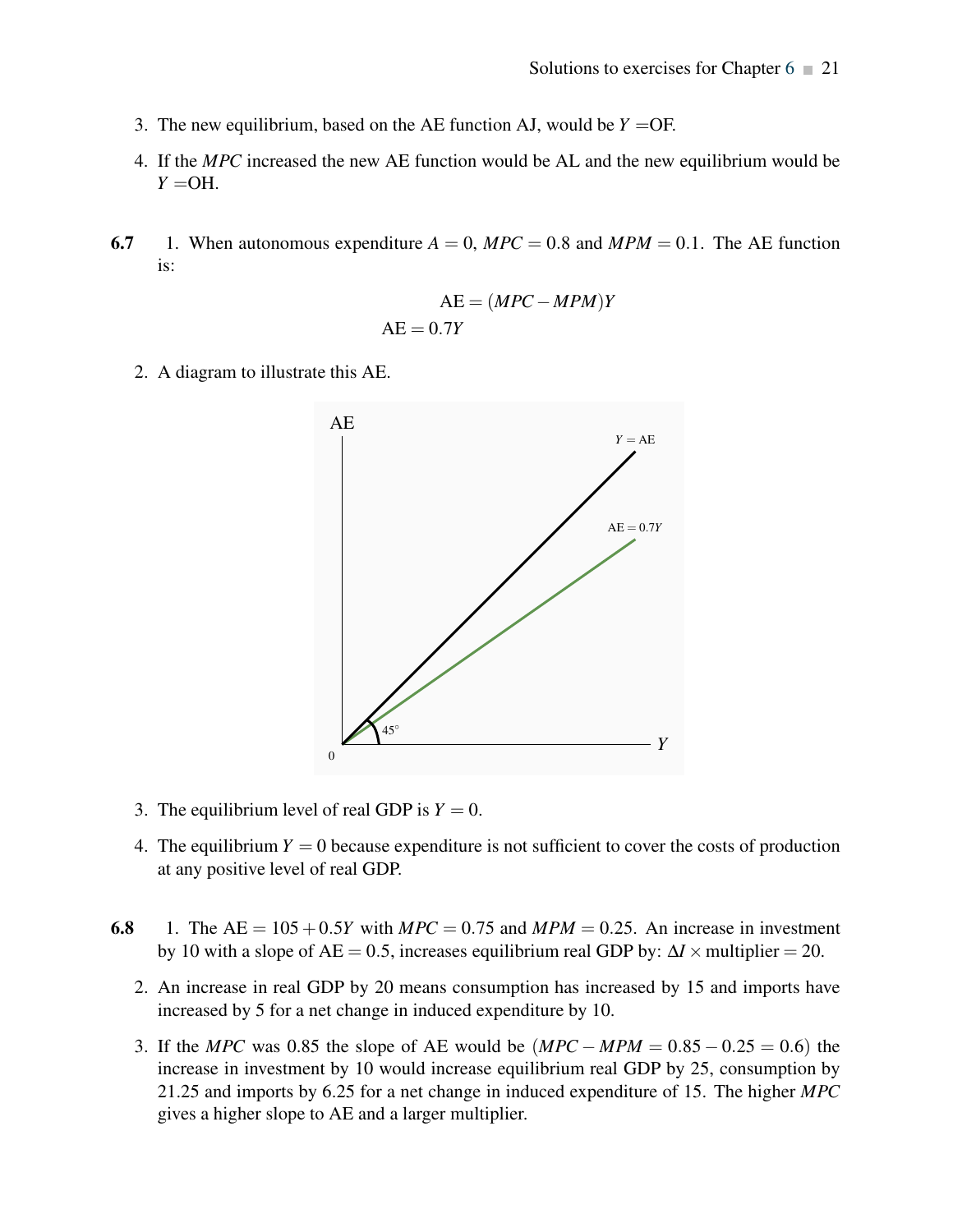#### **6.9** 1. Equilibrium real GDP would be 1,000.

- 2. The marginal propensity to consume is  $\Delta C/\Delta Y = 0.9$ , to import  $\Delta I M/\Delta Y = 0.15$ .
- 3. The multiplier=  $1/(1 s)$  slope of AE), the slope of AE is the  $MPC MPM = 0.75$ , the multiplier is  $1/(1-0.75) = 4$ .
- 4. If actual real GDP were 900, AE would be  $250 + 0.75(900) = 925$ . If AE is greater than *Y* inventories are reduced to fill the gap. Planned investment, including planned inventory investment is 100 but the unplanned reduction in inventories reduces actual investment to 75.
- 5. An increase in planned investment by 50 with a multiplier of 4 increases equilibrium income and real GDP by 200 to 1,200.
- **6.10** In equilibrium  $S + IM = I + X$ , which in this case gives:  $0.5Y = 150$ .
	- 1. The diagram shows equilibrium income  $Y = 300$ .



2. Higher autonomous household saving, which means equally lower autonomous consumption expenditure would lower equilibrium real GDP and income by the increase in saving multiplied by the multiplier.

In the diagram the  $S + IM$  line shifts up as shown by the amount of the increase in autonomous saving. Equilibrium real GDP is reduced, but the sums of saving plus imports and investment plus exports are unchanged.

**6.11** 1. The AE function  $AE = 0.75Y$  is shown in the diagram.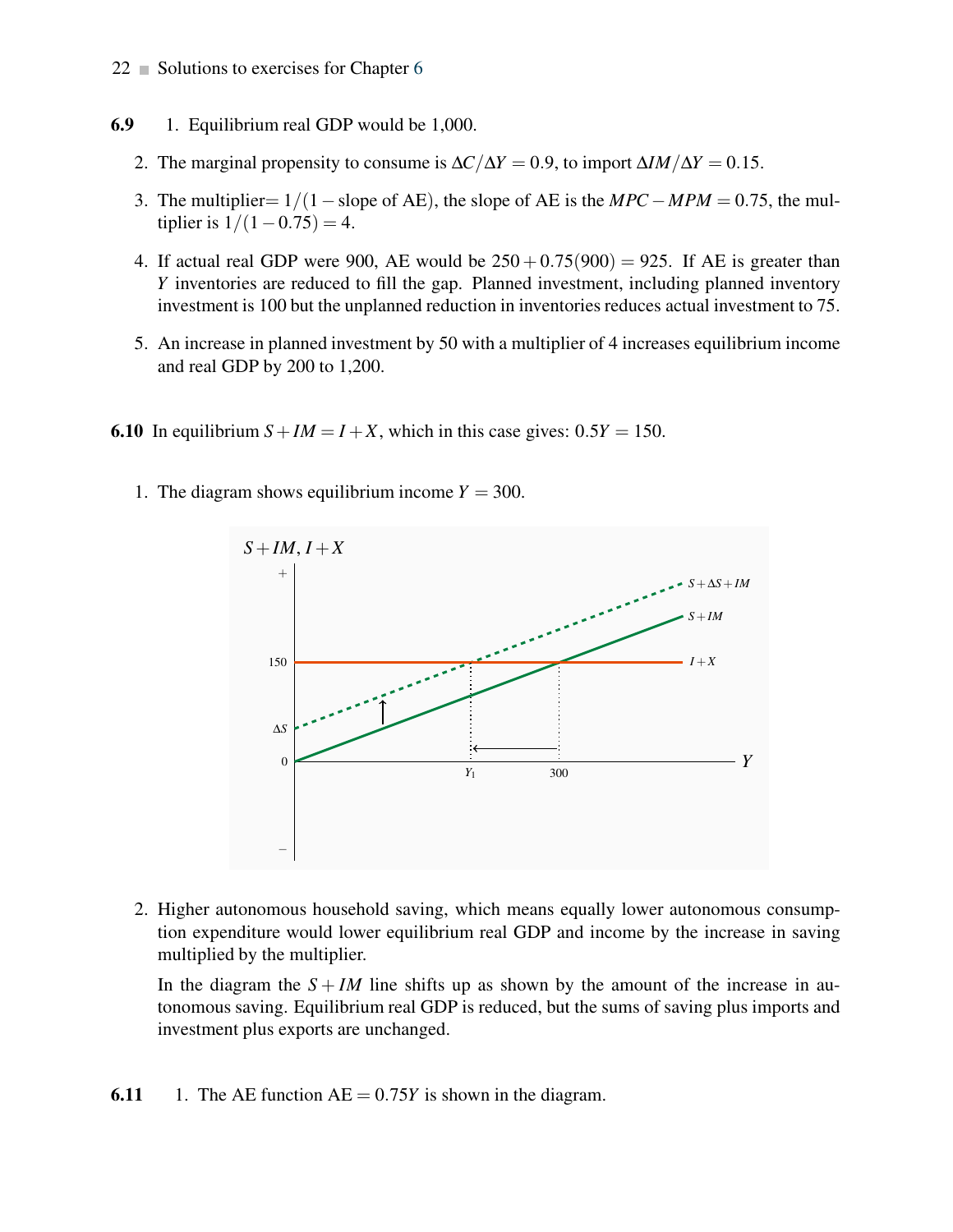

2. The equilibrium real GDP is  $Y = 0$ .

$$
Y = AE
$$
  
\n
$$
Y = 0.75Y
$$
  
\n
$$
0.25Y = 0
$$
  
\n
$$
Y = 0
$$

3. Equilibrium  $Y = 0$  because AE is never sufficient to give producers the revenue they need to cover their costs of production.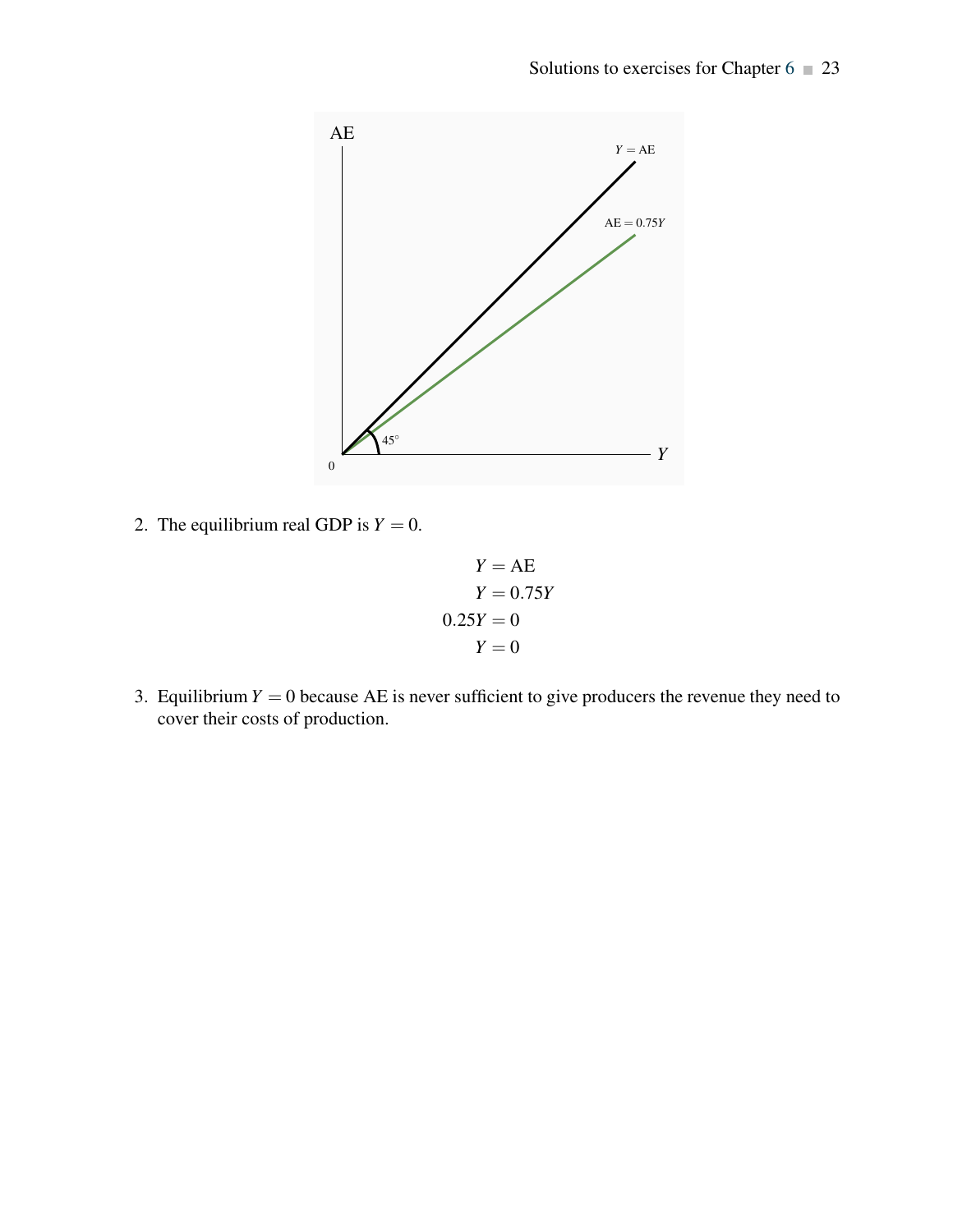7.1 Before government is established  $G = 0$ ,  $C_0 + I_0 + N X_0 = 200$  and an  $MPC = 0.75$  and  $MPM =$ 0.15 the aggregate expenditure function is:

$$
AE = 200 + 0.6Y
$$

Then for equilibrium:

$$
Y = AE
$$
  
 
$$
Y = 200 + 0.6Y
$$
  
 
$$
Y_0 = \frac{200}{1 - 0.6} = 500
$$

After government is established and  $G = 100$ :  $AE = 300 + 0.6Y$ . Equilibrium  $Y = Y_1 = 750$ .

- 7.2 1. The slope of AE in Exercise 7.1 is 0.6. The slope of AE in Exercise 7.2 is 0.525.
	- 2. The multiplier in Exercise 7.1 is 2.5. The multiplier in Exercise 7.2 is 2.11.
	- 3. With a tax rate  $t = 0.1$  disposable income would be  $Y_d = 0.9Y$  giving  $AE = 300 + 0.525Y$ and equilibrium  $Y = 632$ , compared to the equilibrium of 750 in Exercise 7.1.

| Y   | $NT = tY$ | $\, G \,$ | $BB=NT-G$ |
|-----|-----------|-----------|-----------|
| 100 | 20        | 100       | $-80$     |
| 200 | 40        | 100       | $-60$     |
| 300 | 60        | 100       | $-40$     |
| 400 | 80        | 100       | $-20$     |
| 500 | 100       | 100       | $\theta$  |
| 600 | 120       | 100       | $+20$     |
| 700 | 140       | 100       | $+40$     |

7.3 1. The table values are as follows:

2. The *NT* function has an intercept of 0 because there is no autonomous tax revenue, and a slope of 0.2. The *G* function has a vertical intercept at 100 and zero slope because *G* is autonomous.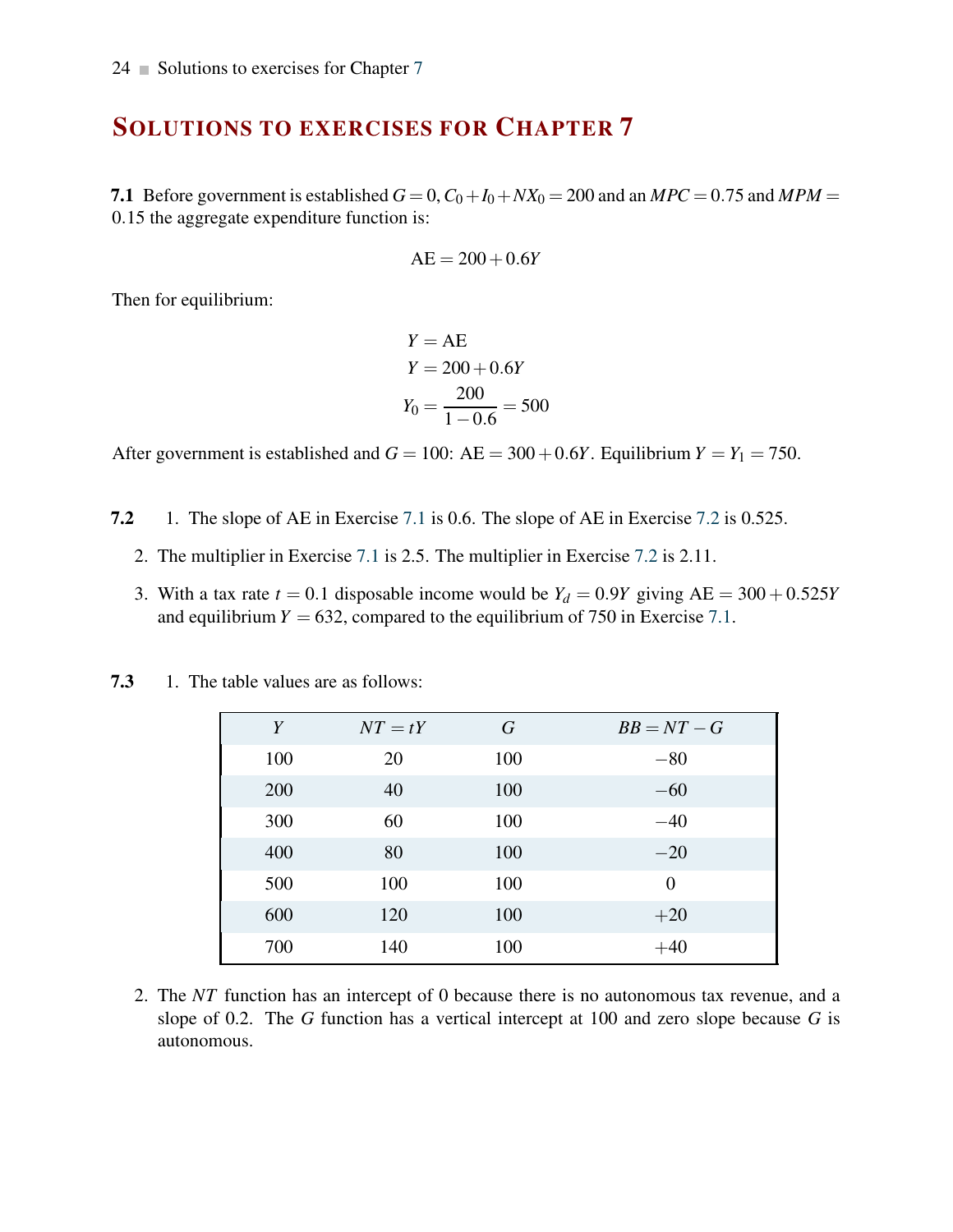

3. A cut in the net tax rate from  $t = 0.20$  to  $t = 0.15$  reduces tax revenue proportionately at every level of *Y* as shown by the lower slope on the tax function *NT*′ in the diagram. The budget balance  $NT - G$  is correspondingly lower at every *Y*.

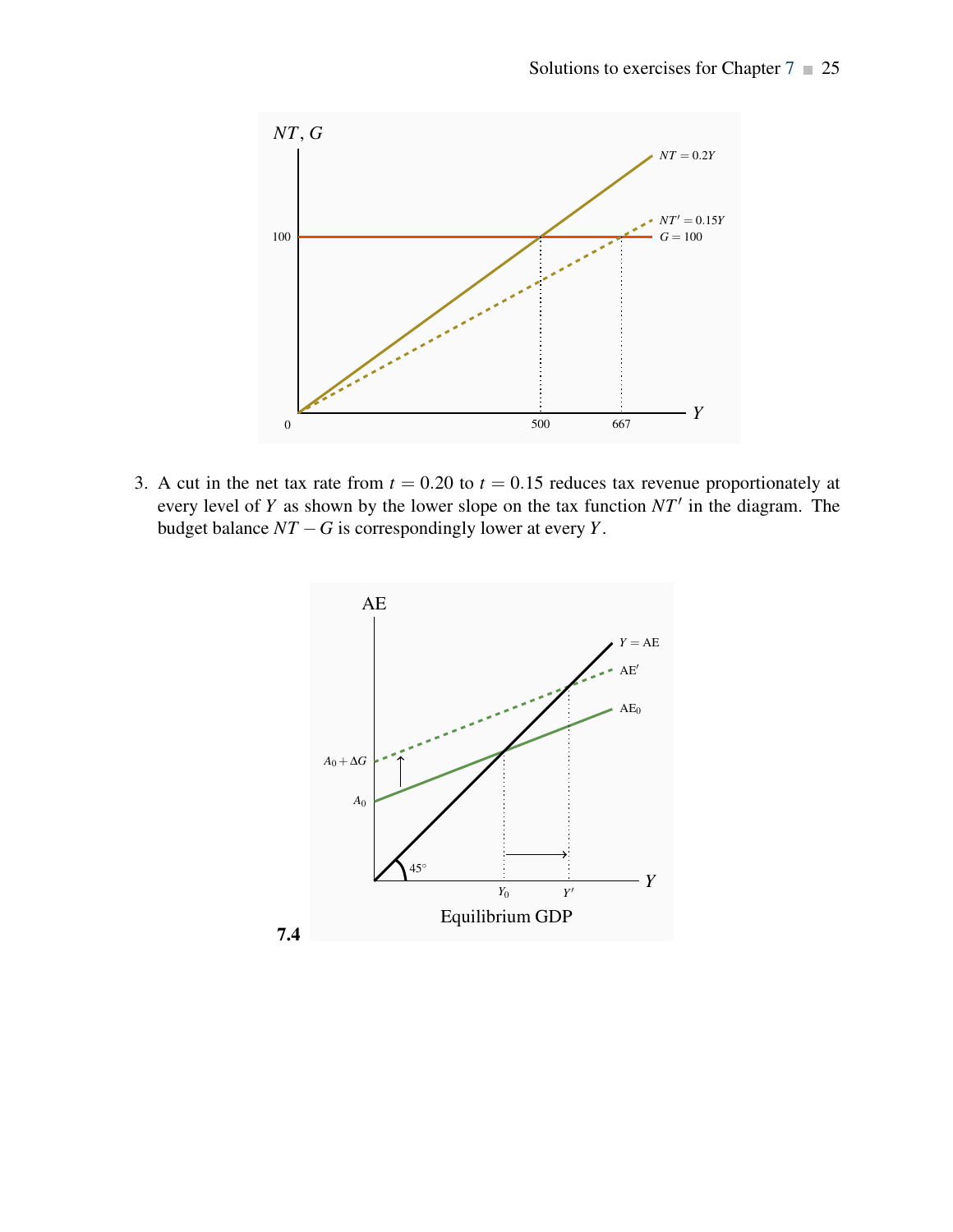

Before the increase in *G*, equilibrium is  $Y = Y_0$  and the government's budget balance is  $BB_0$ . The increase in *G* shifts AE up and the *BB* function down. The increase in *Y* combined with the new budget function  $BB = tY - G_1$  give a new budget balance  $BB'$ , smaller than the initial balance, but not reduced by the full amount of the increase in *G* because the expansionary effect of increased *G* raised *Y* and tax revenue.

7.5 1. The slope of AE is the change in *C* minus the change in *IM* caused by a change in real income *Y*.

$$
AE/\Delta Y = MPC \times (1 - t) - m = (0.8 \times 0.75) - 0.15 = 0.45
$$

and the multiplier  $\Delta Y/\Delta A = [1/(1-0.45)] = 1.82$ .

2. Autonomous expenditure is  $300+400 = 700$ . Equilibrium real GDP is autonomous expenditure times the multiplier:

$$
Y = 700 \times 1.82 = 1,274
$$

With equilibrium income 1,274 the government budget balance, *BB*, is:

$$
BB = tY - G
$$
  
= 0.25 × 1,274 – 400  
= 318.5 – 400  
= -81.5

- 3. An increase in *G* by 100 will increase equilibrium *Y* by 182 and raise tax revenue by 45.5 increasing the government budget deficit to  $BB = -136$ .
- 7.6 1. With  $Y = 750$  and  $Y_P = 850$  there is a recessionary gap=  $Y Y_P = -100$ .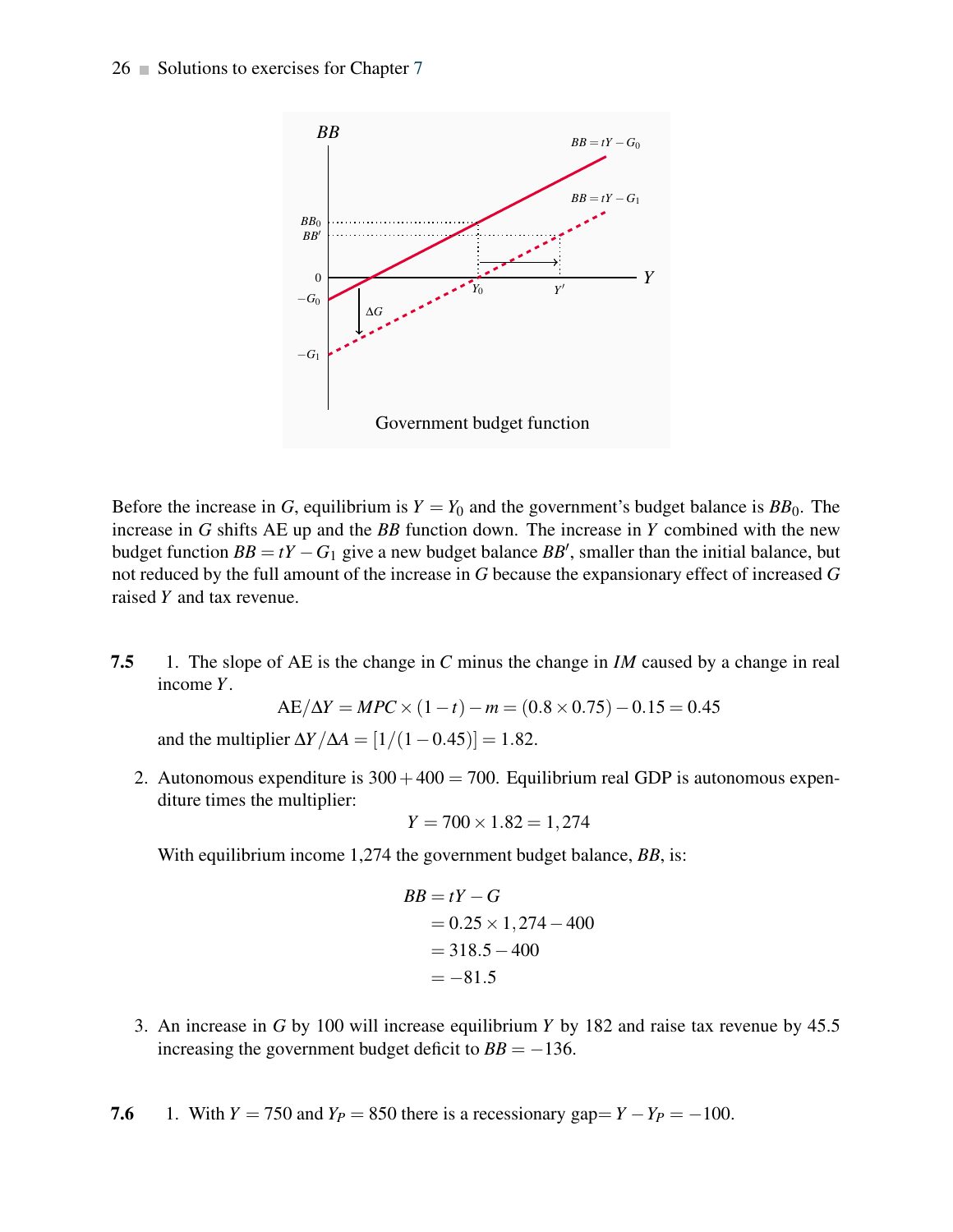2. If the *MPC* = 0.75, *MPM* = 0.10 and *t* = 0.20 the slope of AE = 0.75(1 − 0.20) − 0.1 = 0.5, and the multiplier is:

$$
\frac{1}{1 - 0.5} = 2.0
$$

To increase equilibrium income by 100 requires an increase in *G* by  $100/2 = 50$ .

3. With the initial tax rate  $t = 0.20$ , the  $MPC = 0.75$  and  $MPM = 0.10$  and  $Y = 750$ , total autonomous was  $750/2 = 375$ . The new tax rate needed for equilibrium  $Y = 850$  and  $A_0 =$ 375 must give a multiplier of  $850/375 = 2.267$ .

Then  $\frac{1}{1-0.75(1-t_1)+0.10} = 2.267$ , and solving for  $t_1$  gives  $t_1 = 0.121$ . As an alternative to increasing *G* by 50 to eliminate the GDP gap, the government could cut the net tax rate by  $0.20 - 0.121 = 0.079$  or close to 40%.



7.7 1. The vertical intercept of *BB* is −*G* and the slope of *BB* is the net tax rate *t*.

- 2. The structural budget balance is shown at *SBB*, the budget balance at *YP*. If the economy has a recessionary gap as at  $Y_0$  the actual budget balance is  $BB_0$ .
- 3. Automatic stabilization comes from the slope of the budget function. Changes in *Y* move the economy along the budget function, causing pro-cyclical changes in the actual budget balance but do not change the structural balance. Discretionary fiscal policy changes *t*, or *G* or both *t* and *G*. The result is a new budget function and a new structural budget balance.
- 7.8 1. With  $Y = 2000$  and a public debt of 1000 the debt/GDP ratio is 0.5 or 50%.
	- 2. After an increase in government expenditure ∆*G* = 10, equilibrium*Y* = 2020 and the change in the government's budget balance is  $\Delta T - \Delta G = 2 - 10 = -8$ .
	- 3. Financing this budget deficit results in a national debt of 1008.The new debt/GDP ratio is  $1008/2020 = 49.9\%$ .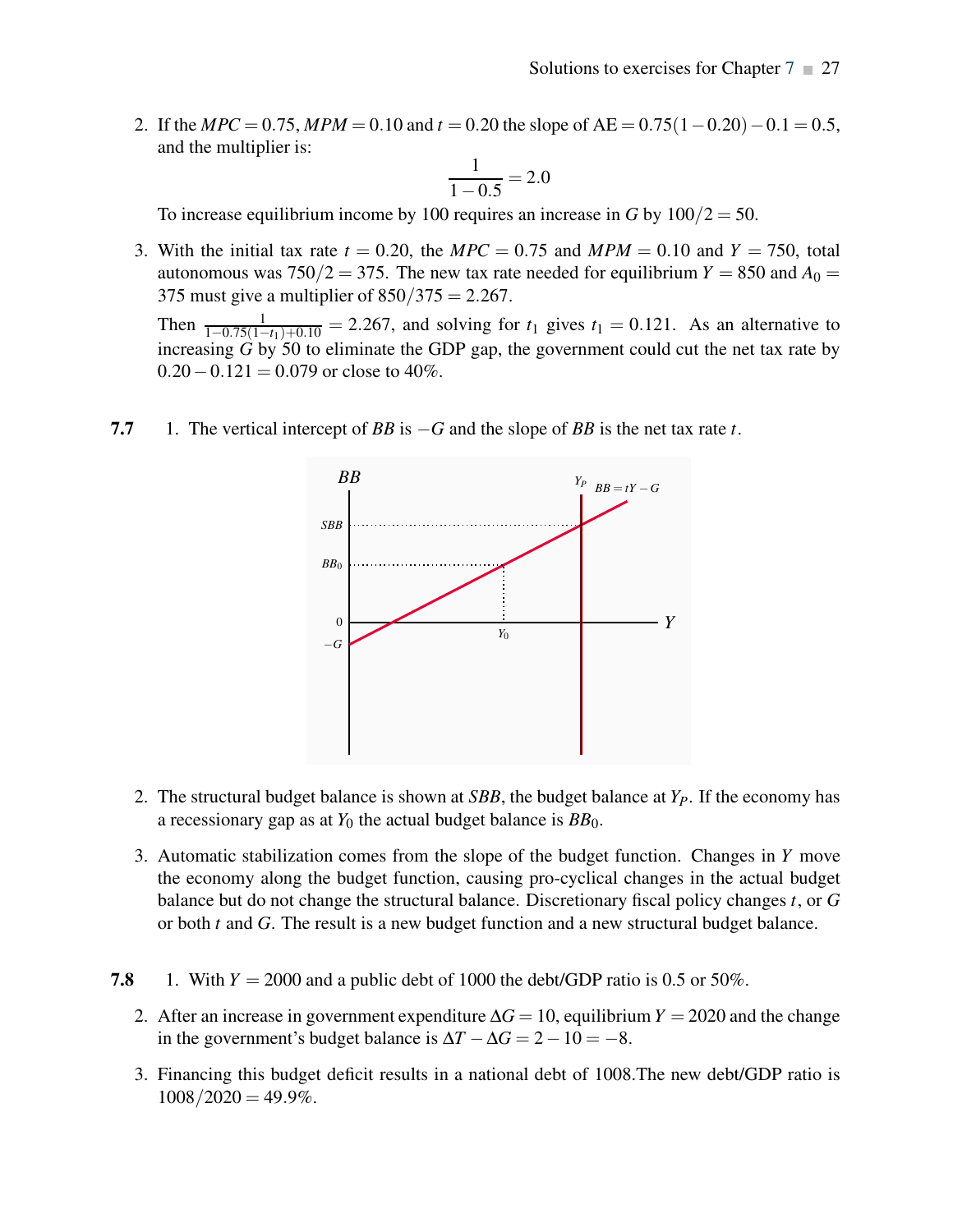8.1 Money is anything generally accepted as a means of payment, a store of wealth and a unit of account.

In Canada today, Bank of Canada notes, coins and bank deposits are money.

The money supply is the sum of notes and coin in circulation outside the banking system, and bank deposits.

A debit card is money because, like a cheque, it transfers bank deposits from the bank account of the payer to the bank account of the payee. There is no payment further financial obligation. Using a credit card to make a payment creates a credit card debt for the payer that must be settled by a money payment – notes or bank deposits.

8.2 A central bank, like the Bank of Canada works to control money and financial conditions in the economy using its position as monopoly supplier of monetary base – bank reserve assets. It is not profit oriented. It does not attempt to make a profit.

A commercial bank works to earn a profit for its owners (shareholders) buy providing banking services to the non-bank public on terms that generate net interest income. It is profit oriented.

8.3 Banks create money by issuing their own deposit liabilities (IOUs) in payment for the assets they buy, such as financial securities and customer loan contracts.

Suppose banks operate to a 5% reserve ratio.  $rr = 0.05$ .

The following balance sheets show the initial new deposit and the deposit creation that follows.

1. The new deposit provides the banks with a 100 increase in cash (reserve asset) in exchange for 100 in new deposit liabilities.

| All banks |        |                 |             |        |  |  |
|-----------|--------|-----------------|-------------|--------|--|--|
|           | Assets |                 | Liabilities |        |  |  |
| Cash      |        | $+100$ Deposits |             | $+100$ |  |  |
|           |        |                 |             |        |  |  |



2. In part (a) banks hold \$95 excess reserves based on the reserve ratio of 5%. In part (b) they make loans equal to their excess reserves \$95, and pay for those loans by creating new deposit liabilities, \$95.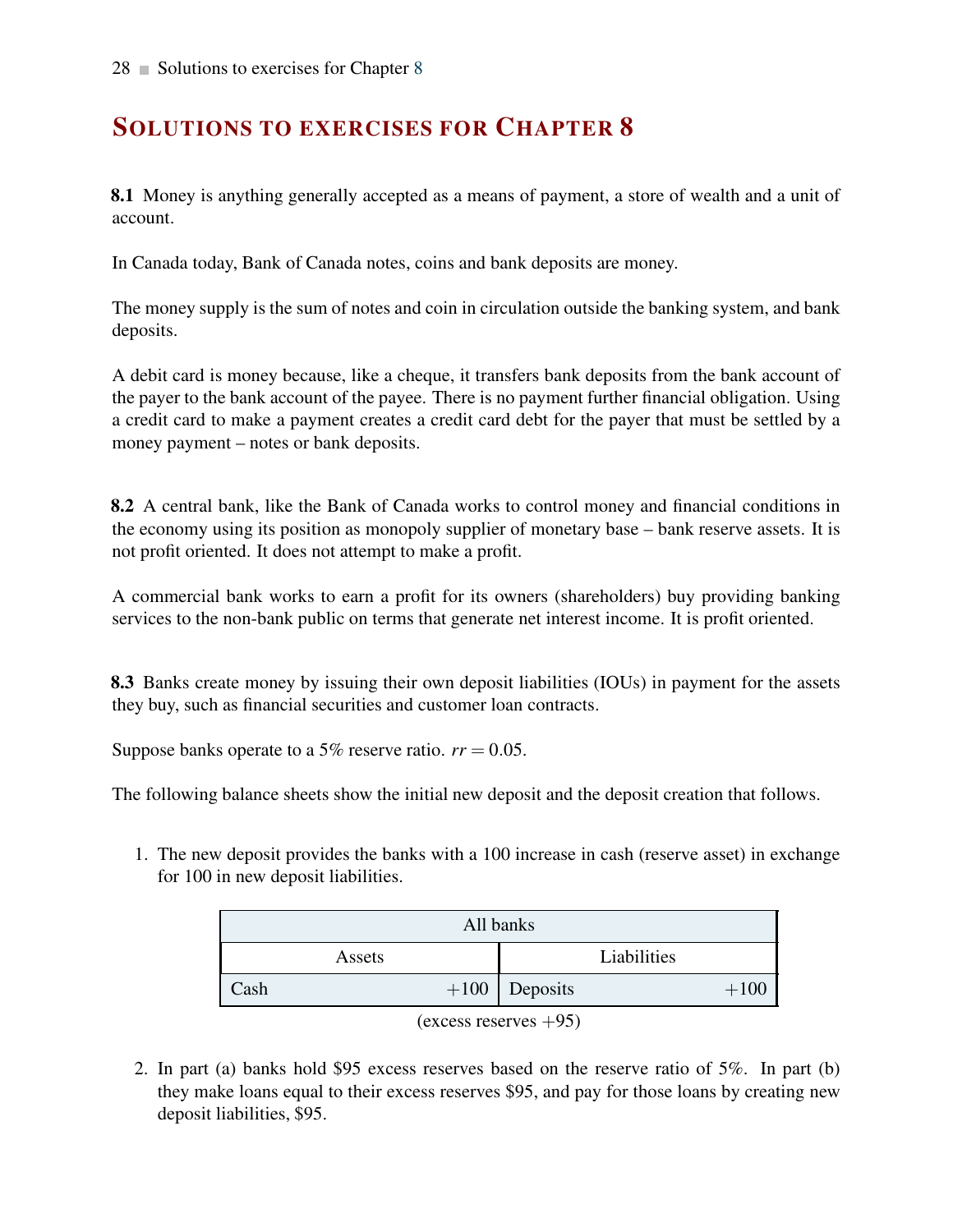| Assets | Liabilities             |
|--------|-------------------------|
| Loans  | $+95$ Deposits<br>$+9:$ |

3. Assuming the public uses bank deposits as money and does not withdraw cash from the banking system, the banks expand their lending and create new deposits to a total of  $+1,900$ , based on the initial increase in cash reserves and the reserve ratio of 5%. The deposit multiplier is:  $ΔD = ΔR/rr = 100/0.05 = 2,000$ .

|       | Assets   |                 | Liabilities |          |
|-------|----------|-----------------|-------------|----------|
| Cash  |          | $+100$ Deposits |             | $+2,000$ |
| Loans | $+1,900$ |                 |             |          |
|       | $+2,000$ |                 |             |          |

**8.4** If banks have a reserve ratio of  $rr = 10\%$  and the public has a currency ratio of  $cr = 10\%$  a new cash deposit of \$1,000 to the banking system would allow an expansion of bank deposits by:

$$
\Delta D = \Delta MB \times [1/(rr + cr)]
$$
  
\n
$$
\Delta D = 1,000 \times [1/(0.10 + 0.10)]
$$
  
\n
$$
\Delta D = 1,000 \times (1/0.2)
$$
  
\n
$$
\Delta D = 5,000
$$

Deposit expansion beyond the initial \$1,000 would be the result of a \$4,000 increase in bank lending.

With an expansion of bank deposits by \$5,000 the public would increase cash holdings by \$500  $(i.e. 10\%).$ 

Yes. If the banks could encourage a lower currency ratio a larger share of the monetary base would be available to the banks as reserves to support bank lending and deposit creation. A lower currency ratio increases the deposit and money supply multipliers that and bank lending.

8.5 Confidence in the banking system is based partly on the established reputations of banks in converting deposits into cash and the general acceptability of bank deposits as means of payment. This confidence is reinforced by the insurance coverage on deposits up to \$100,000 provided by CDIC.

8.6 The money multiplier determines the change in the money supply that results from a change in the monetary base. It would be useful to a central bank wishing to control the money supply using its control and management of the monetary base.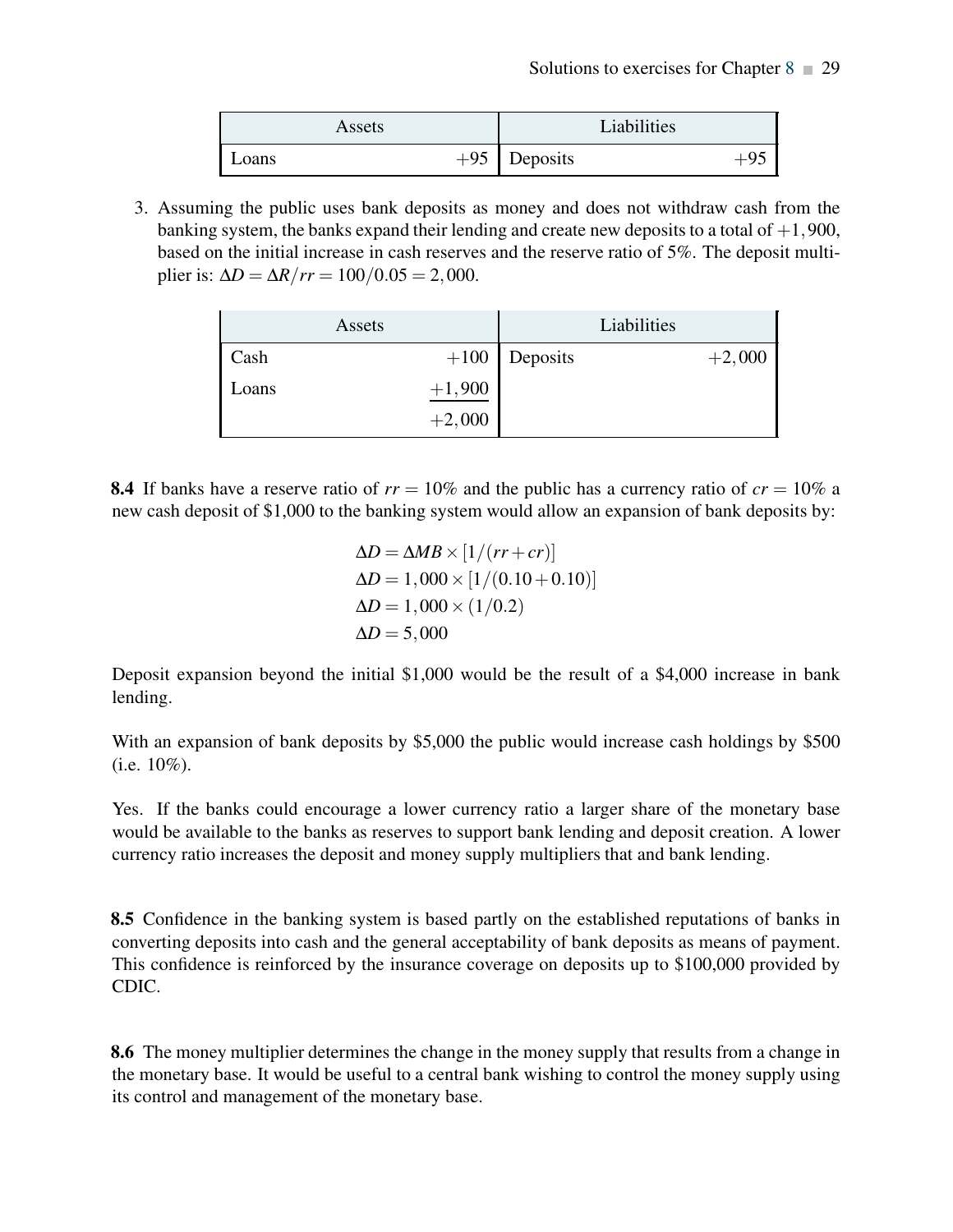8.7 1. With a monetary base of  $MB = 1,000$  a reserve ratio of  $rr = 0.10$  and a currency ratio of  $cr = 0.15$  the money supply function is:

$$
M_S = \frac{1+cr}{rr+cr} \times MB = \frac{1.15}{0.25} \times 100 = 4,600
$$

2. If the monetary base decreased by 100, money supply would decrease by:

$$
\Delta M_S = \frac{1+cr}{rr+cr} \times \Delta MB = \frac{1.15}{0.25} \times (-\$100) = -\$460
$$

8.8 The financial crisis made both banks and the non-bank public more concerned about the risks attached to making loans and to holding bank deposits. The banks responded by increasing their reserve ratios and by being more selective about the quality of loans and other assets they bought. Even if total bank assets were not reduced overall some forms of bank credit did dry up and some potential borrowers are denied credit.

Concerns about the stability of banks and other financial institutions led the non-bank public to hold more of their money in cash rather than deposits. If the currency ratio is increased and the banking system's lending capacity is reduced.

The effects of increased reserve ratios and currency ratios are smaller deposit multipliers, reduced bank lending and reduced money supply in the absence of an offsetting increase in the monetary base.

8.9 With monetary base  $H = $1,000$ ,  $rr = 0.05$  and  $cr = 0.10$  the money supply would be:

$$
M = 1,000 \times \left(\frac{1+0.10}{0.05+0.10}\right) = 1,000 \times 7.33 = 7,333.33
$$

This money supply is shown by the vertical line *M* in the diagram.

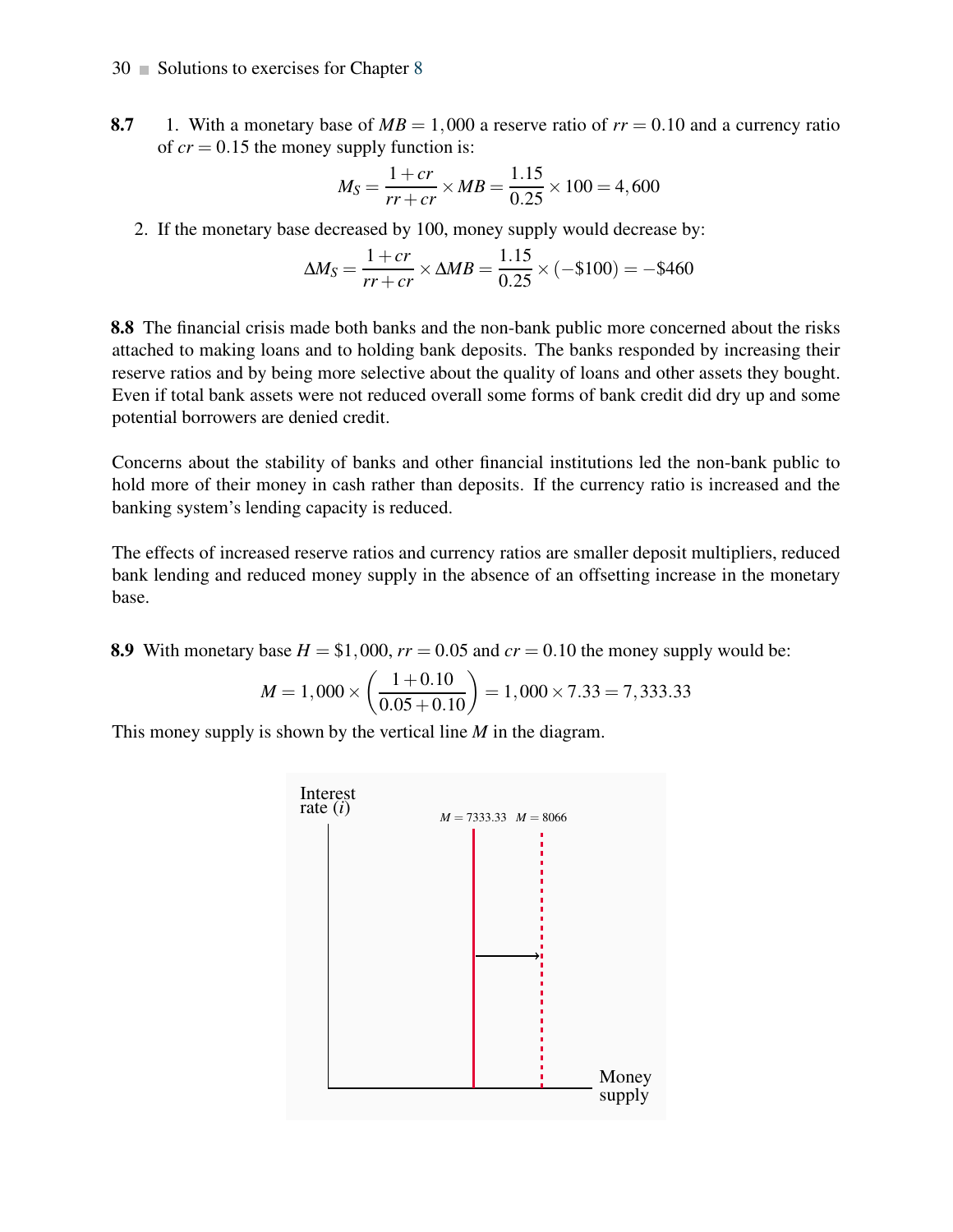If high powered money were to increase by 10 percent to 1,100 the money supply would be increased by 733 to 8,066. The money supply function in the diagram is shifted to the right to show this effect.

8.10 If the *cr* falls as interest rates rise the money multiplier would increase as interest rates increased giving a positive relationship between the interest rate and the money supply.

The diagram shows a money supply function with  $\Delta M/\Delta i > 0$ .

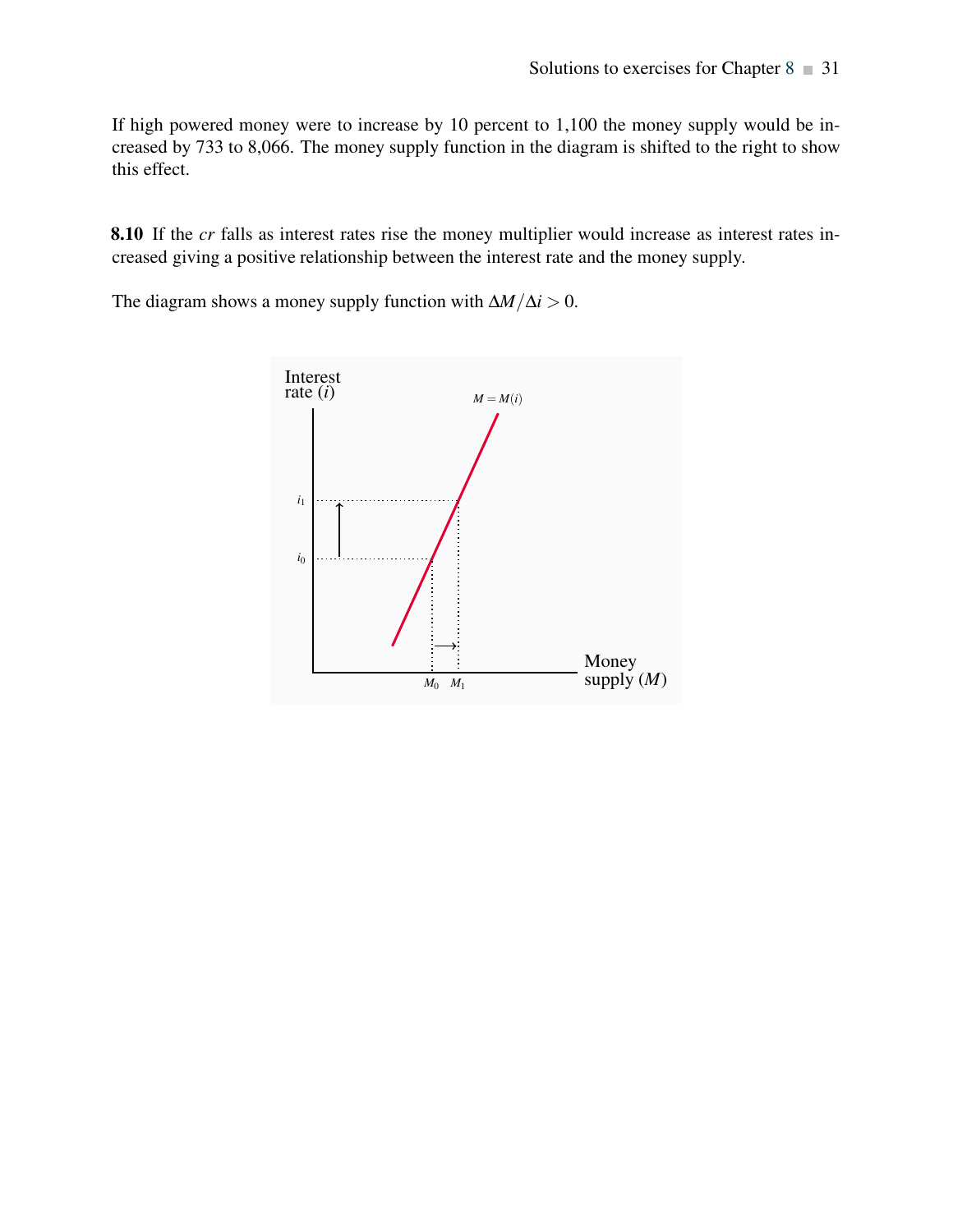9.1 A perpetual bond with a 3% coupon would have a market price of \$100 if the current market rate were  $3\%$ . (Yield=coupon/price. Price=coupon/yield=  $$3.00/0.03 = $100$ ).

9.2 1. The market price of the bond is the present value of the future stream of payments it provides. A two-year 5% bond, when market rates are 4% has a present value of:

$$
P_B = PV = \frac{$5}{$1.04} + \frac{$105}{$(1.04)^2} = $4.81 + $97.08 = $101.89
$$

2. If market rates rise to 6%, then the market price of the two-year 5% bond will be:

$$
P_B = PV = \frac{$5}{$1.06} + \frac{$105}{$(1.06)^2} = $4.72 + $93.45 = $98.17
$$

3. The market risk in holding bonds is that bond prices and interest rates vary inversely. A rise in market interest rates means a fall in bond prices and capital losses for bondholders, at least on paper.

9.3 The price of \$1,000 three year 6% bond that yields 5.5%, the current market rate, for three year bonds is:

$$
P_B = PV = \frac{$60}{$1.055} + \frac{$60}{$(1.055)^2} + \frac{$1,060}{$(1.055)^3} = $56.87 + $53.91 + $902.71 = $1,013.49
$$

Therefore paying \$1,015 for the \$1,000 bond would be too high a price in terms of current market yields.

- 9.4 1. The horizontal intercept in the diagram (below) shows the money balances people would want to hold, based on their income  $(Y_0)$  if the interest rate, and thus the opportunity cost of holding money were zero. The slope of the line shows how portfolio managers would adjust their holdings of money (vs bonds) if interest rates were to change.
	- 2. At the interest rate  $i_0$  the demand for money balances is  $L_0$ . Some money balances are held to make regular payments, some to provide for uncertainty in the timing of receipts and payments, and some to lower the risks in portfolios of bonds and money.
	- 3. If interest rates dropped from  $i_0$  to  $i_1$  in the diagram, the people demand for money balances would increase from  $L_0$  to  $L_1$ . Lower interest rates mean lower opportunity costs to holding money balances.

A fall in interest rates increases the demand for money balances and reduces the demand for bonds. Portfolios shift from bonds to money.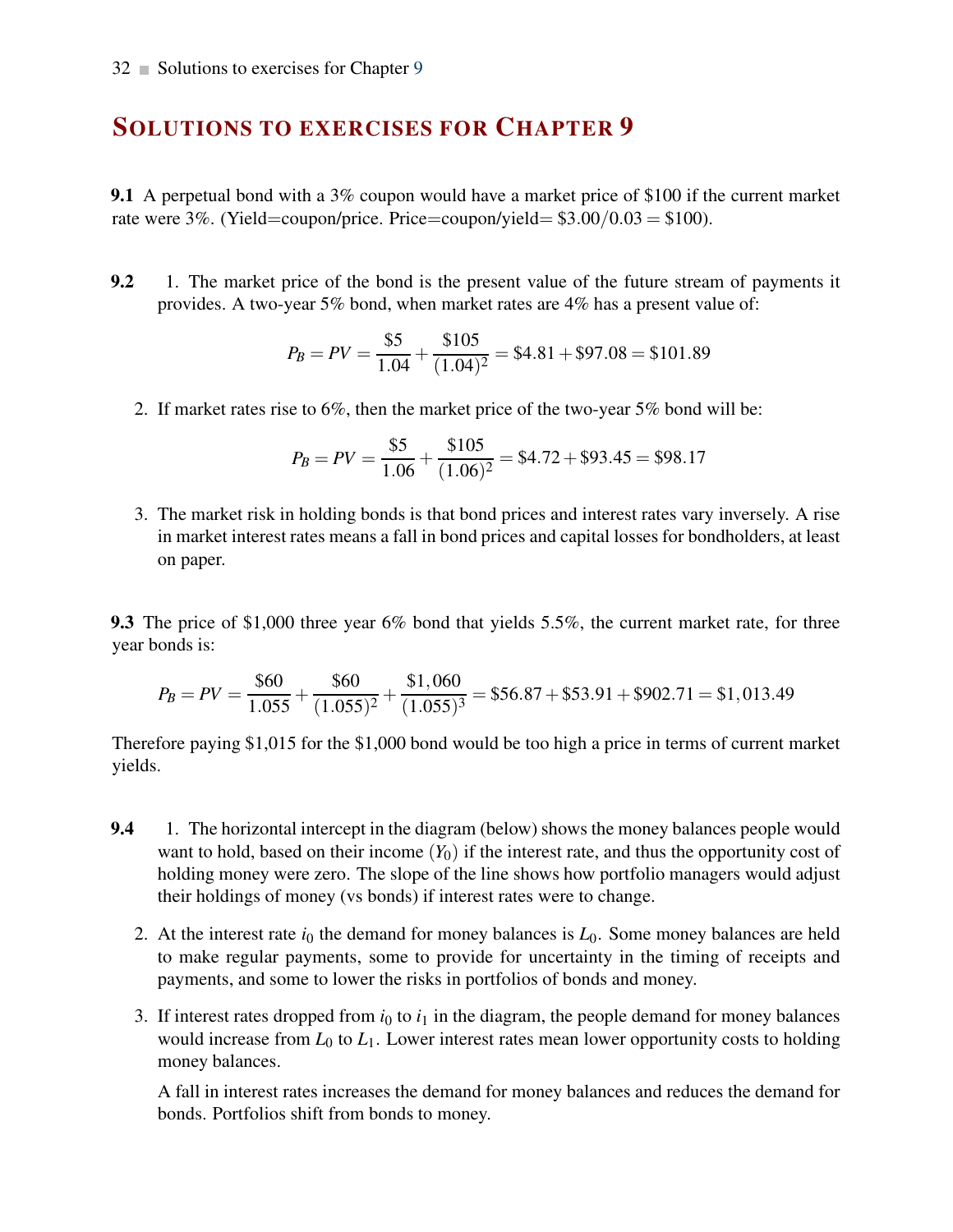

4. An increase in real GDP (∆*Y* > 0) would shift the demand for money function to the right by the amount *k*∆*Y*. Higher *Y* means higher income and expenditure levels and a need for larger transaction balances to make payments.



In the diagram the  $M<sub>S</sub>$  line is vertical.  $M<sub>S</sub>$  is not affected by interest rates. The monetary base and the money multiplier determine the position of the *M<sup>S</sup>* line. The position of the demand for money function *L* is determined by the level of real income  $Y_0$ , and the transactions demand  $kY_0$ . The slope of the *L* function illustrates the reaction of portfolio managers, changing the mix of money and bonds in portfolios in response to changes in interest rates. Higher interest rates reduce the demand for money balances and increase the demand for bonds.

1. An increase in income to  $Y_1$  shifts the demand for money function *L* to the right to  $L(Y_1)$ . The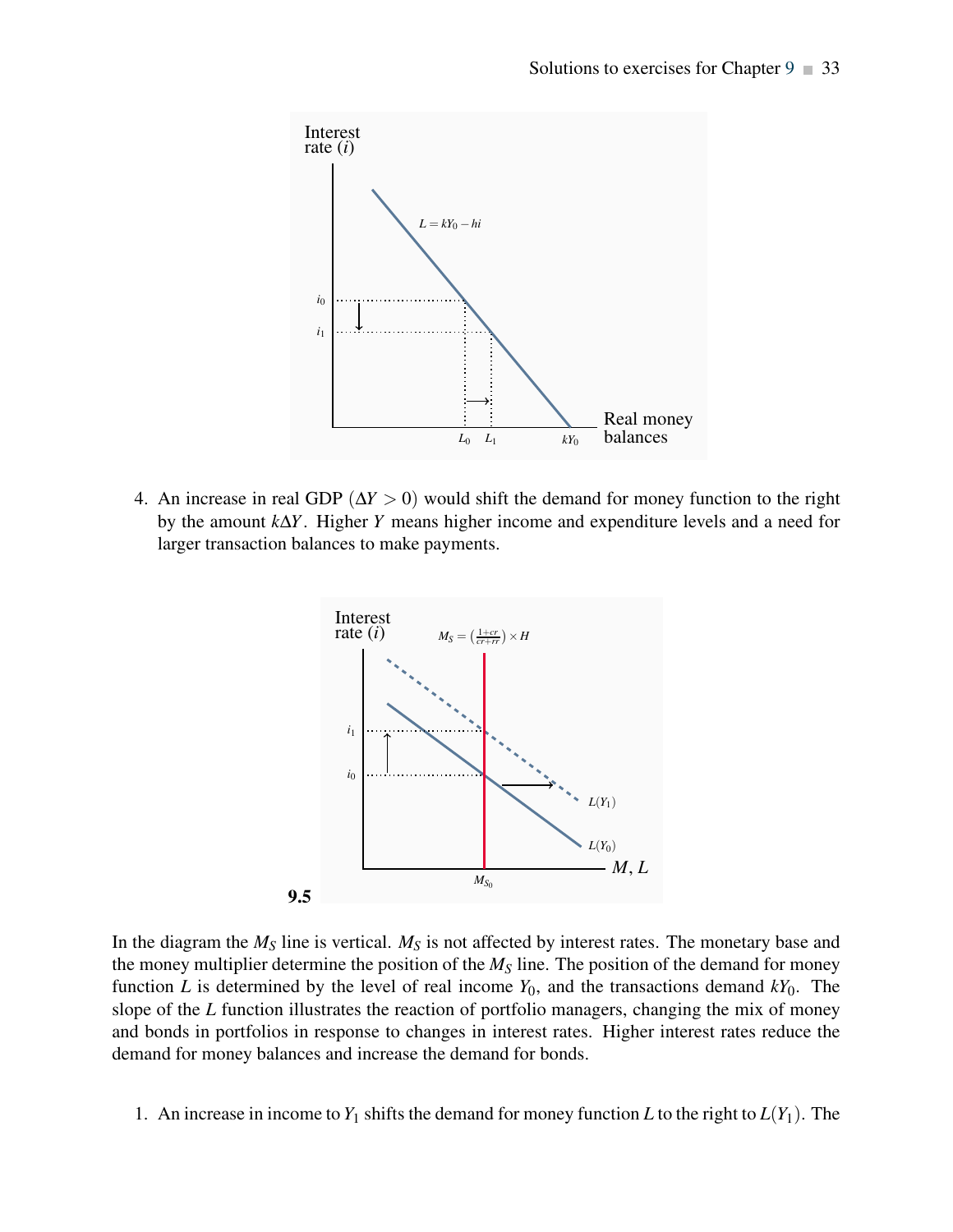excess demand for money balances at the initial interest rate  $i_0$  results in the sale of bonds, bond prices fall and yields increase until interest rates rise to *i*1.

2. With higher *Y* and higher demand for money the new equilibrium interest rate is higher but money holdings are unchanged because the money supply is fixed.

9.6 A fall in Canadian interest rates relative to euro rates makes euro bonds more attractive to portfolio managers than Canadian bonds. Reduced demand for Canadian bonds by foreign bondholders reduces the supply of euros on the market while increased demand for euro bonds by Canadian bondholders increases the demand for euros. The diagram shows these changes in supply and demand and the rise in the exchange rate that result.

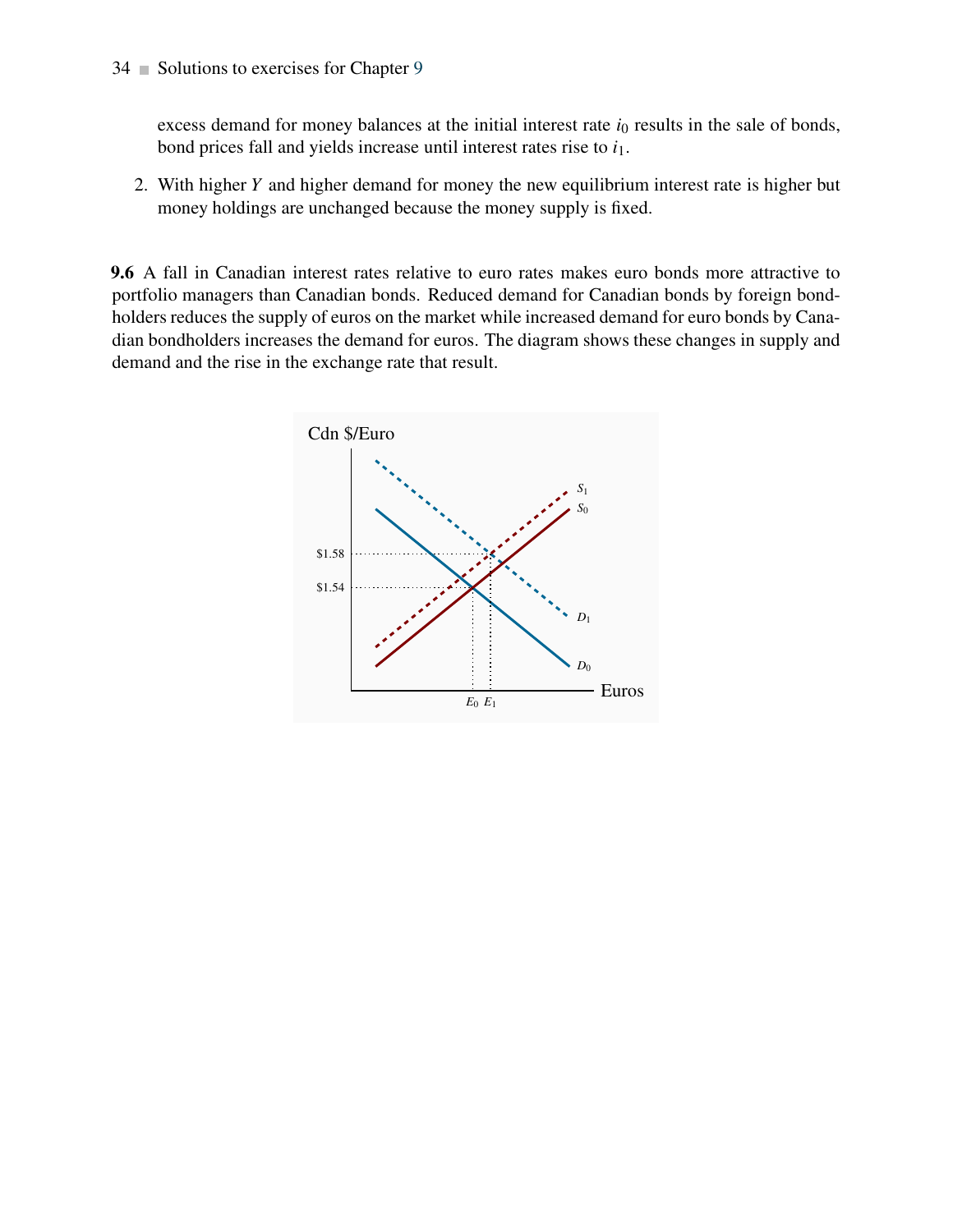

- 1. A reduction in  $M<sub>S</sub>$  shifts the  $M<sub>S</sub>$  line to the left, raising interest rates and lowering expenditure to  $A(i_1)$ . AD shifts to the left by the change in A times the multiplier to  $AD_1$  and *Y* is reduced to  $Y_1$ .
- 2. Alternatively, an increase in precautionary demand for money would shift the demand for money (*L*) to the right, raising interest rates and lowering expenditure and aggregate demand and equilibrium *Y*.
- 3. Alternatively, any increase in autonomous expenditure would shift the expenditure function to the right, the AD function to the right and higher *Y* would increase the demand for money balances *L*. as a result interest rates would rise offsetting some of the increase in investment expenditure (moving along the  $A(r)$  function) and shifting AD back to the left. The net result would be a increase in investment, interest rates and equilibrium *Y*.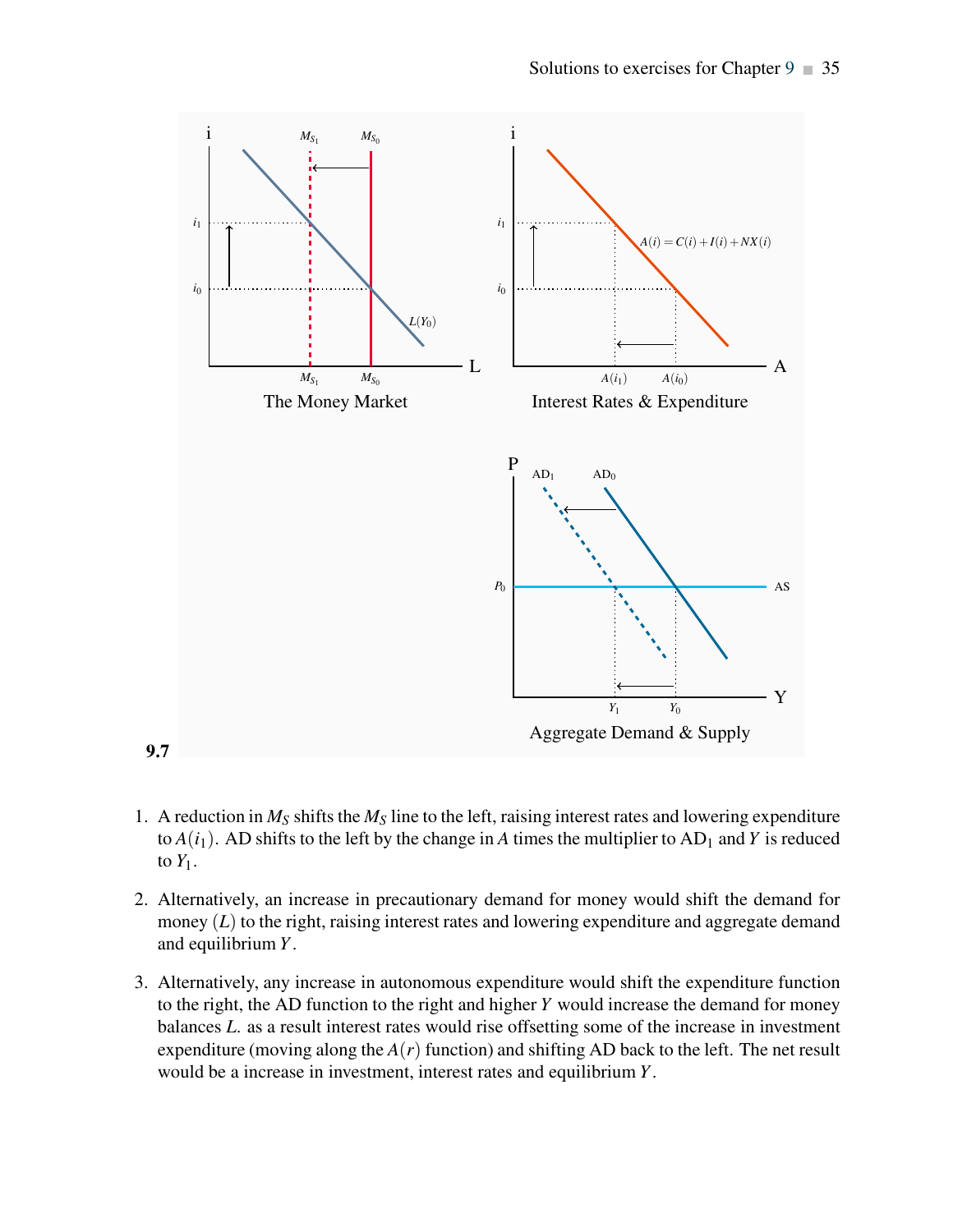10.1 A central bank that operated to make maximum profits would cause financial market instability by expanding the monetary base through its purchase of interest bearing government bonds until the yields on those bonds were driven to (approximately) zero.

A commercial bank pursues profits as long as the costs of raising funds through deposit expansion are less than the interest revenue earned by expanding its lending. The bank's shareholders expect a positive return on their equity in the business. Competition among banks and the public's concern about the solvency of a bank means the costs of funds rises as the bank expands, thereby eliminating the profitability of further expansion.

Currently, the central bank's operating objective is to control the rate of inflation based on an agreed target inflation rate of 2%.

The central bank's unique position as monopoly supplier of the monetary base, cash and central bank deposits, gives it the power to pursue its monetary policy objectives.

10.2 Monetary base, central bank notes (cash) and deposits, are the ultimate means of payment in the economy. Commercial banks issue deposits that are convertible into cash on demand. This convertibility together with the public's demand for cash balances creates a demand for monetary base that limits the size of commercial bank deposit liabilities. The central bank's control of the monetary base gives it control of the money supply and interest rates.

10.3 A change in monetary base is by itself a direct change in the money supply. But the profit seeking behaviour of the commercial banks causes a larger change in the money supply as a result of ∆*MB*. If ∆*MB* > 0, for example, and the public deposits these new funds in the banks, the banks find they are holding excess reserves. These reserves support an increase in bank lending and the deposit creation that goes with it. The money supply increases based on the money supply multiplier provided the currency and reserve ratios are constant.

- 10.4 1. The purchase of \$10 million in the open market by the central bank creates \$10 million in monetary base, which increase the reserves of the commercial banks, provided it is not held as cash by the non-bank public.
	- 2. With a reserve ratio  $rr = 0.025$  and a cash ratio  $cr = 0.075$  a \$10 million increase in monetary base results in:
		- i. An increase in money supply of \$107.5 million.
		- ii. An increase in public cash holdings of \$7.5 million.
		- iii. An increase in bank reserve balances of \$2.5 million.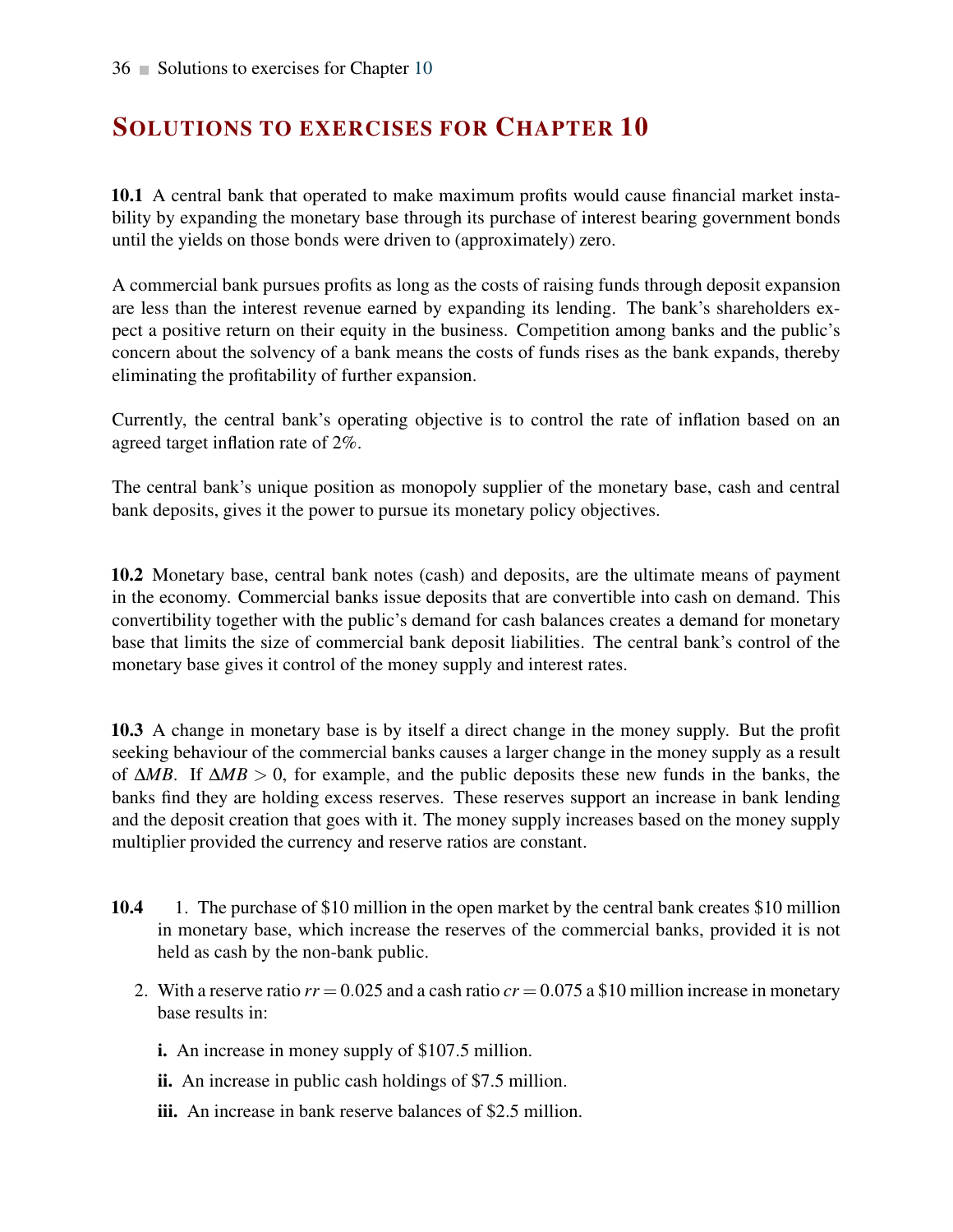10.5 To set and maintain interest rate at  $i<sub>0</sub>$  in the diagram the central bank provides whatever money supply is demanded at that interest rate. This is shown in the diagram by the horizontal *M<sup>S</sup>* line at  $i_0$ .

An increase in real output from  $Y_0$  to  $Y_1$  would increase the demand for money, shifting the  $L(Y)$ line in the diagram to the right to  $L(Y_1)$ . The money supply would increase to  $M_{S_1}$  to meet the increased demand for money at the interest rate  $i_0$ .



- 10.6 1. The Bank of Canada's monetary policy target is an inflation control target of 2% in the CPI within a range of 1%-3%. The Bank aims at a 2% inflation rate over six to eight quarters.
	- 2. The Bank uses the overnight interest rate as its monetary policy instrument to influence short-term interest rates by raising or lowering the target and operating band it sets for the overnight rate.
	- 3. Implementing monetary policy by setting the interest rate means the Bank gives up its shortterm control of the money supply.
- 10.7 The market for overnight funds: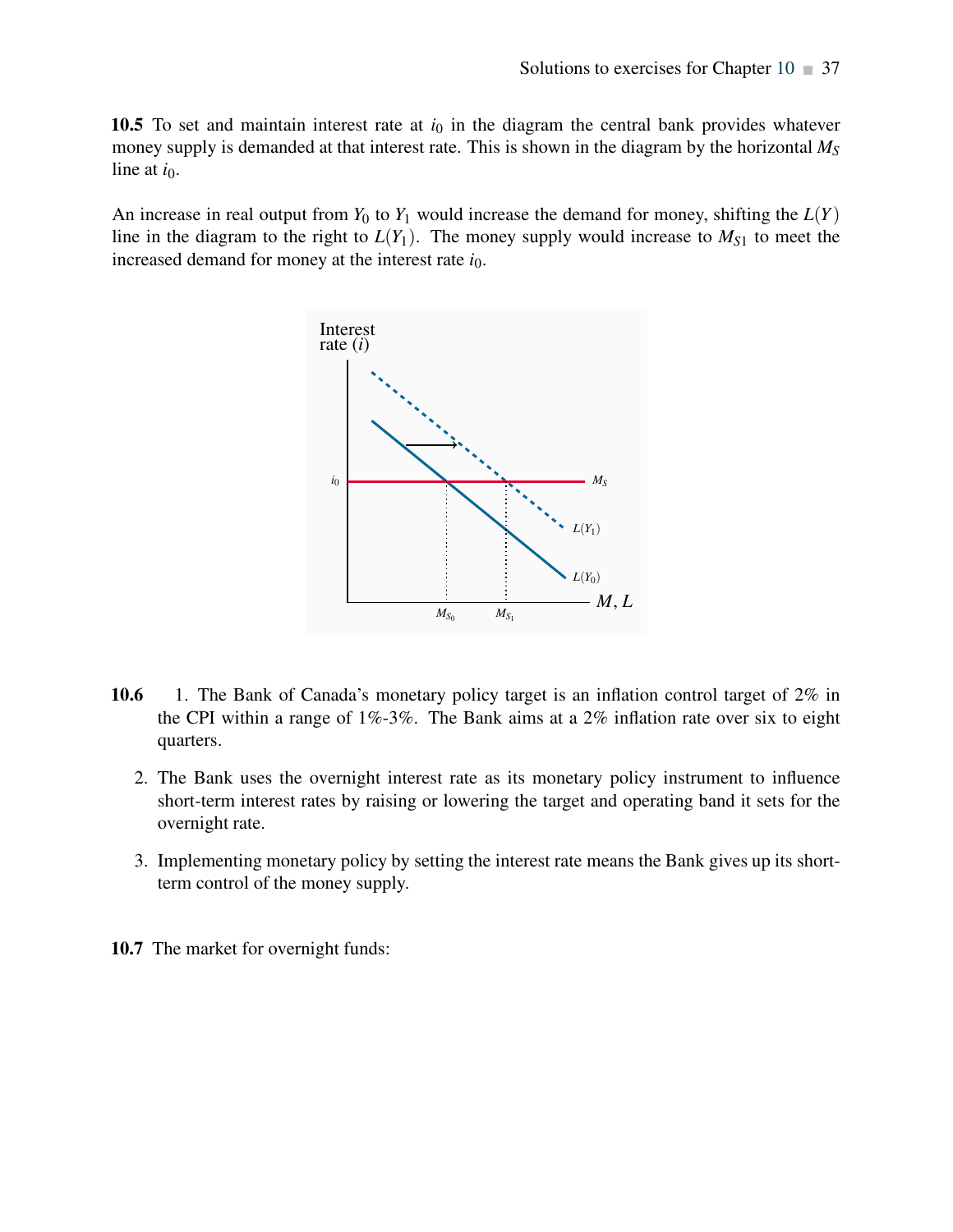

The Bank has set its target for the overnight rate at ONR<sup>\*</sup> consistent with a demand for monetary base  $D_0$ . If it happens that the demand for monetary base is less than  $D_0$ , for example  $D_1$ , the ONR will fall below the Bank's target. To prevent this the Bank can remove some monetary base from the overnight market by selling short term securities to the banks on the agreement that it will buy those securities back the next day. This is a 'sale and repurchase agreement', and SRA. Its effect is to reduce the monetary base, as illustrated by the shift to  $MB_1$ , and maintain ONR<sup>∗</sup> as shown by the intersection of  $D_1$  and  $MB_1$ .

The Bank uses an SRA rather than an open market operation because an SRA makes an immediate change in the clearing balance position of the banks that last for one day. It is a very short-term adjustment. An open market operation takes time to affect the clearing balance position of the banks as it works its way through bond markets and bank customer accounts to clearing balances. It is better suited to longer term management of the monetary base rather than very short term and likely temporary adjustments to bank clearing balances.

- 10.8 1. The central bank chooses and sets the interest rate it thinks will be consistent with equilibrium at potential output at its target rate of inflation.
	- 2. A rise in the unemployment rate would indicate a fall in aggregate demand and call for a decrease in the Bank's interest rate from its basic setting.
	- 3. An inflation rate above the Bank's target would indicate stronger than expected aggregate demand and call for a rise in the Bank's interest rate from its basic setting.
	- 4. A persistent change in either unemployment or inflation would lead the Bank to change its basic interest rate setting.

10.9 The Bank's setting of the interest rate  $i_0$  in the left hand diagram gives the AD curve  $AD(i_0)$ in the right hand diagram and equilibrium at  $\pi^*$ ,  $Y_P$ .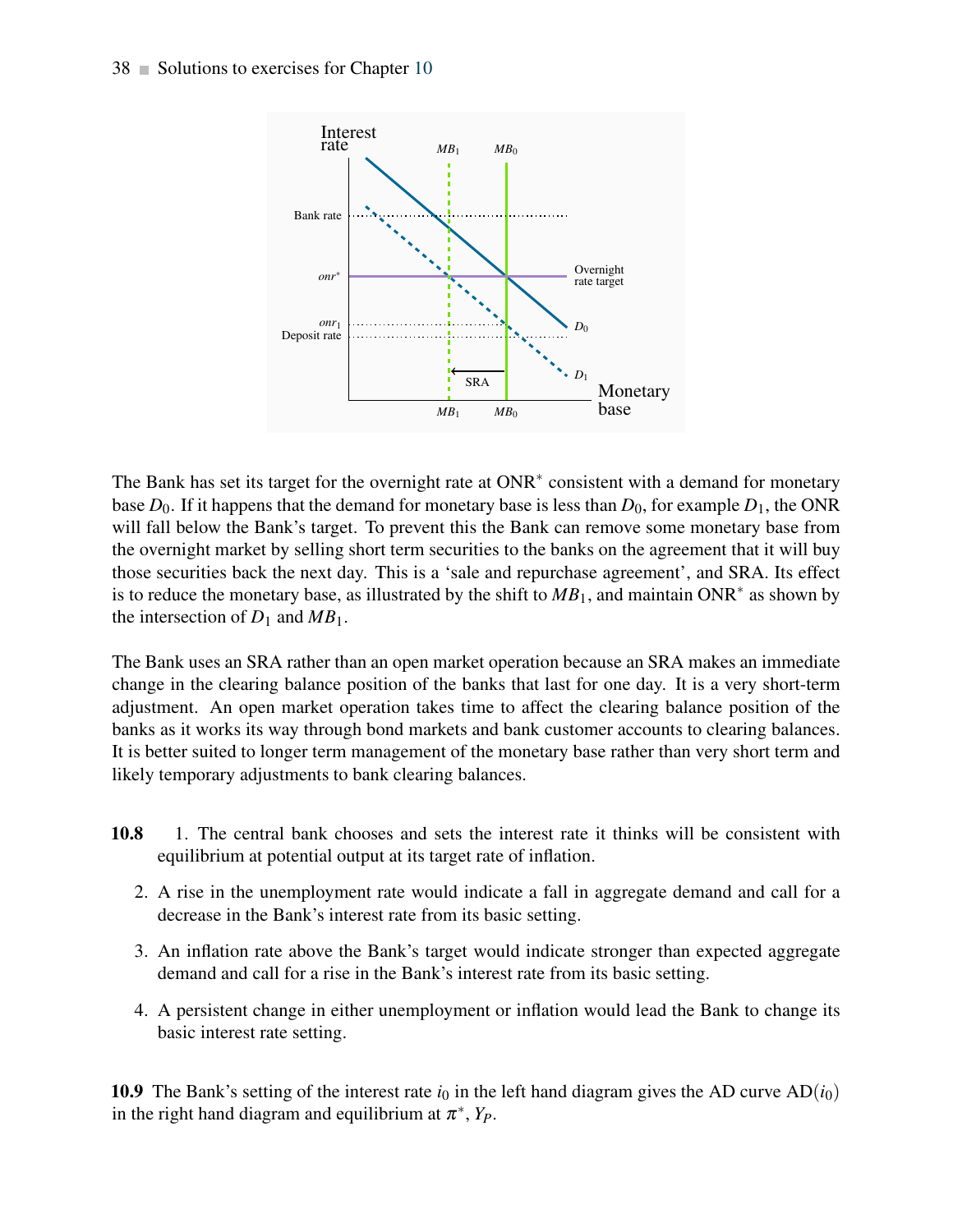

A persistent change in expenditure such as a decrease in investment or net exports would shift the AD( $i_0$ ) to AD'( $i_0$ ). The inflation rate would fall and output would fall to  $Y_1 < Y_P$  in the diagram.

The Bank responds by lowering its interest rate setting to  $i<sub>1</sub>$  in the left-hand diagram lowering the monetary policy function. The lower setting for the interest rate shifts  $AD'(i_0)$  to  $AD'(i_1)$ , which coincides with  $AD(i<sub>0</sub>)$ .

The central bank's reaction to the change in AD has stabilized *Y* at *YP*.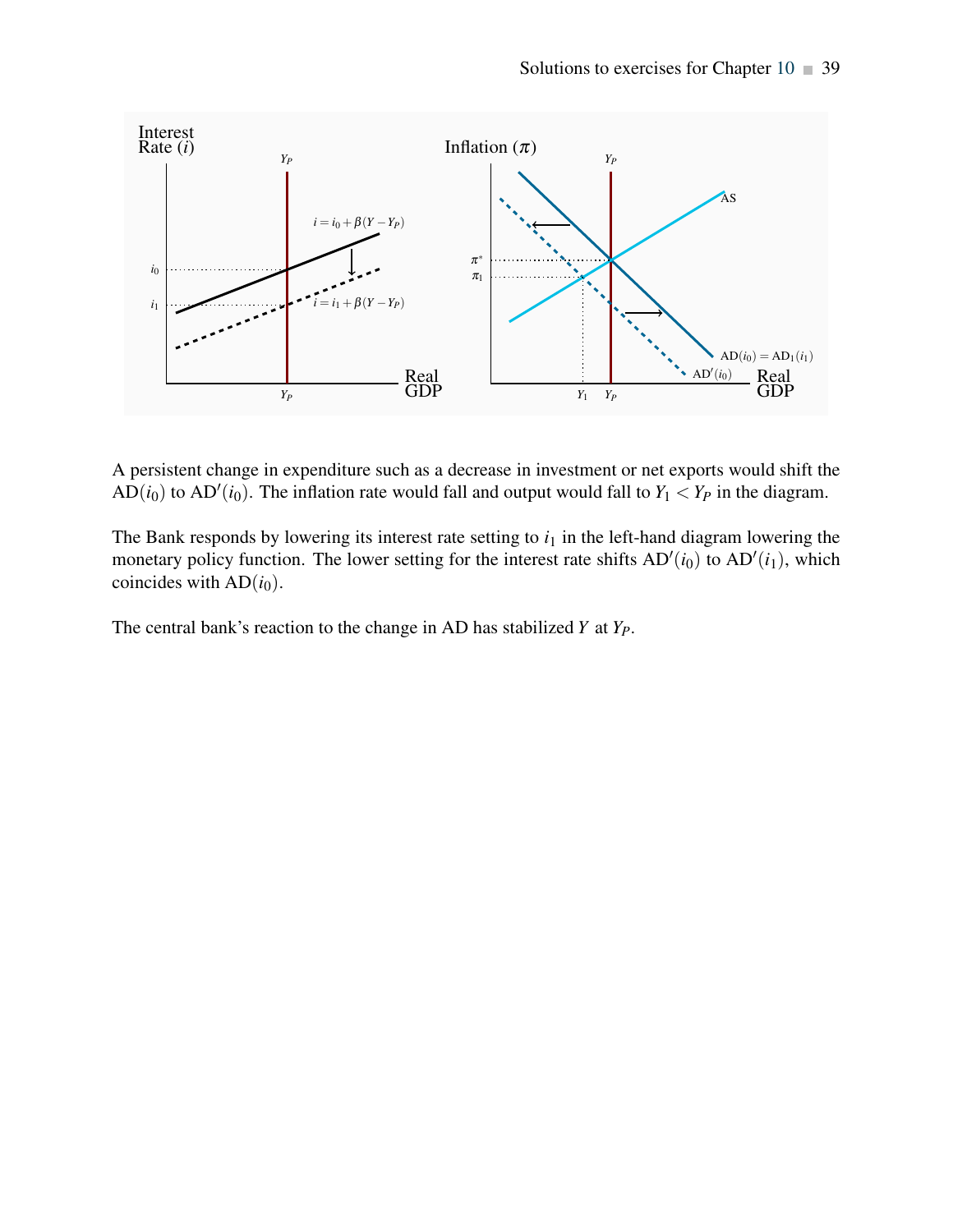11.1 1. The money market diagram illustrates the determination of the equilibrium interest rate  $i_0$  by the real money supply  $(M_0/P_0)$  and the demand for real money balances at the income level  $Y_0$ ,  $L(Y_0)$ .

An increase in the general price level from  $P_0$  to  $P_1$  reduces the real money supply to  $M_0/P_1$ , shifting the money supply function in the diagram to the left and raising the interest rate to  $i_1$ . A fall in *P* would have the opposite effect.



2. Changes in interest rates shift the AE function. If the initial AE function is  $AE(i_0)$ , a lower interest rate shifts  $AE$  up to  $AE(i_2)$ . A higher interest rate shifts  $AE$  down. Equilibrium real GDP changes as a result of the changes in AE caused by changes in interest rates.

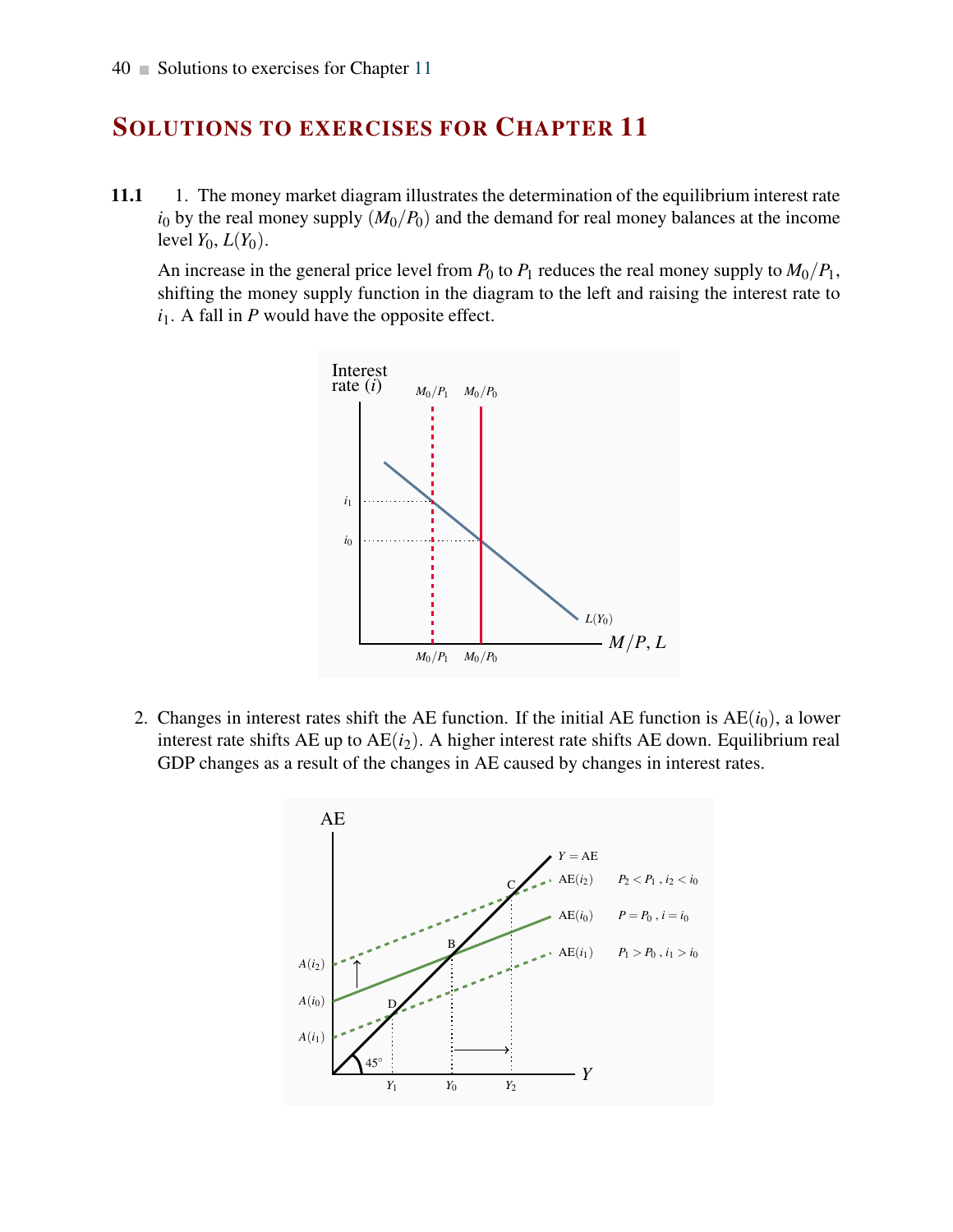3. The AD curve is the locus of equilibrium combinations of real GDP (*Y*) and the general price level (*P*). Points B, C and D in the above diagram are three such combinations. These combinations plotted in *P*, *Y* space give the AD curve for the money supply  $M_0$ .



11.2 A demand for money that is not very sensitive to interest rate changes (a steep *L* function) and expenditures that are very sensitive to interest rates (a flat  $A(i)$  function) would result in large changes in AE and equilibrium real GDP as a result of changes in *P*. The following diagrams illustrate.



With the demand for money  $L_1(i)$ , not very sensitive to interest rates, a fall in price from  $P_0$  to  $P_1$ lowers the interest rate to  $i_1$  and with  $A_1(i)$ , very sensitive to interest rates, autonomous expenditure increases from  $A_0$  to  $A_1$ . The effect on AE and equilibrium *Y* is large compared to the effects of the same fall in prices when the opposite conditions prevail, as illustrated by the money demand  $L_2(i)$  and the  $A_2(i)$  expenditure function.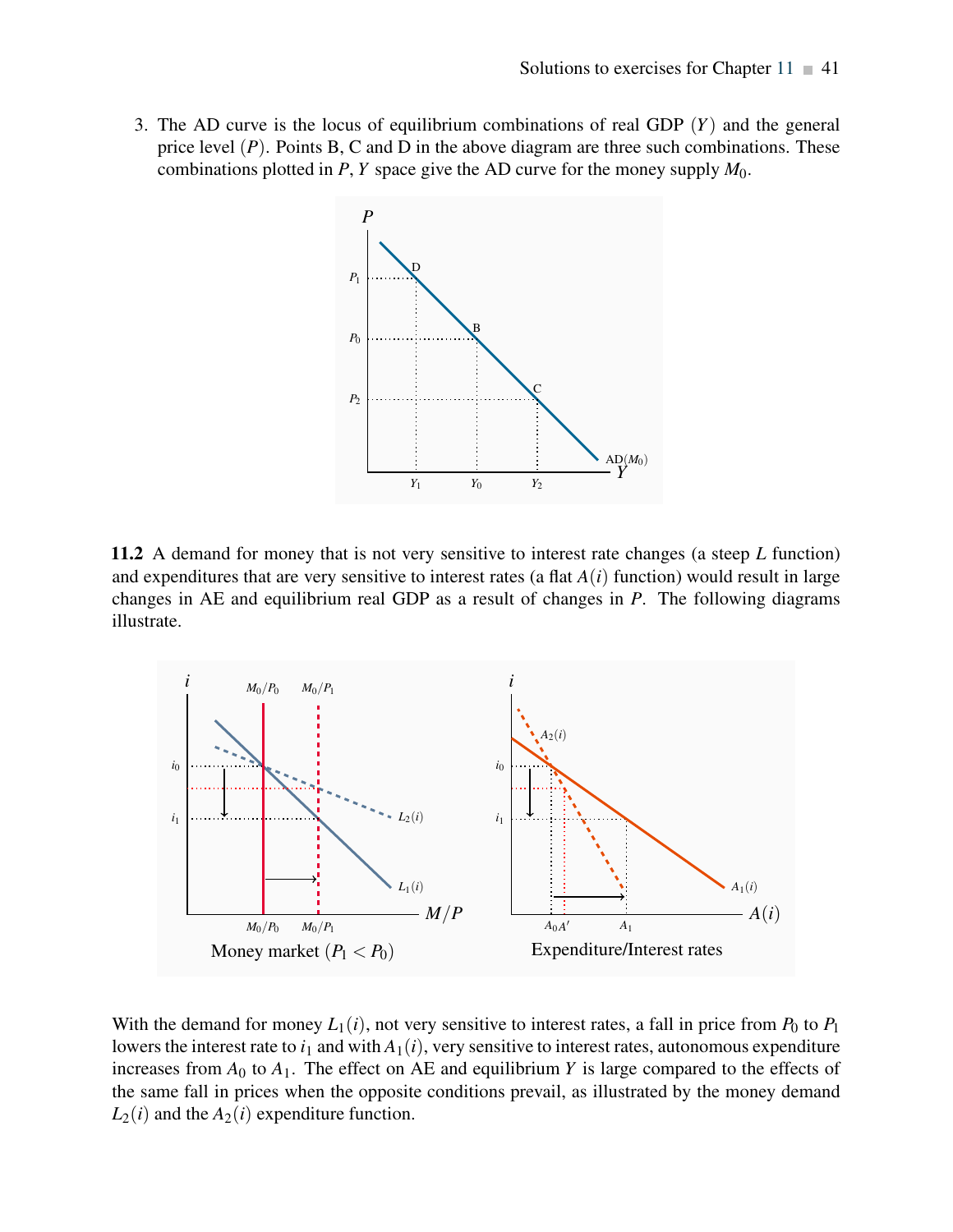11.3 A flatter AE curve means a smaller multiplier and smaller changes in real GDP as a result of a change in *P* that changes interest rates and interest sensitive autonomous expenditure. The slope of the AD curve –  $\Delta P/\Delta Y$  is determined by the change in autonomous expenditure  $A(i)$  when  $\Delta P = \Delta i$  and the change in equilibrium real GDP caused by a change in *A*,  $(\Delta Y/\Delta A)$ .  $\Delta Y/\Delta A$  is the multiplier, which is  $1/(1 - s)$  and AE). A flatter AE curve gives a smaller multiplier and thus a smaller ∆*Y* as a result of ∆*P*. The AD curve is steeper when the slope of the AE curve is lower.

- 11.4 1. When  $P = 1$ ,  $AE = 200 + 0.5Y$ . When  $P = 2$ ,  $AE = 150 + 0.5Y$ . When  $P = 3$ ,  $AE = 150 + 0.5Y$ . 133.3+0.5*Y*.
	- 2. A rise in *P* reduced the real money supply, causing a rise in interest rates, lower interestsensitive expenditure and lower AE at every level of real GDP.
	- 3. The equilibrium levels of expenditure and real GDP are:  $P = 1$ ,  $Y = 400$ ;  $P = 2$ ,  $Y = 300$ ;  $P = 3, Y = 267.$



4. The AD curve would lie everywhere to the right of  $AD_0$  at:  $P = 1$ ,  $Y = 450$ ;  $P = 2$ ,  $Y = 350$ ; and  $P = 3$ ,  $Y = 317$ , giving  $AD_1$  in the diagram for part (c).

11.5 1. The price level when real GDP is  $Y = 360$  is:

$$
P = 100 + 1.5(1,000/180) = 100 + 1.5(5.56) = 108.3
$$

Similarly when  $Y = 640$ ,  $P = 109.4$  and when  $Y = 840$ ,  $P = 110.7$ . These values give the AS curve plotted as: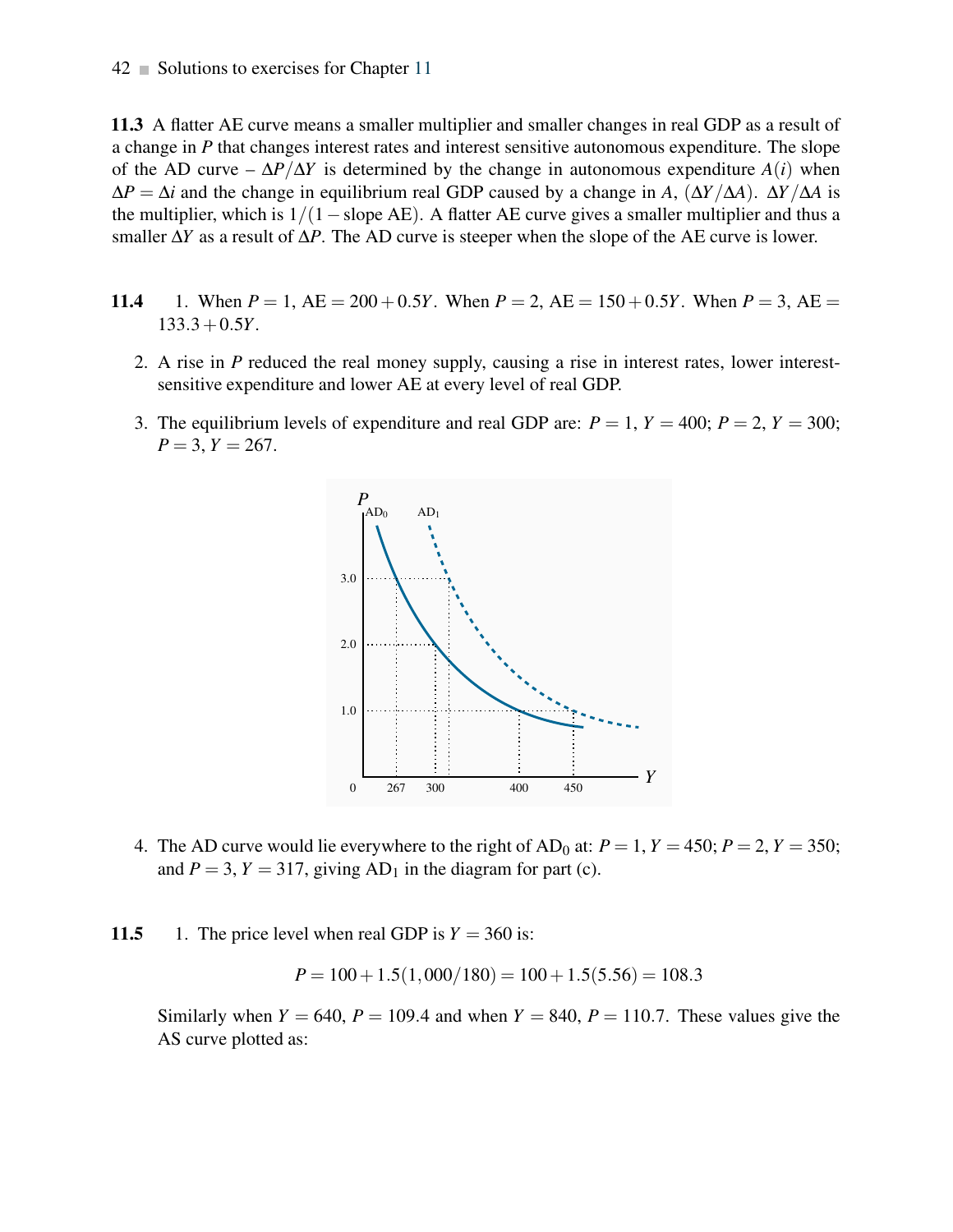

- 2. Labour productivity (*Y*/*N*) decreases as output increases and, with a fixed money wage rate, raises labour cost per unit of output. Producers need higher prices to cover these higher costs if they are going to supply more output. Therefore the AS curve is upward sloping. An increase in *Y* involves increased costs and increased prices.
- 3. When  $W = 1,100$  and  $Y = 360$ ,  $P = 100 + 1.5(1,100/180) = 109.2$ . Similarly with  $Y = 640$ ,  $P = 110.3$  and with  $Y = 840$ ,  $P = 111.8$ .

The dotted AS' curve illustrates the effect of an increase in the wage rate on AS.

4. The higher money wage rate raises labour costs per unit at every level of output. Producers needed a higher price to cover this increase in costs if they are going to continue to supply the same level of output.

11.6 1. The AD and AS functions are plotted as:

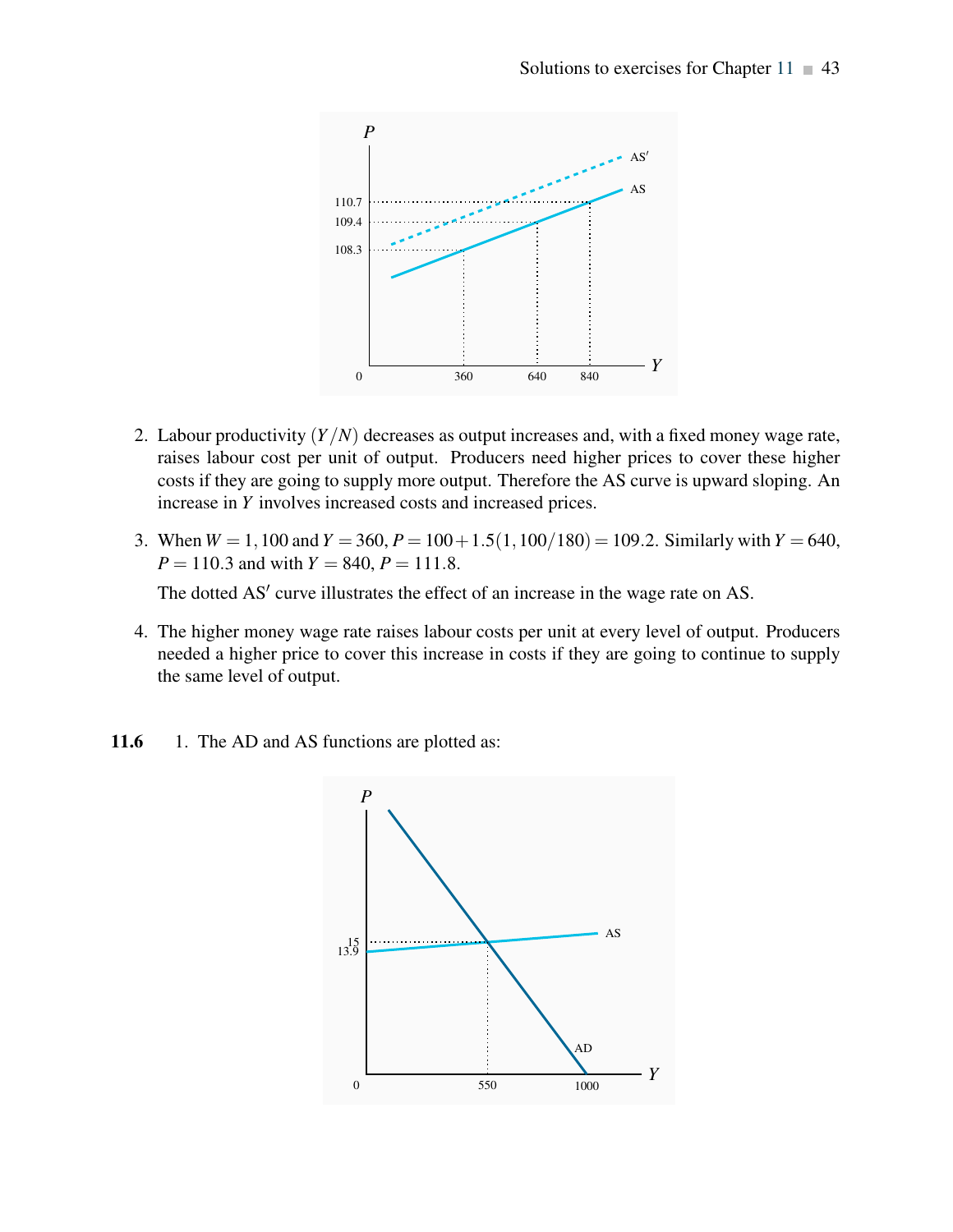- 2. Equilibrium values from  $AD = AS$  are  $P = 15$ ,  $Y = 550$ .
- 3. If  $Y_P = 650$  there is a recessionary gap of 100.
- 4. From  $AD = AS$ , equilibrium  $Y = 583/1.06 = 550$ . Note that the denominator of 1.06 captures the effect of the change in price along AS when any change in AE that shifts the AD curve (i.e. a change in the number 583 in this case). Closing the recessionary gap of 100 so  $Y = 650$  with an increase in *G*, when the simple expenditure multiplier with constant prices is 2.0, calls for:

$$
650 = (583 + 2\Delta G)/1.06
$$

$$
\Delta G = 53
$$

An increase in government expenditure of 53 is required to close the gap, recognizing that the positively sloped AS curve means prices rise and offset some of the increase in expenditure as *Y* increases.



A fall in exports reduces AD by ∆*X*/(1− slope of AE) at every level of *Y*. Equilibrium *Y* falls from  $Y_P$  to  $Y_1$  and lowers *P* from  $P_0$  to  $P_1$ . The result is a recessionary gap equal to  $Y_1 - Y_P$ .

11.8 A fall in the money wage rate will only work to reduce or eliminate a recessionary gap if lowers the AS curve without disturbing the AD curve. However, if debt contracts like loans, lines of credit, mortgages and bonds are defined in money terms, a fall in money wage rates reduces the flow of money income needed to service those contracts. Expenditures on goods and services would be reduced and some households and businesses would face insolvencies. In these circumstances the fall in wage rates reduces AD as AS falls and the equilibrium *Y* falls, increasing the recessionary gap.

11.9 A rise in money wage rates would work to reduce an inflationary gap by raising production costs, shifting AS and prices upwards, raising interest rates and reducing expenditures along the AD curve until  $AD = AS$  at  $Y_P$ .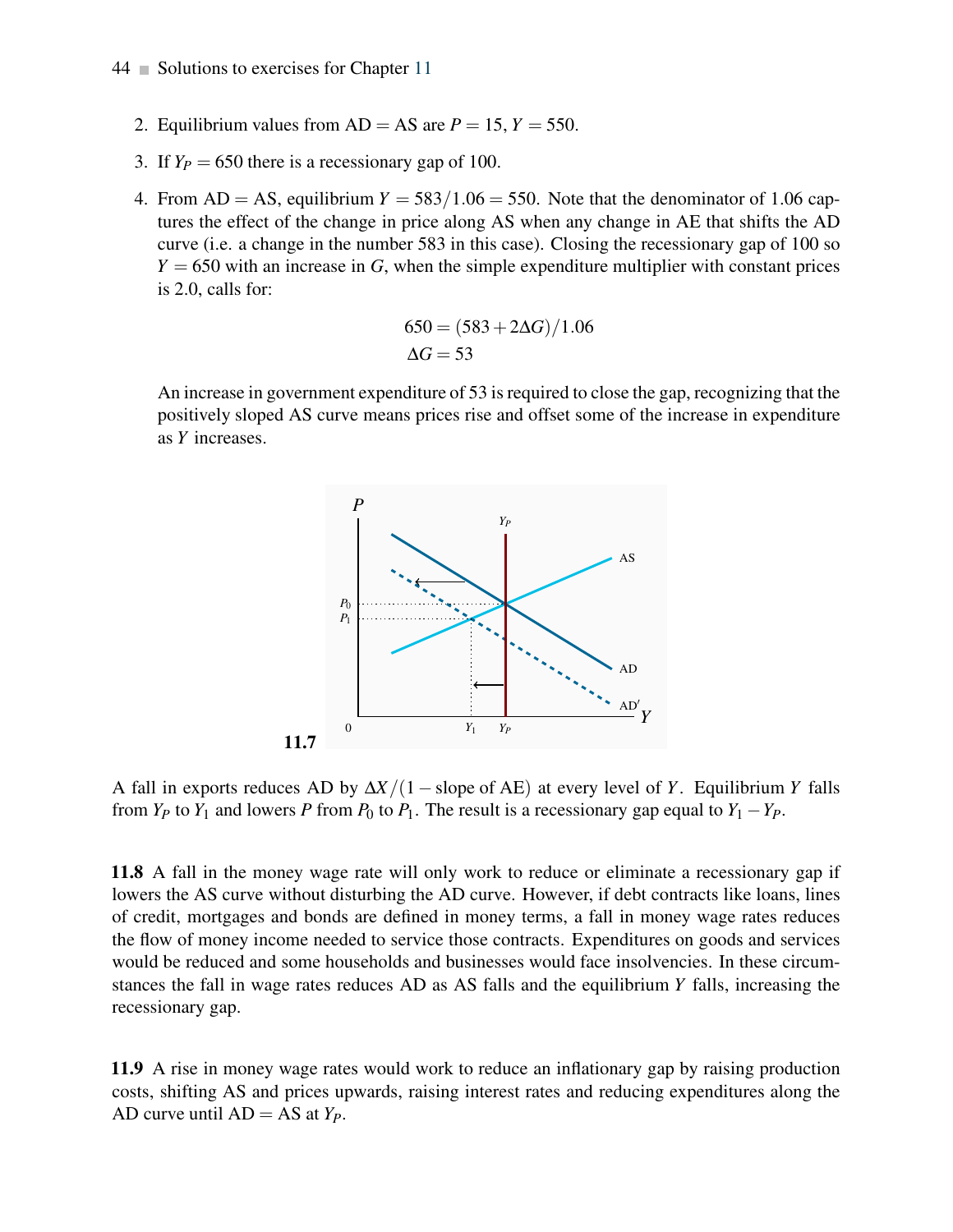11.10 In the diagram on the left the central bank sets the monetary base at  $MB<sub>0</sub>$  which, given current fundamental conditions, supports  $AD_{(MB_0)}$  needed for equilibrium at  $Y_P$ .



11.11 Based on a McCallum rule, the central bank would react to transitory changes in economic conditions that shifted AD, and caused temporary departures from *Y<sup>P</sup>* by changing *MB* as shown by movements along the *MB* rule. For example, the reaction to a transitory increase in AD would be a cut in *MB*, moving to the right and down the *MB* function. That would tighten credit conditions and reduce expenditure.

The central bank would react to a change in *fundamental economic conditions* by resetting its  $MB_0$ target, which would shift the *MB* function and the AD curve.



The budget function  $BB_0$  is defined by the tax rate  $t_0$  and expenditure  $G_0$  set in the government's budget plan. It would produce a structural budget surplus *SBB* at *YP*.

If economic conditions caused either inflationary or recessionary gaps actual budget balances would be either *BB*1, a larger surplus, or *BB*2, a budget deficit, respectively.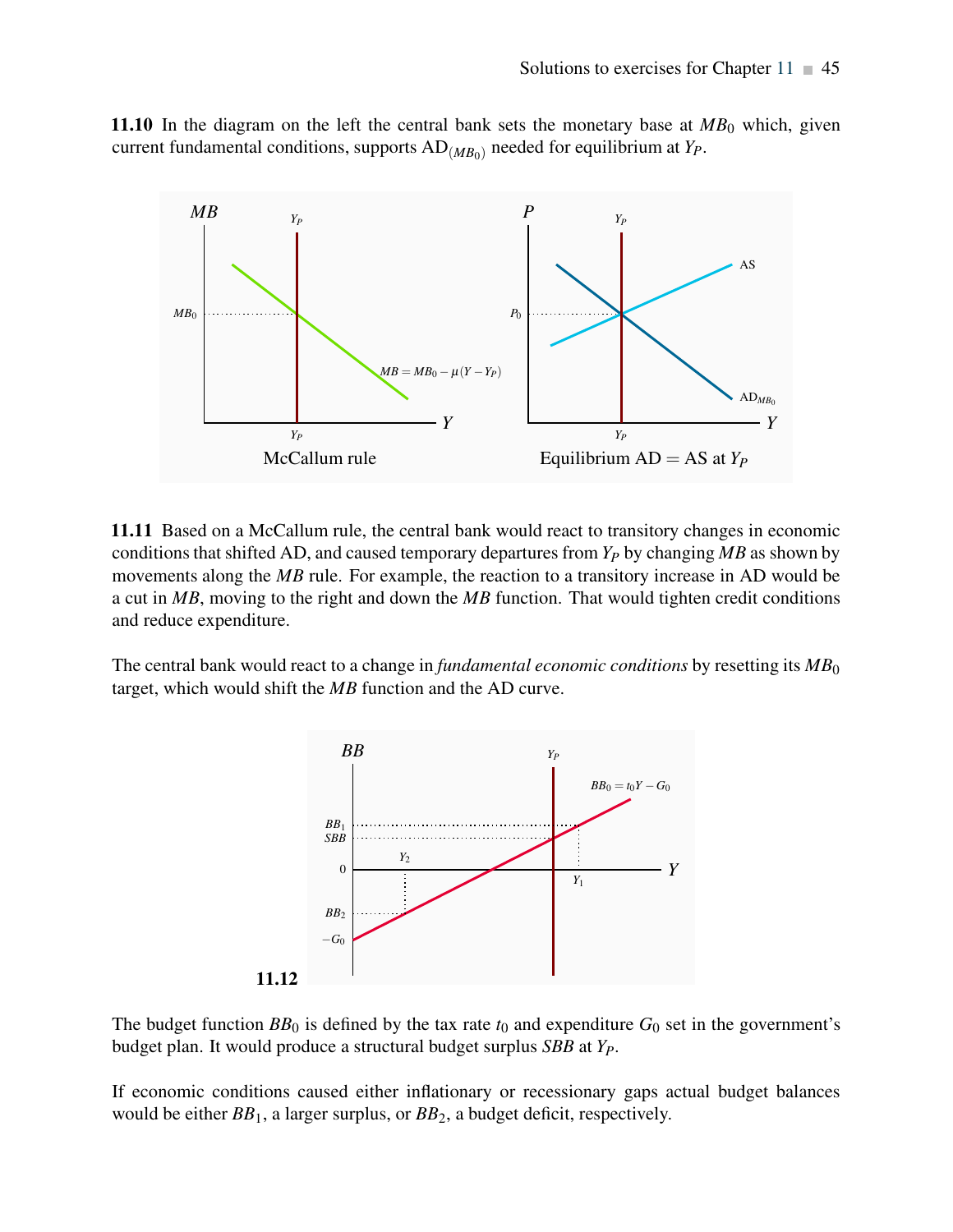#### $46$   $\blacksquare$  Solutions to exercises for Chapter 11

11.13 In the diagram above, the actual budget balance with an inflationary gap,  $Y > Y_P$ , is higher than the structural budget balance *SBB*.



The economy is initially at  $Y_0$  with a recessionary gap and a balanced budget  $BB = 0$ . Fiscal stimulus, as cut in the tax rate, shifts  $BB_0$  to  $BB_1$ . The recessionary gap is eliminated. The structural and actual budget balances are equal with a small budget deficit.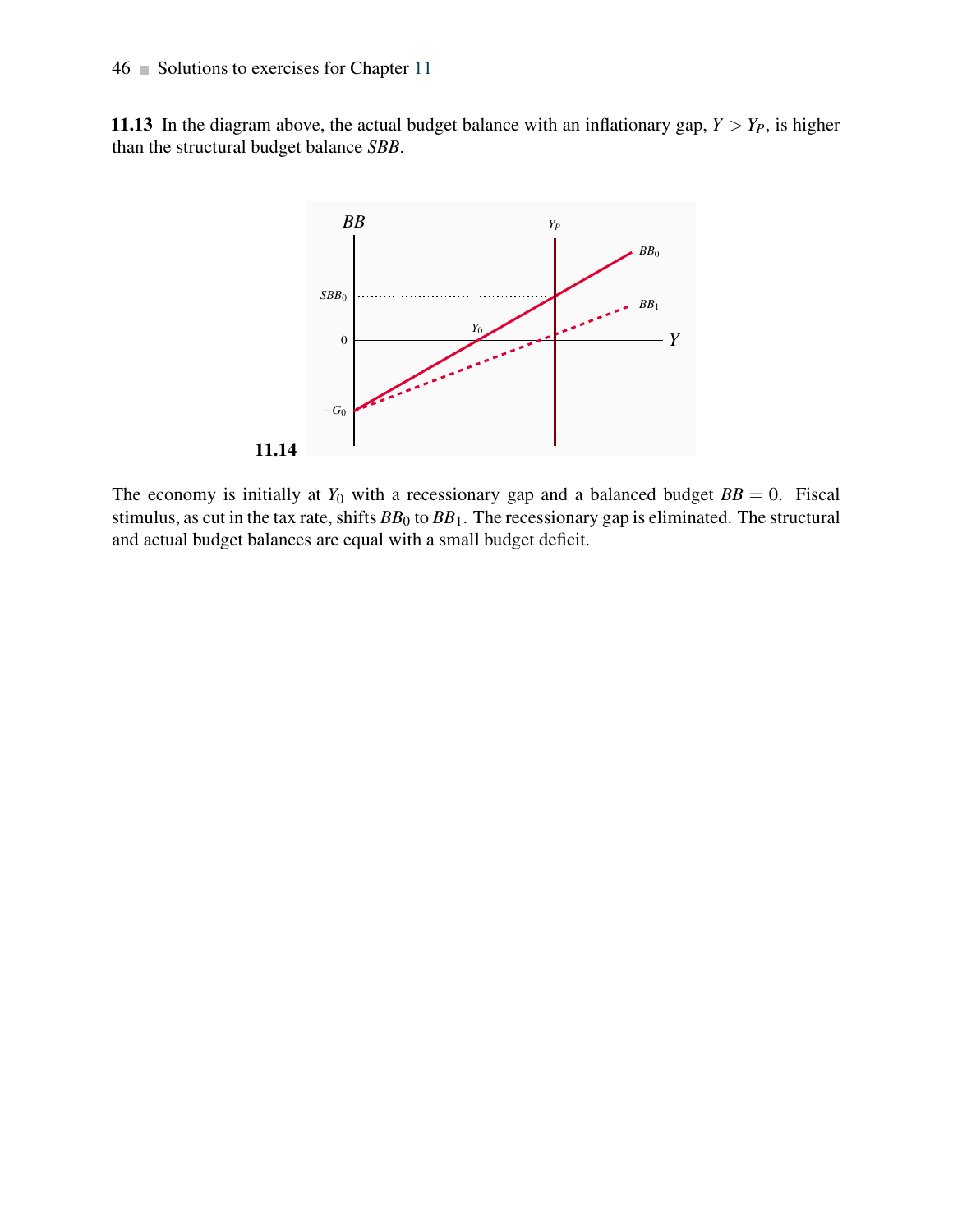**12.1** The equilibrium inflation rate is determined by AD and  $Y_P$  at the expected inflation  $\pi^e$ . An increase in export demand would shift AD to the right and raise the equilibrium inflation rate.



If the central bank reacted to defend its inflation target as  $\pi_0$ , it would raise its interest rate and money supply growth would decrease to shift AD back from  $AD_1$  to  $AD_0$ .

12.2 With AD:  $Y = 1,150-25\pi$  and  $Y_P = 1,000$  the equilibrium inflation rate is:

$$
1,000 = 1,150 - 25\pi
$$

$$
25\pi = 150
$$

$$
\pi = 6.0
$$

This inflation rate is above the central bank's  $\pi^* = 4.0$  target. The bank would have to raise its interest rate to reduce AD and lower the inflation rate to 4.0%.

12.3 Increased investment shifts  $AD\pi$  to  $AD\pi_1$ , increase real GDP and will put upward pressure on the inflation rate. However, as the new capital stock and technology comes on stream *Y<sup>P</sup>* grows to *YP*1, offsetting the initial inflationary gap. The final result is a higher level of real GDP at *YP*<sup>1</sup> with inflation at the initial level  $\pi^*$ , the central bank's target.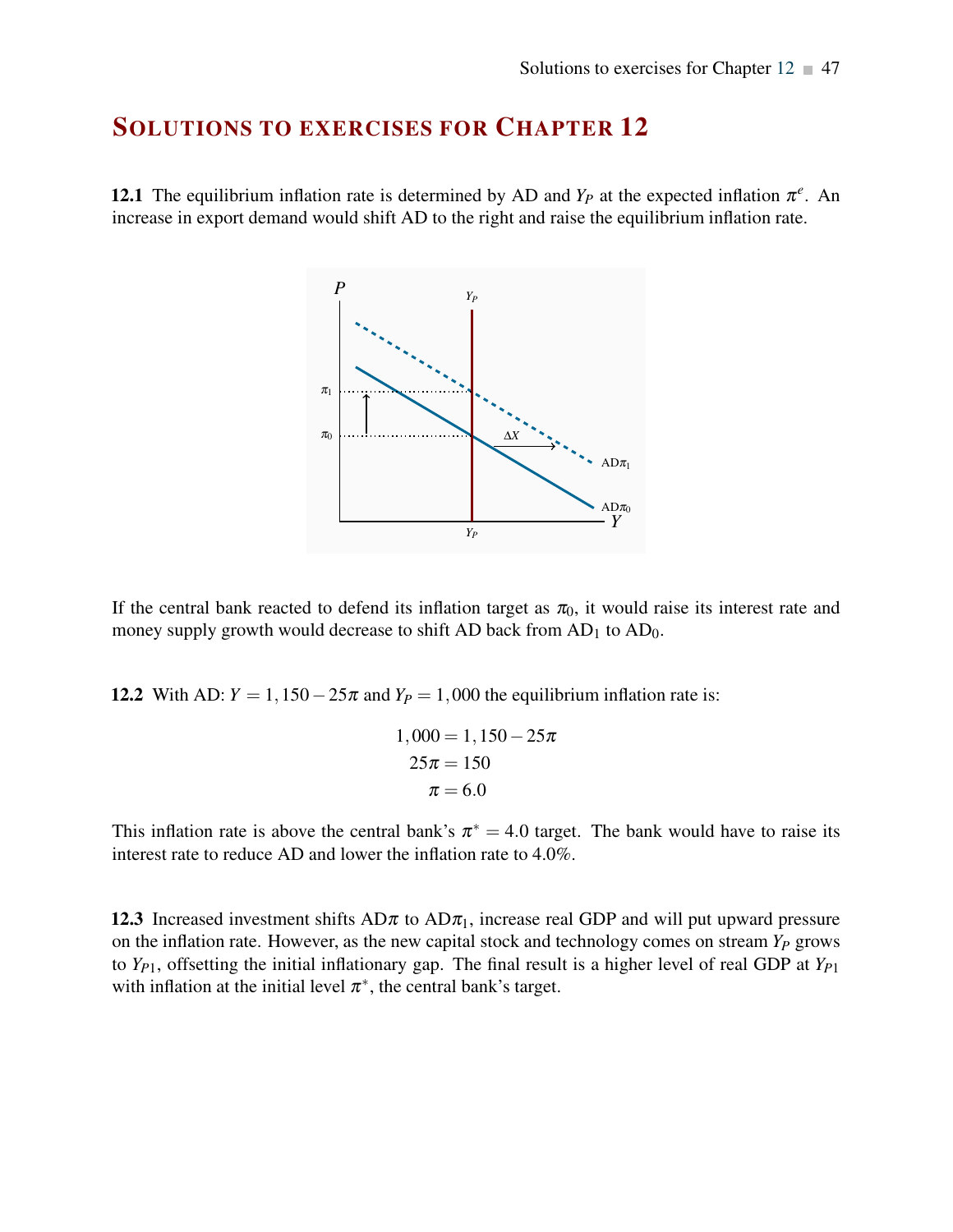

12.4 A higher rate of increase in wages shifts AS up as the rate of increase in real costs of production rises at each level of output.



12.5 The economy is initially in equilibrium at  $Y_P$  and  $\pi_0$ . A fall in exports shift AD $\pi$  left to AD $\pi_1$ , opening a recessionary gap  $Y_1 - Y_P$ . The inflation rate is not changed in the short run but will decline over time if the recessionary gap persists.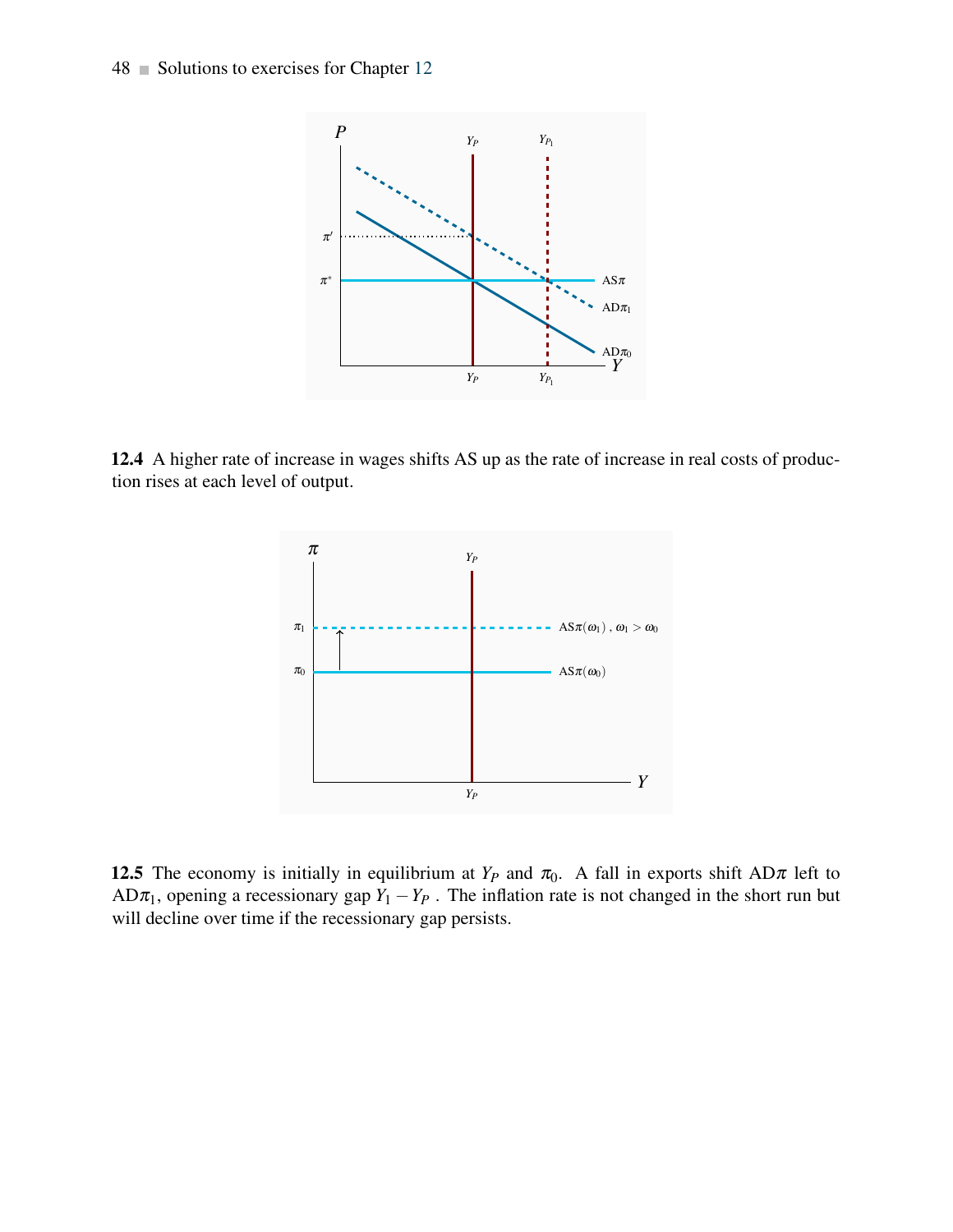

With the economy at  $Y_0$  and the central bank having reduced its policy rate to the lower bound to fight the persistent recessionary gap, the  $AD\pi$  curve has a positive slope at any inflation rate less than  $\pi_0$ . Any fall in the inflation rate from  $\pi_0$  raises the real interest rate  $(i - \pi)$  because the bank cannot counter with a lower nominal interest rate. Higher real rates reduce expenditures and output.

Furthermore, cuts in the rate of increase in money wage rates or any other cost reductions that lower the inflation rate that shift  $\text{AS}\pi$  down, will increase rather than reduce the recessionary gap: e.g.  $Y_1 - Y_P$  in the diagram.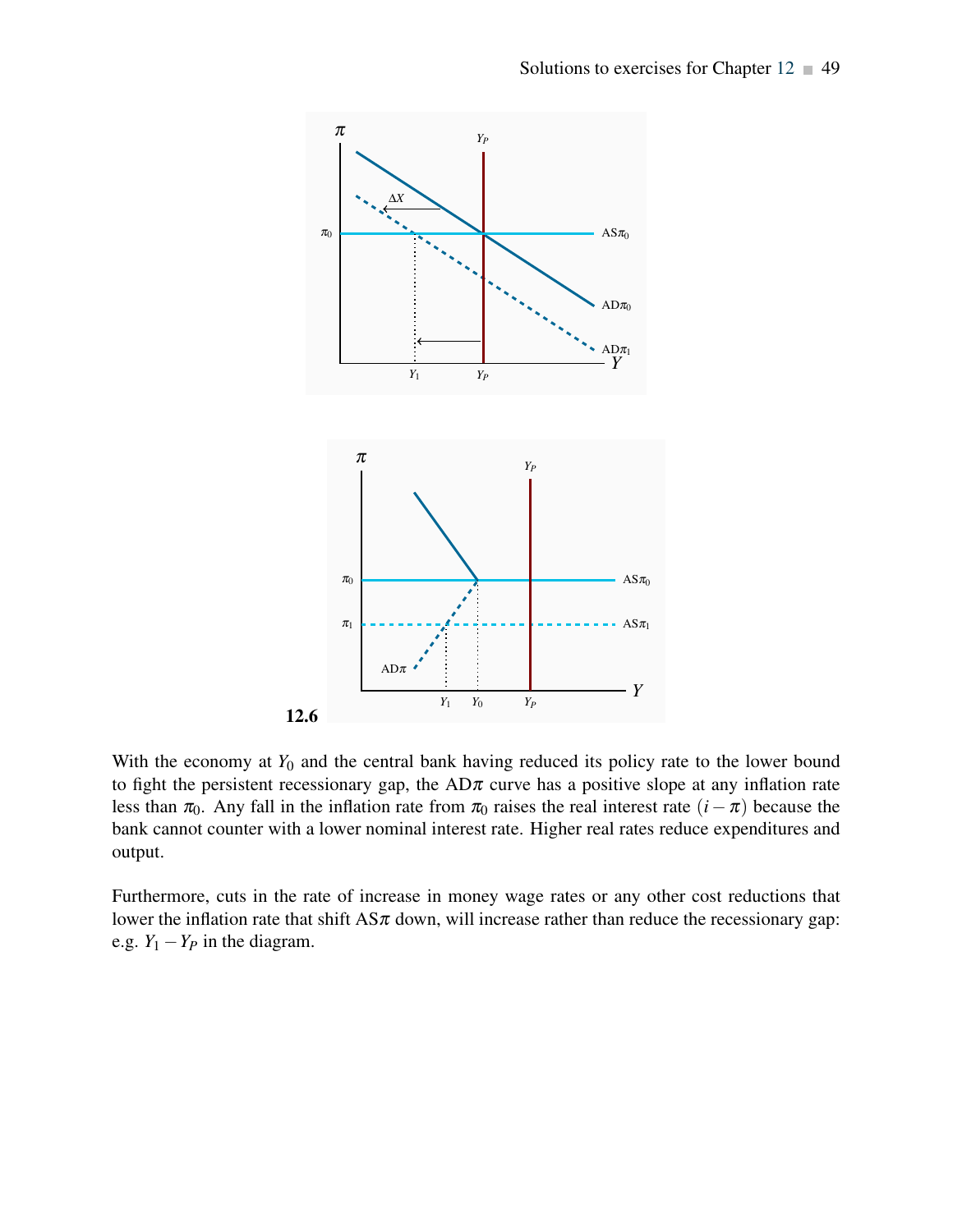

In the diagram the economy is at  $\pi^* Y_P$  before the tax cut. Cutting the GST lowers AS $\pi$  to AS $\pi_1$  and shifts AD to AD $\pi_1$ . The result is an initial fall in the inflation rate and an inflationary gap  $Y_1 - Y_P$ . However,  $AD\pi_1$  is too strong for long run equilibrium at the Bank's target inflation rate  $\pi^*$ . The Bank reacts by raising its policy interest rate to reduce  $AD\pi$  to its initial value. When equilibrium is restored at  $\pi^*$ ,  $Y_P$  households and businesses enjoy lower rates of GST on expenditures but higher interest rates on debt.

12.8 1. Given that  $\Delta pd = -sppb + (i - n)pd$ , and the both *i* and *n* are not policy instruments, the *spbb* required for  $\Delta pd = 0$  is:

$$
0 = -spbb + (i - n)pd
$$
  
\n
$$
spbb = (i - n)pd
$$

If the interest rate on the public debt is greater than the rate of growth in nominal GDP a  $spbb > 0$  is required to stabilize the debt ratio. Alternatively,  $n > i$  permits a primary budget deficit without increasing the debt ratio.

- 2. If the rate of growth of *Y* falls a fiscal policy that increases in the *spbb* is required to maintain public debt ratio.
- 3. An increase in the *spbb* reduces  $AD\pi$  and reduces *n*, which at least partially offsets the attempt to maintain *pd*.
- 4. A lower interest rate would increase  $AD\pi$  and *n* and lower future *i* costs of carrying the public debt. The result would be a smaller  $(i - n)$  in the  $\Delta pd$  function, supporting the government's  $\Delta pd = 0$  target.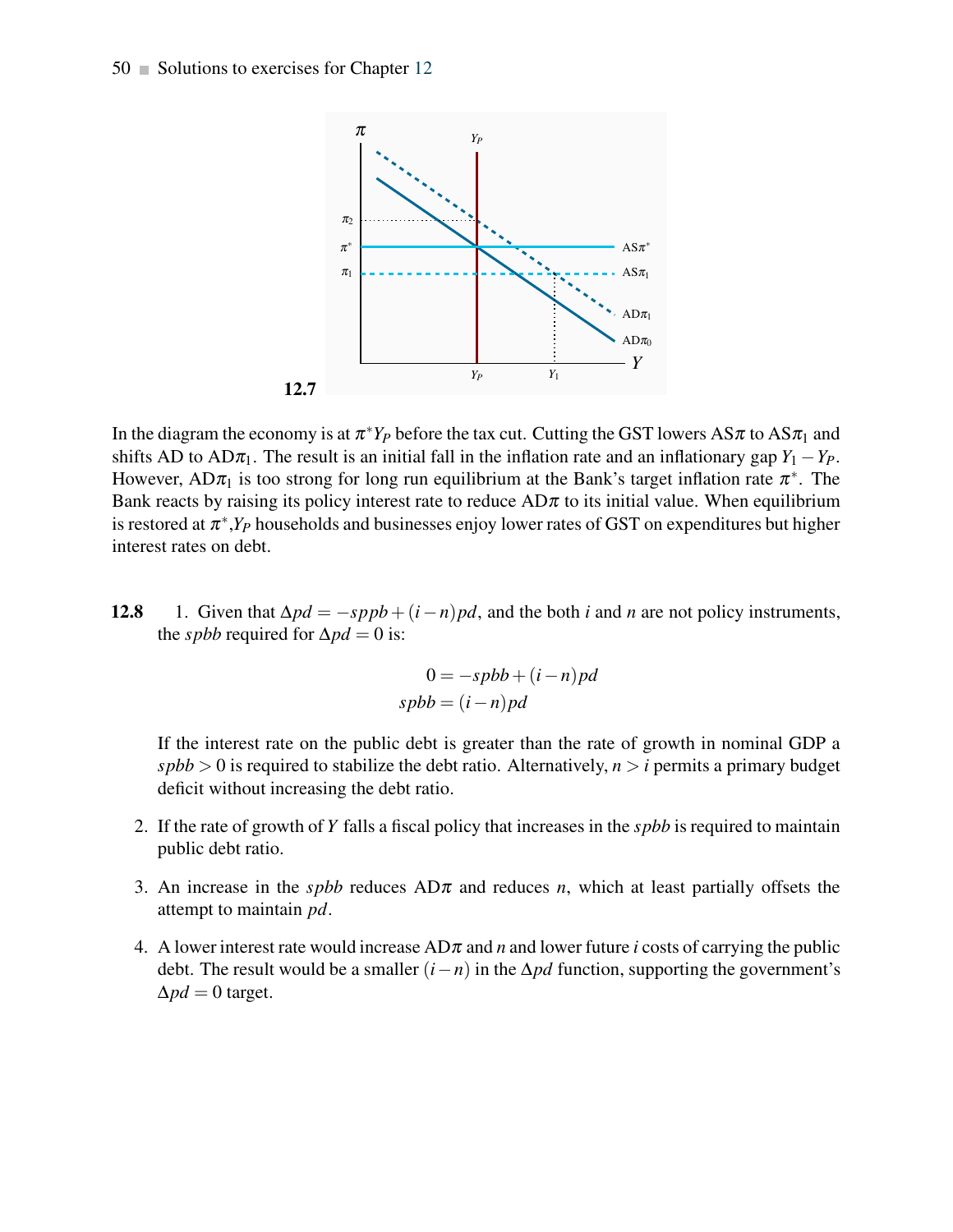- 13.1 1. Growth in potential GDP is growth in the capacity of the economy to produce goods and services. Growth in per capita real GDP is growth in the economy's output of goods and services per person.
	- 2. Growth in per capita real output is a measure of growth in the standard of living. Growth in per capita real output depends on both the growth in total real output and the growth in population.
	- 3. If population is growing, growth in per capita real GDP will be less than growth in potential GDP.
- 13.2 1. Ten years in the future the country with a growth rate of 3.5% will have potential GDP of \$141 billion, while the country with a growth rate of 3.25% will have potential GDP of \$138 billion, a difference of 2.2 percent.
	- 2. Twenty years in the future the potential GDPs will be \$200 billion and \$190 billion respectively, a difference of 5.3 percent.
- 13.3 By growth accounting the contributions to annual growth in potential output are:
	- 1. Labour force growth 1.4%.
	- 2. Capita stock growth 1.0%.
	- 3. Improved productivity 1.1%.

13.4 By growth accounting the growth in real GDP =  $0.7$  (growth in labour force) +  $0.3$  (growth in capital stock) =  $0.7(2.5) + 0.3(1.5) = 1.75 + 0.45 = 2.2\%$ . Capital stock does not grow as fast as labour force with the result that falling labour productivity reduces output per worker.

- 13.5 1. Annual growth in country A is 2.9% and in country B 3.9%.
	- 2. Country A because output growth is greater than labour force growth.
	- 3. The capital to labour ratio rises in A but falls in B.
	- 4. Faster growth in total output in B comes from faster growth in the labour force but the fall in the capital to labour ratio in B lowers labour productivity, which is output per worker.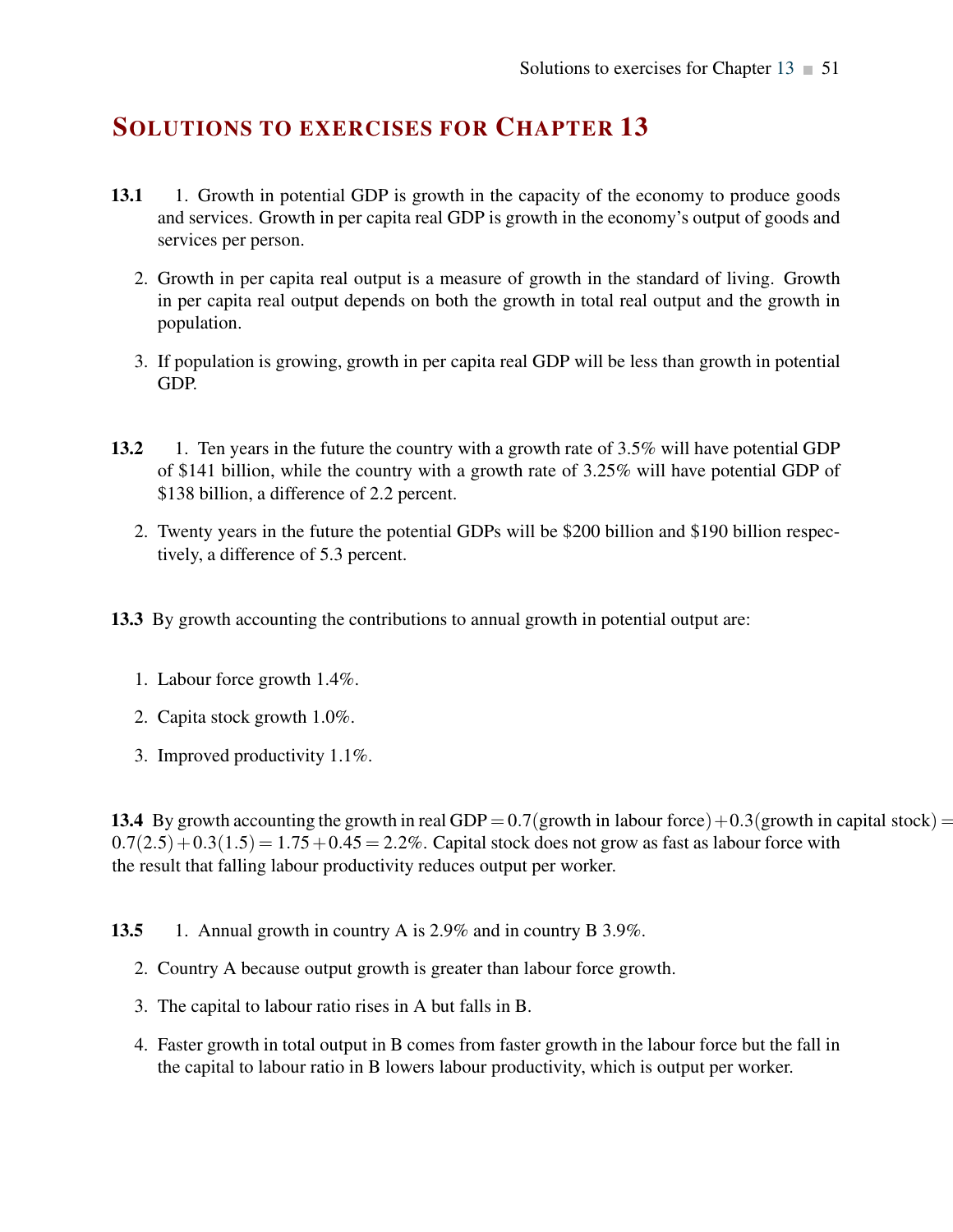13.6 With equal growth rates of capital and labour at 2.5% a year, the capital/labour ratio is constant and the economy enjoys constant returns to scale. Potential output will grow at 2.5% a year.

Per capita output will be constant as output and labour grow at the same rate.

Improved technology that increased total factor productivity by 1.5% a year would result in growth in per capita real GDP by 2.5% a year.

- 13.7 1. Technology is the key to improved standards of living because increases in output per worker arising from increases in the capital to labour ratio are limited by diminishing returns and eventually fall to zero.
	- 2. Increasing capital per worker  $(K/N = k)$  move the economy along the per worker output function with a decreasing slope caused by diminishing returns to the capital per worker ratio. Increase in *k* from  $k_0$  to  $k_2$  result in smaller and smaller increase in *y*.



3. An improvement in productivity (∆*A*) shifts the production function up, raising *y* at every *k* and is not subject to diminishing returns. In the diagram, improved productivity increases *y* from *y*<sup>2</sup> to *y*<sup>4</sup> without any change in labour or capital inputs. Productivity growth from new technology has the potential to provide sustained increases in output per worker and standards of living.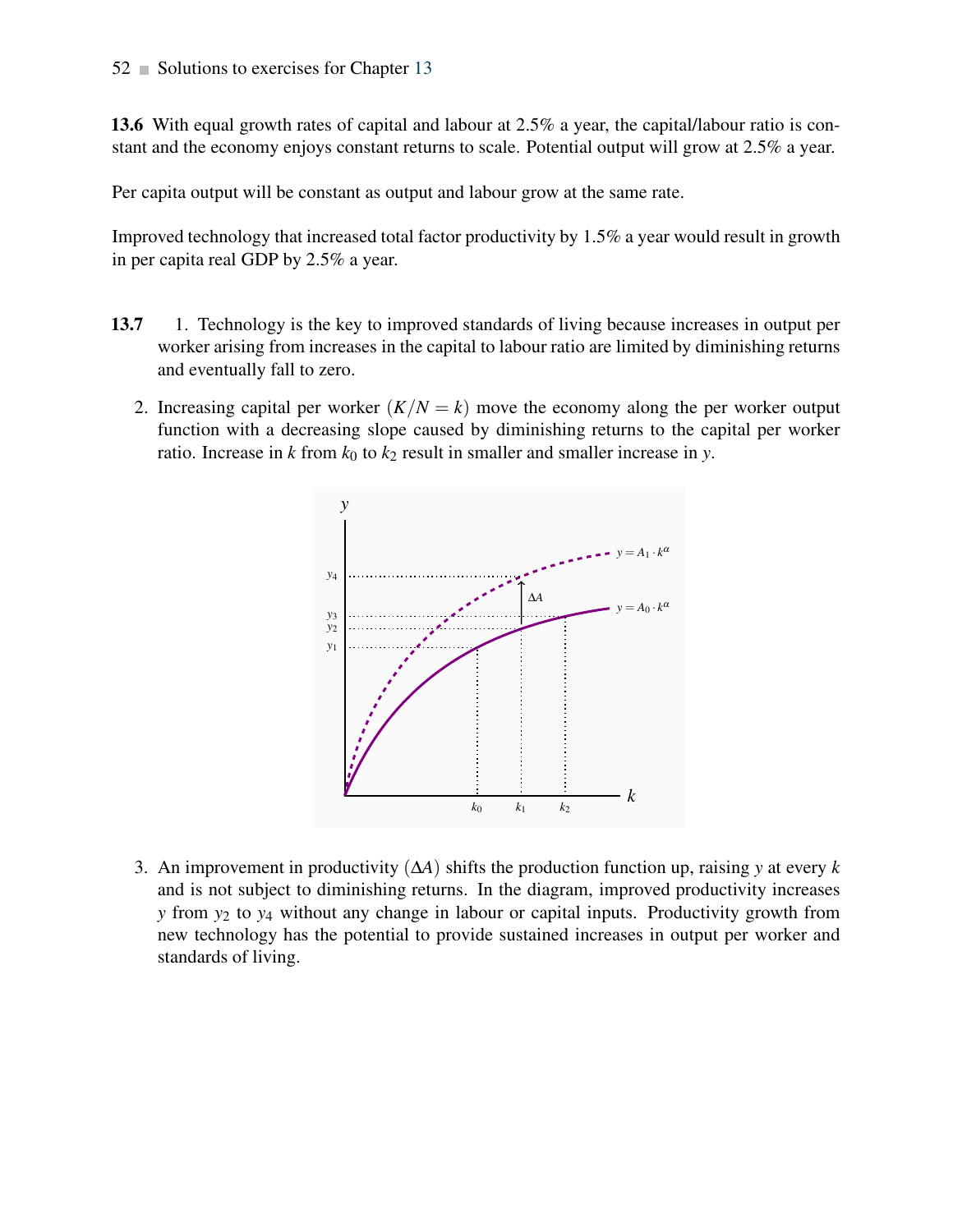

- 1. The steady state level of output per worker is 2.
- 2. The rate of growth of total GDP is 5% (0.05).
- 3. If savings were 0.25*y* the steady state output per worker would be 2.24.
- 4. The rate of growth of total output in this new steady state would be 5% (0.05).
- 5. Points A and C show the steady state outputs per worker based on parts (a) and (c).
- 13.9 1. The convergence hypothesis argues that countries with the same technology, population growth and savings rates will move to (converge on) the same level of steady state output per worker.
	- 2. OECD countries with lower per capita income are operating below their steady state per capita income and thus must grow faster than higher income countries to arrive at the same steady state per capita income levels.
	- 3. No. Poor African countries may have a different set of basic conditions, for example higher rates of population growth, lower savings rates and inferior technology, which result in a steady state per capita income less than that of the industrialized countries.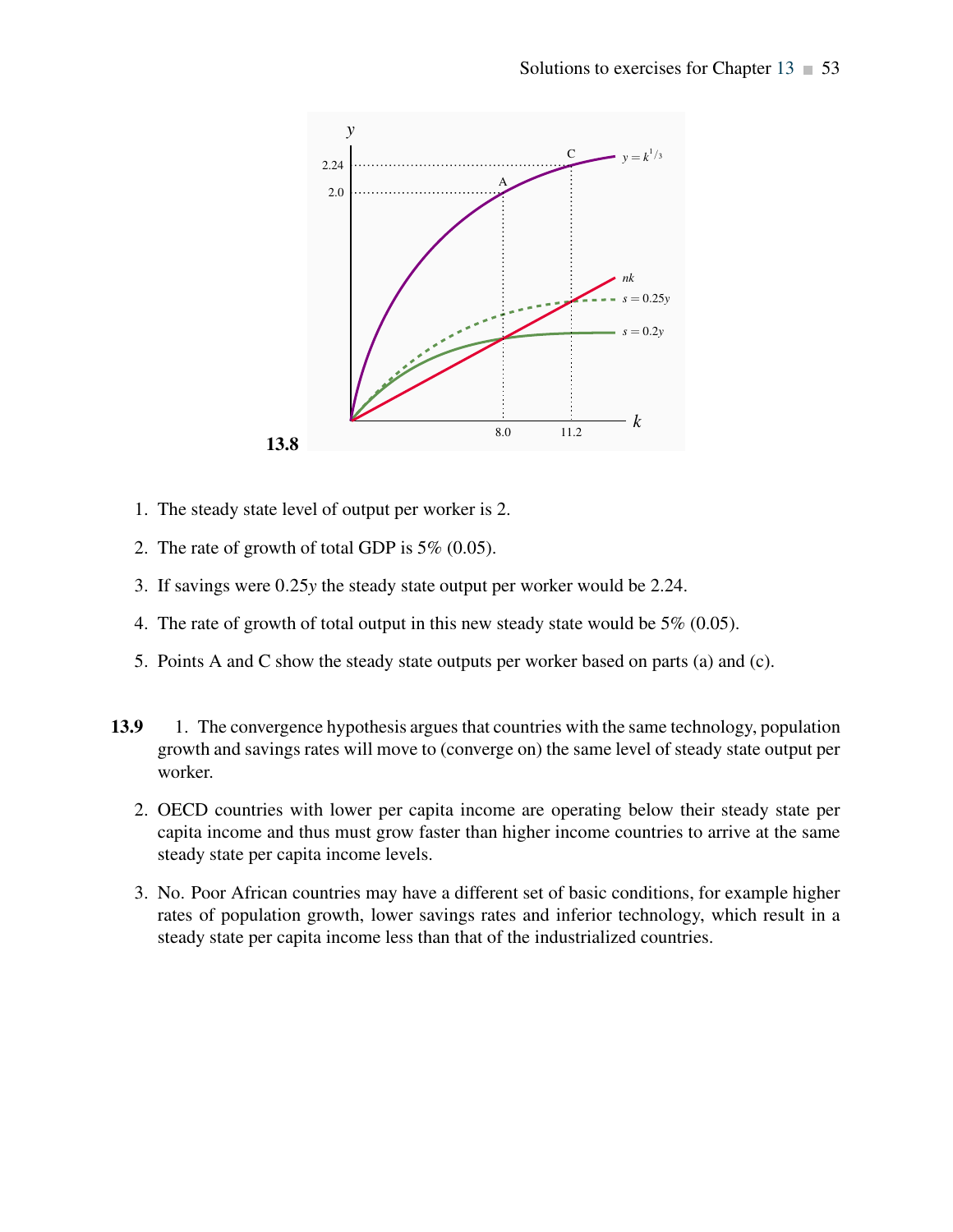- 14.1 1. The balance of payments is always zero, neither deficit nor surplus. Any deficit or surplus on current account that is not offset by a surplus or deficit on capital account results in a change in official reserve holdings, and a corresponding entry to balance the balance of payments account. The current account balance, the capital account balance and the change in official reserves sum to zero.
	- 2. Official reserves would increase by \$2 billion, the difference between the surplus on current account and the deficit on capital account.
	- 3. The central bank would buy foreign currency to add to the official reserve account.
	- 4. The monetary base increases. The central bank pays for the foreign currency it buys by issuing new central bank deposits, which are monetary base.

14.2 The US experienced the higher inflation rate as prices doubled over 10 years while Canadian prices increase by 75%. A nominal exchange rate of \$1.05 CDN for \$1.00US would preserve the real exchange rate. The Canadian dollar appreciated in terms of US dollars and the US dollar depreciated in terms of Canadian dollars.

14.3 The purchase of US government securities by Canadian portfolio managers is an import of securities. Payment for these securities is made to residents of other countries and capital flows out from Canada to other countries. The capital account balance in the balance of payments is reduced.

14.4 The nominal interest rate in Canada by 1 percent higher than that in the US reflects, and an expected rate of appreciation of 1 percent in the US dollar, if interest rate parity prevails.

14.5 The 'interest parity condition' occurs when differences in interest rates between countries are matched by the expectation that changes in exchange rates will offset interest rate differences and result in equal returns from holding assets denominated in different national currencies. If interest rates in Canada are higher than those in the US the interest parity condition predicts a fall in the international value of the Canadian dollar. The fall in the Canadian dollar results in a loss on the exchange rate transaction involved in buying and subsequently selling assets denominated in foreign currencies.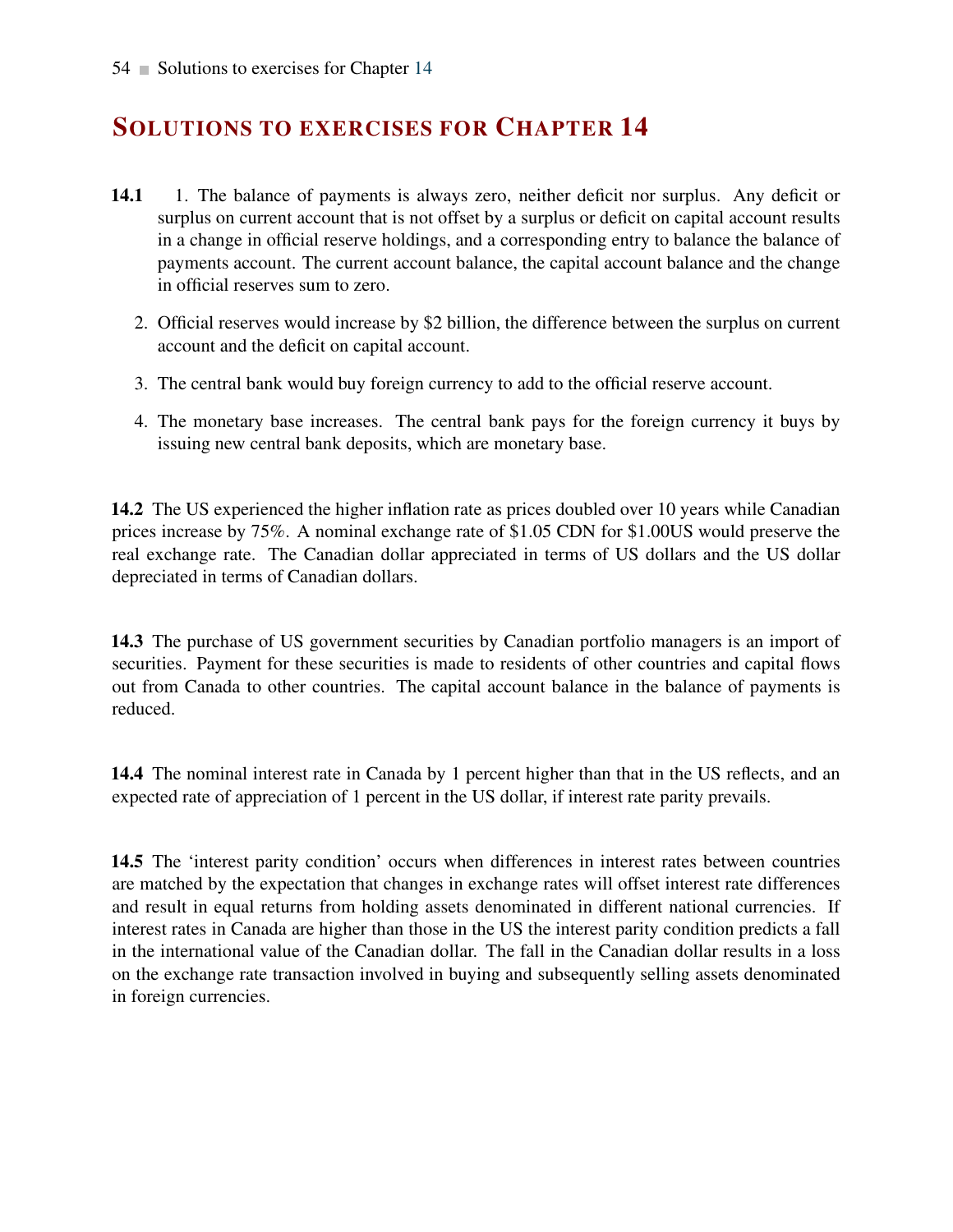

A sharp and persistent drop in natural gas and crude oil prices would lower Canadian export receipts and the supply of US dollars on the foreign exchange market. The Canadian exchange rate would rise as the Canadian dollar depreciated.

14.7 1. The demand for foreign exchange (US dollars) in the diagram comes from Canadian demand for imports of foreign goods and services on the current account and foreign financial assets on the capital account. The demand for goods and services comes from Canadian incomes and tastes in terms of the propensity to import and the real exchange rate. The demand for foreign assets comes from Canadian portfolio decisions to hold foreign assets based on interest rate differentials and expected returns.



2. The supply of foreign exchange (US dollars) comes from foreign demand for Canadian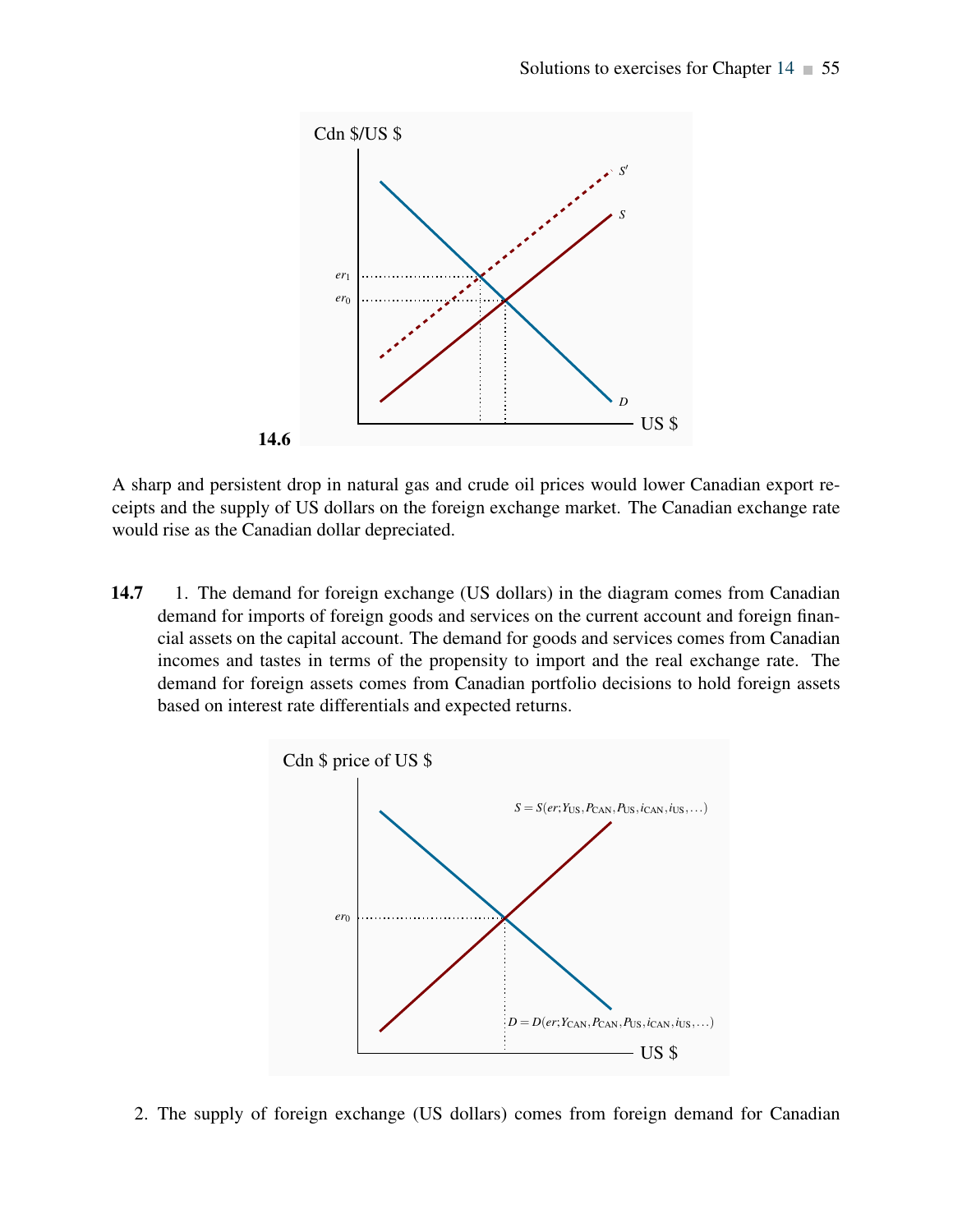goods, services and assets based on foreign incomes and tastes, the real exchange rate, interest rate differentials and expected returns.

3. The equilibrium exchange rate  $er_0$  is the exchange rate at which the balances on current account and capital account sum to zero.



- 1. With a flexible exchange rate the fall in exports reduces the current account balance and the supply of foreign exchange derived from export receipts. The supply curve  $S(X_0)$  shifts to the left to  $S(X_1)$ . The exchange rate rises from  $er_0$  to  $er_1$  to maintain equilibrium in the balance of payments.
- 2. If there were no change in the exchange rate the fall in exports would reduce the supply of foreign exchange to  $U_0'$  and create a corresponding deficit on current account. With flexible rates, the rise in the exchange rate raises the domestic price of imports and increases the profitability and competitiveness of exports. The quantity of foreign exchange demanded to finance imports is reduced while the supply of foreign exchange from exports is increased to establish equilibrium at  $er_1$  and  $U_1$ .
- 3. With flexible rates the foreign exchange market adjusts without intervention and there is no change in official reserve holdings.
- 14.9 1. Fixed exchange rate  $(er^*)$ :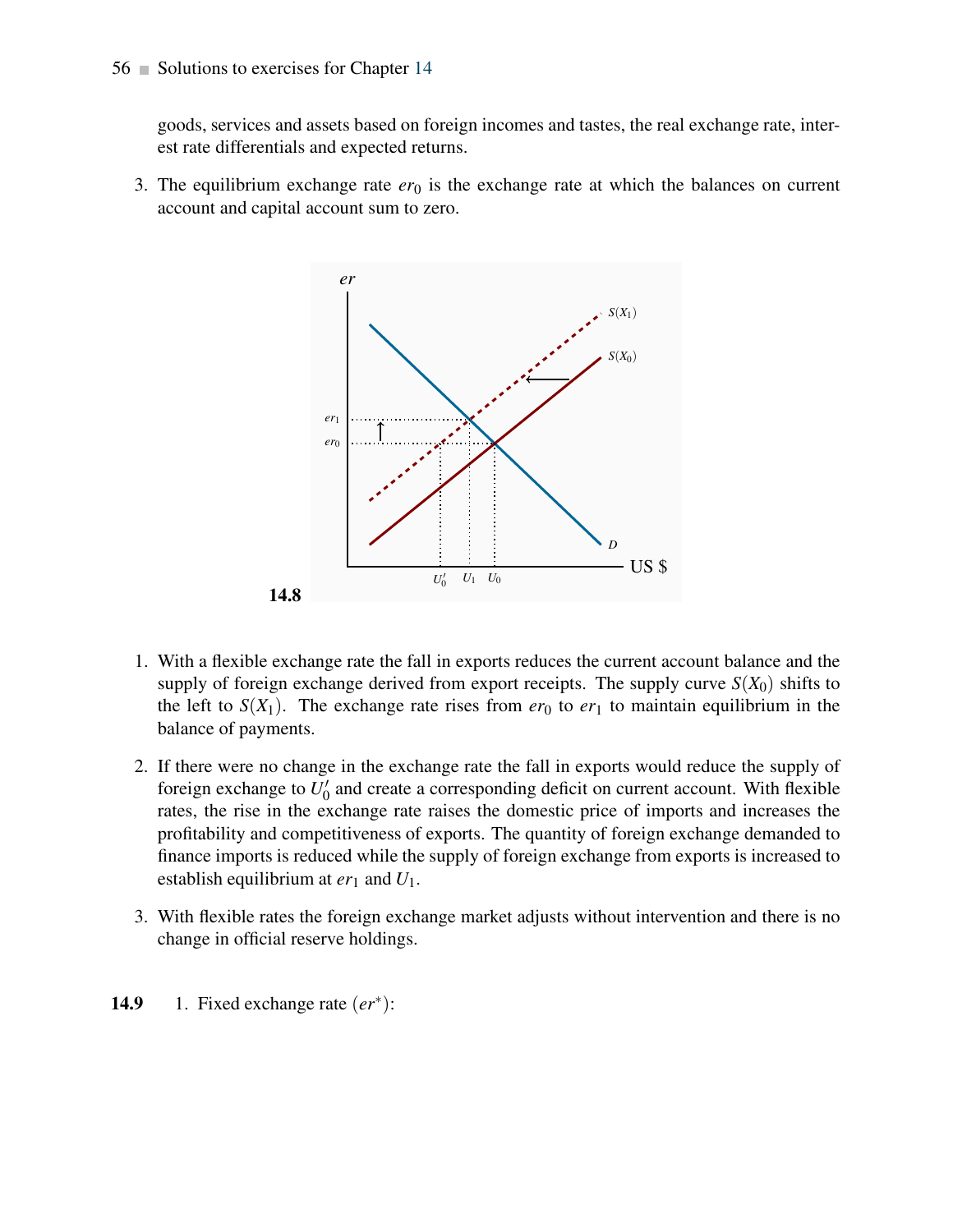

- 2. The decline in exports reduces the balance on the current account in the balance of payments and reduces the supply of foreign exchange in the foreign exchange market. In the diagram the decline in the current account balance, measured in US dollars is  $U_0 - U_1$ , (=  $er^* \times (U_0 U_1$ ) in Cdn \$). The supply curve shifts to the left by this amount.
- 3. To defend the fixed exchange rate at *er*<sup>∗</sup> the central bank sells foreign exchange from the official reserve account equal to the AB in the diagram, the difference between market supply and demand at the fixed rate *er*<sup>∗</sup> .
- 4. The central bank sale of US \$ would reduce holdings of official reserves and the monetary base.

14.10 Flexible exchange rates provide for two linkages in the transmission mechanism for monetary policy. Changes in interest rates in pursuit of short-term stabilization objectives produce complementary changes in the exchange rate. Higher interest rates cause an appreciation of the domestic currency and lower interest rates depreciation. Monetary policy has simultaneous effects on domestic expenditures and net exports. By contrast, with flexible exchange rates and a monetary policy that controls money supply, fiscal policy is weakened by both interest rate and exchange rate crowding out. Fiscal expansion raises income and the demand for money pushing interest rates up and lowering the exchange rate with the result that investment and net exports are reduced.

14.11 With a fixed exchange rate policy, interest rates must be maintained at the level required by the fixed exchange rate. Expansionary fiscal policies that raise real GDP and the demand for money must be matched by an expansion in the money supply to keep interest rates from rising. As a result crowding out does not impair the power of fiscal policy as it would in a closed economy or in an open economy with flexible exchange rates.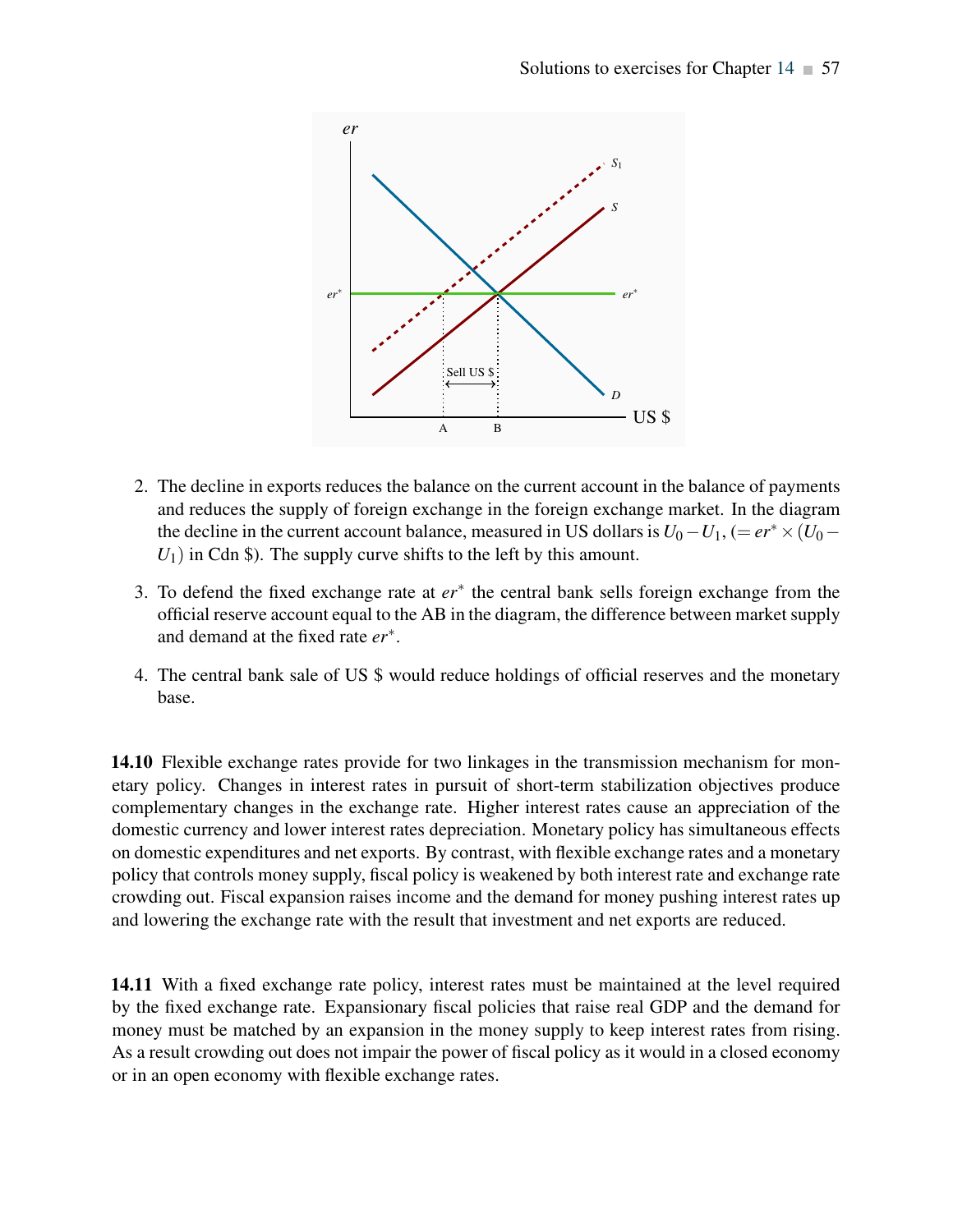- 15.1 1. Northland has an absolute advantage in the production of both goods, as it has lower labour requirements for each.
	- 2. The opportunity cost of 1 bushel of wheat is 1/2 litre of wine in Northland and 3/4 litre of wine in Southland.
	- 3. Northland has a comparative advantage in wheat while Southland does in wine.
	- 4. By reducing wheat production by 1 bushel, Southland can produce an additional 3/4 litre of wine.
	- 5. Both countries can gain if Northland shifts production from wine to wheat and the countries trade wine for wheat at a rate between 1/2 litre of wine for 1 bushel of wheat and 3/4 litre of wine for one bushel of wheat.
	- 6. By reducing wine production by 1/2 litre, Northland can increase wheat production by 1 bushel, which, at Southland's opportunity cost, exchanges for 3/4 litre of wine, giving Northland a gain of 1/4 litre of wine.
- 15.2 1. The US has an absolute advantage in both goods.
	- 2. Canada has a comparative advantage in xylophones. The US has a comparative advantage in yogourt.
	- 3. See diagram below.
	- 4. See diagram below.

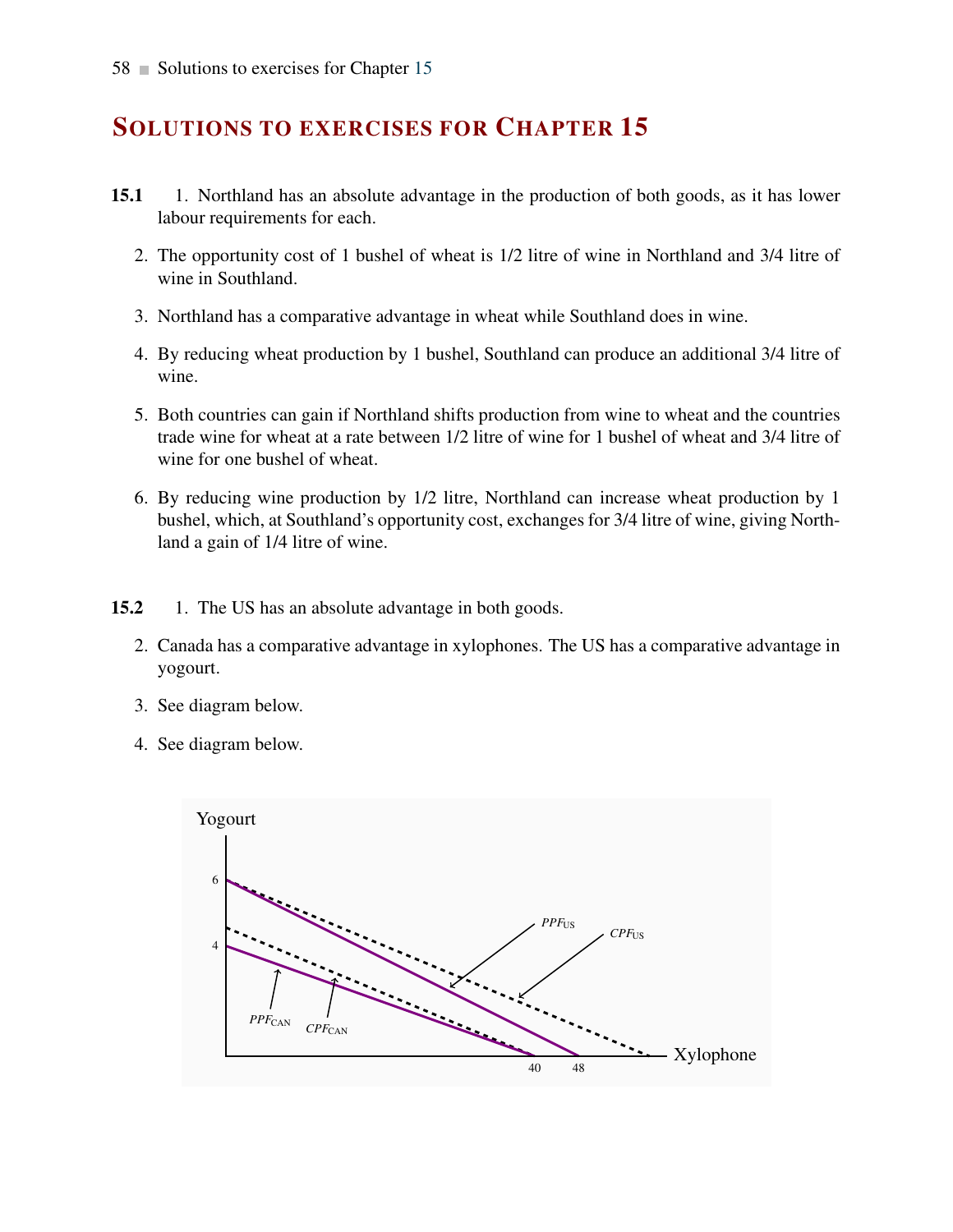- 15.3 1. The diagram shows that the amount traded is 60 units; of which domestic producers supply 5 and 55 are imported.
	- 2. In this case, the foreign supply curve SW shifts up from a price of \$18 to \$24. The amount traded is now 40 units, 20 of which are supplied domestically.
	- 3. Tariff revenue is EFHI= \$120.



- 15.4 1. The deadweight losses correspond to the two triangles, A and B, in the diagram, and amount to \$105.
	- 2. The amount of additional profit for domestic producers is \$75.
- 15.5 1. See figure below.
	- 2. The total quantity of trade is 100 units, of which 80 are supplied domestically.
	- 3. The subsidy shifts the domestic supply curve down by \$2 at each quantity. This supply intersects the demand curve at  $Q = 100$ . Foreign producers are squeezed out of the market completely.
	- 4. Cost to the government is \$200.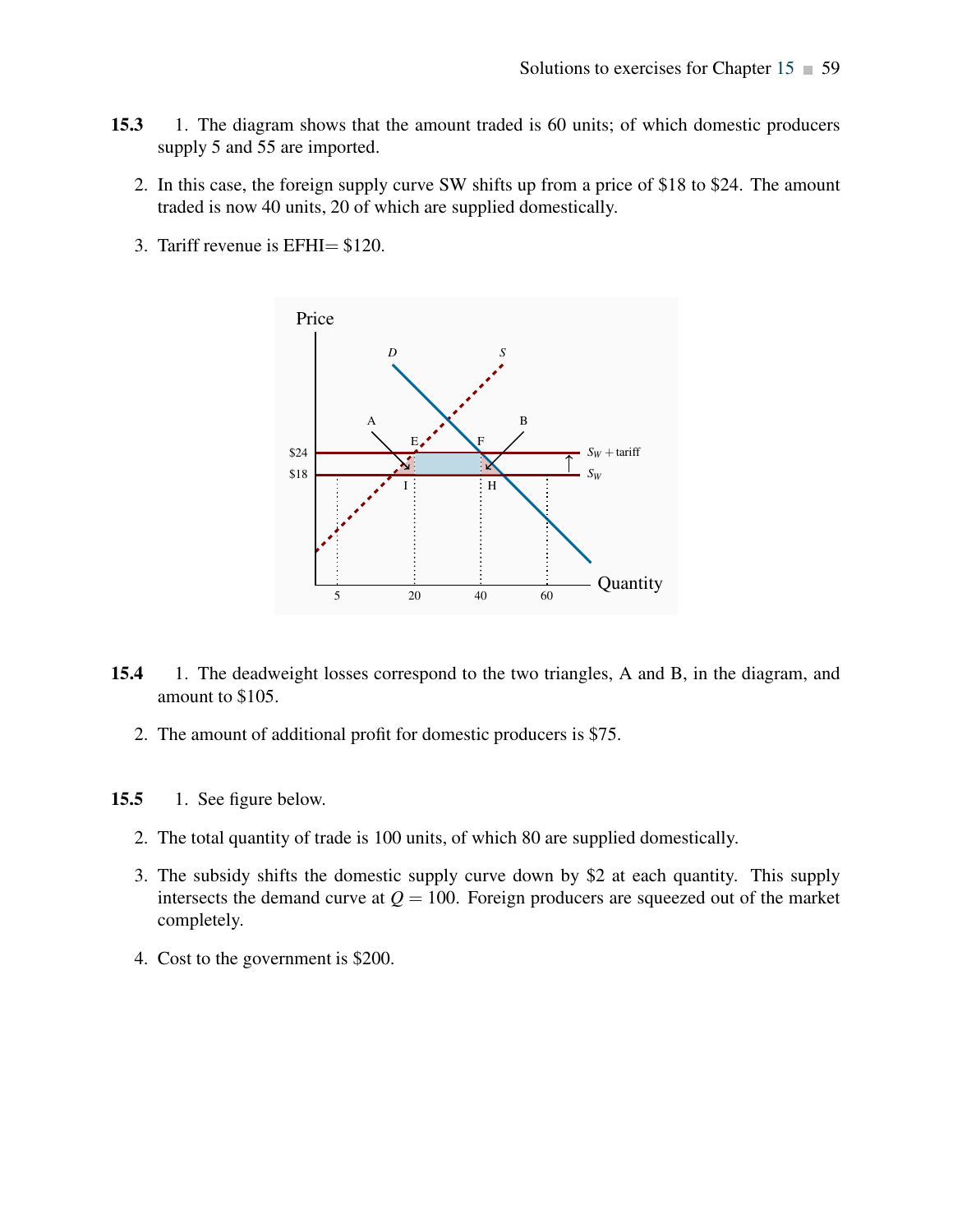

- 15.6 1. See diagram below.
	- 2. Domestic producers will supply 80 and imports will be 112.
	- 3. The equilibrium with the quota is point A in the diagram with imports equal to the quota of 76.
	- 4. The equilibrium quantity with the quota is 180, with 76 imported and 104 supplied by domestic producers. The equilibrium market price is \$38.

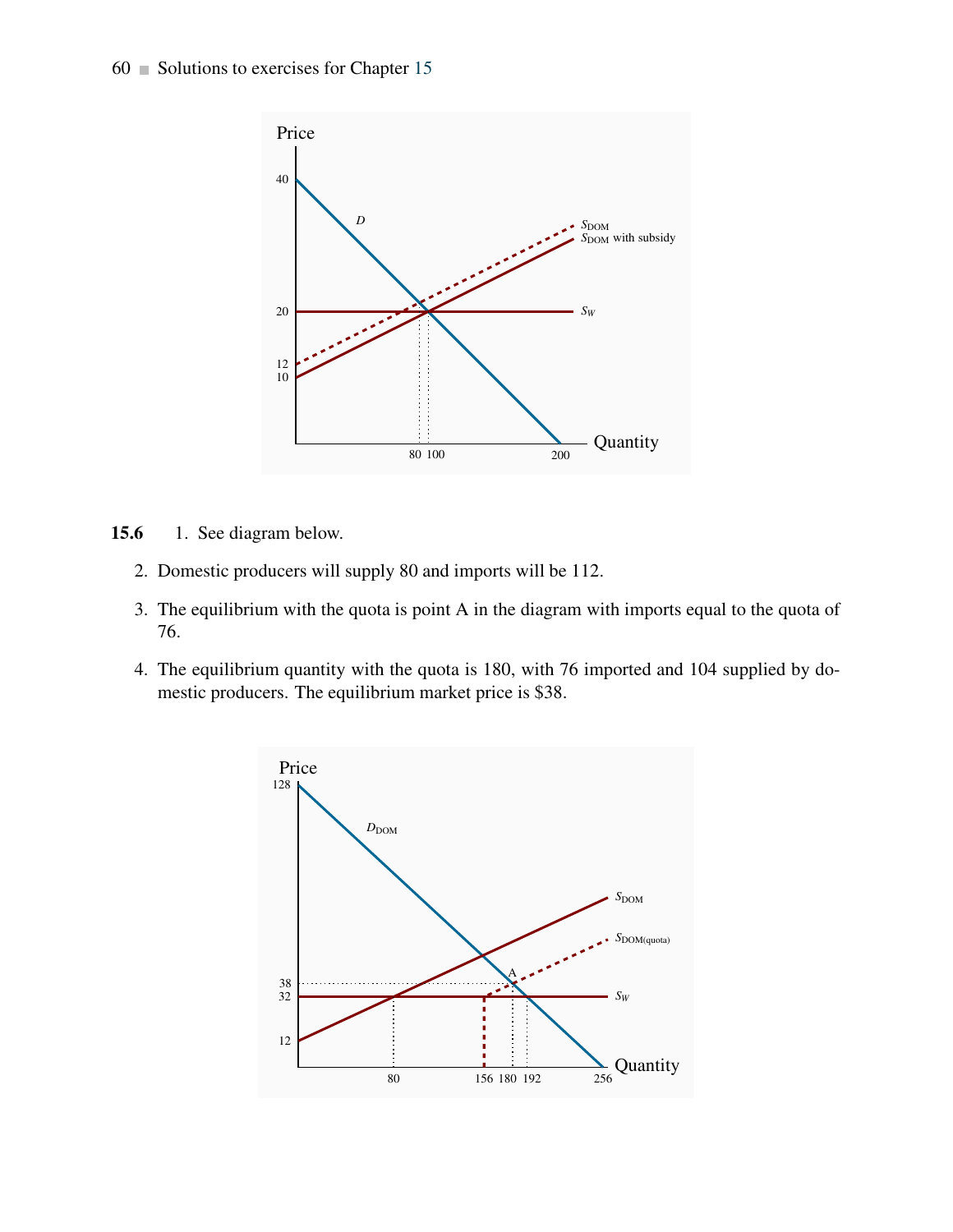- 15.7 1. See diagram below.
	- 2. See diagram below.
	- 3. The quantity permitted to be brought to market would be 40 units, even though the supply side would be willing to supply more at this price, buyers will demand just 40 at a price of \$28.



15.8 The figure below illustrates parts (a) through (f). Since the total production before trade was 20 of each, and after specialization it is 30 of each, the gain is 10 of each good.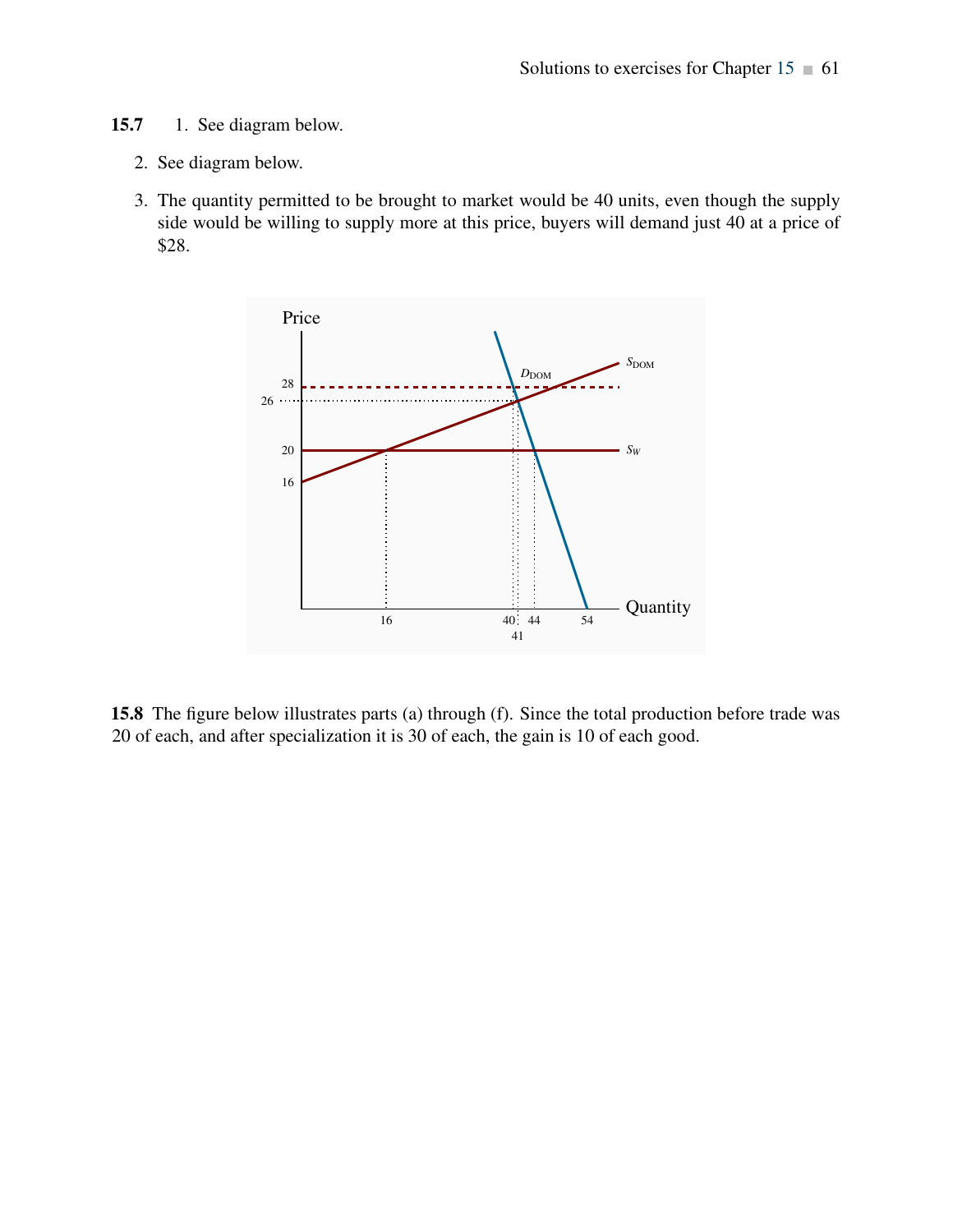